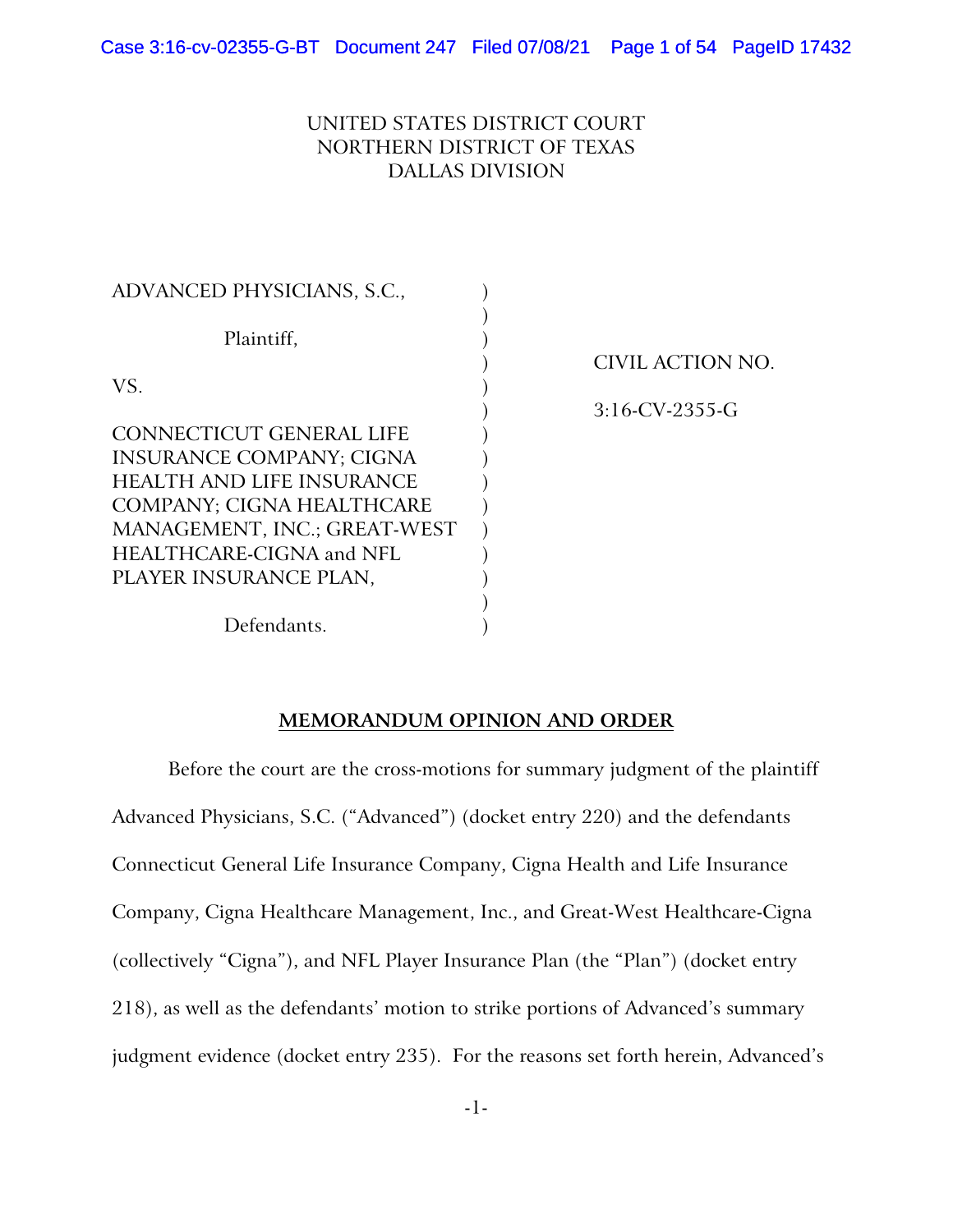motion for summary judgment is denied, Cigna's motion for summary judgment is granted, and Cigna's motion to strike is granted in part and denied in part as moot.

#### I. BACKGROUND

#### A. Factual Background

### 1. *The Parties*

The plaintiff, Advanced, is a Chicago area medical clinic that employs medical doctors, chiropractors, and physical therapists, offering diagnostic and treatment services to patients. *See* Advanced's Appendix at 2, ¶ 5 (docket entry 231); Brief in Support of Defendants' Motion for Summary Judgment ("Cigna's Motion") (docket entry 227) at 2. Advanced began treating retired National Football League ("NFL") players in 2007. Advanced's Appendix at 3, ¶ 8. As of the date of these cross-filings, Advanced has treated over 180 retired NFL players. *See* Cigna's Motion at 15.

The NFL Player Insurance Plan is an employee benefit plan governed by the Employee Retirement Income Security Act ("ERISA"), providing medical benefits to current and former NFL players ("Participants"). *See* Cigna's Motion at 2; Advanced's Brief in Support of Summary Judgment ("Advanced's Motion") (docket entry 230) at 5. The Plan is funded by the NFL Players Insurance Plan Trust, which is in turn funded by NFL member clubs. *See* Advanced's Appendix at 55, ¶ 1.86; Cigna's Appendix at 16 (docket entry 228). The Plan authorizes the appointment of a plan administrator to administer plan benefits. *See* Advanced's Appendix at 46, ¶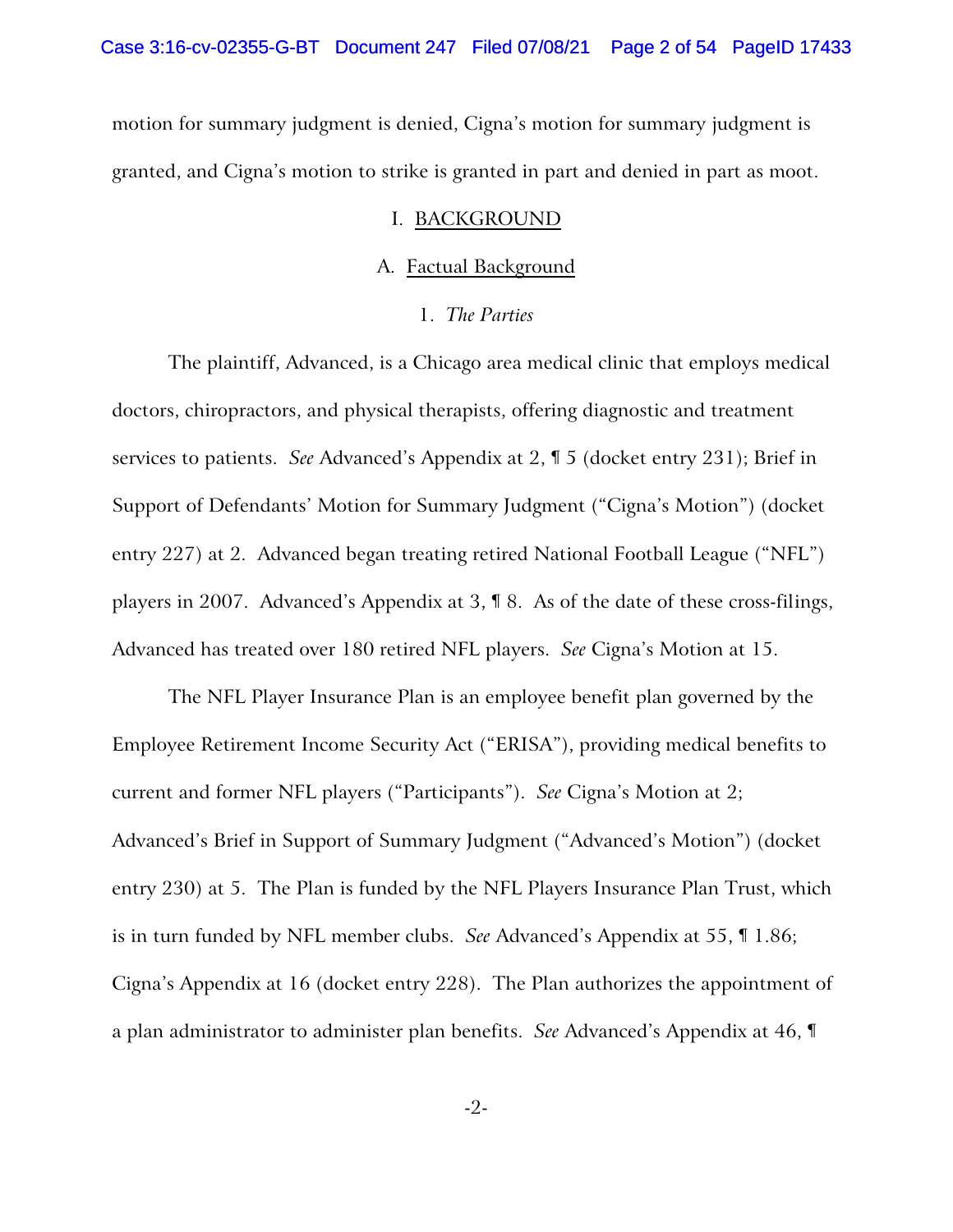1.1. The Plan also authorizes participants to assign their claims to health care providers who may then make claims directly to the Plan. *See* Cigna's Motion at 4. Many retired NFL players have assigned their claims to Advanced, and Advanced now seeks payment for those services via this suit.

Connecticut General Life Insurance Company was the first designated administrator of the plan. *See* Advanced's Motion at 5. That responsibility was later assigned to Cigna, which remains the plan administrator. See *id*. at 5-6. Among other responsibilities, Cigna processes claims for benefits submitted under the Plan. *See* Cigna's Motion at 2; Advanced's Motion at 5-6.

# 2. *Plan Details and Procedures*

Pursuant to Department of Labor regulations, participants in the plan are given a Summary Plan Description ("SPD") explaining and summarizing benefits, coverage, and plan administration. *See* Cigna's Appendix at 7; Advanced's Appendix at 354. Both Advanced and Cigna cite the SPD and refer to it as the Plan.

The SPD explains what the Plan does not cover, including "charges for an Injury resulting from your employment or occupation." Advanced's Appendix at 397. Occupational injury is defined as "an accidental bodily injury which arises from, or is complicated by, any employment or occupation for compensation or profit." Cigna's Appendix at 852. The Plan further states "[a] Covered Medical Expense shall mean any of the charges listed below . . . but only if such charges are Medically Necessary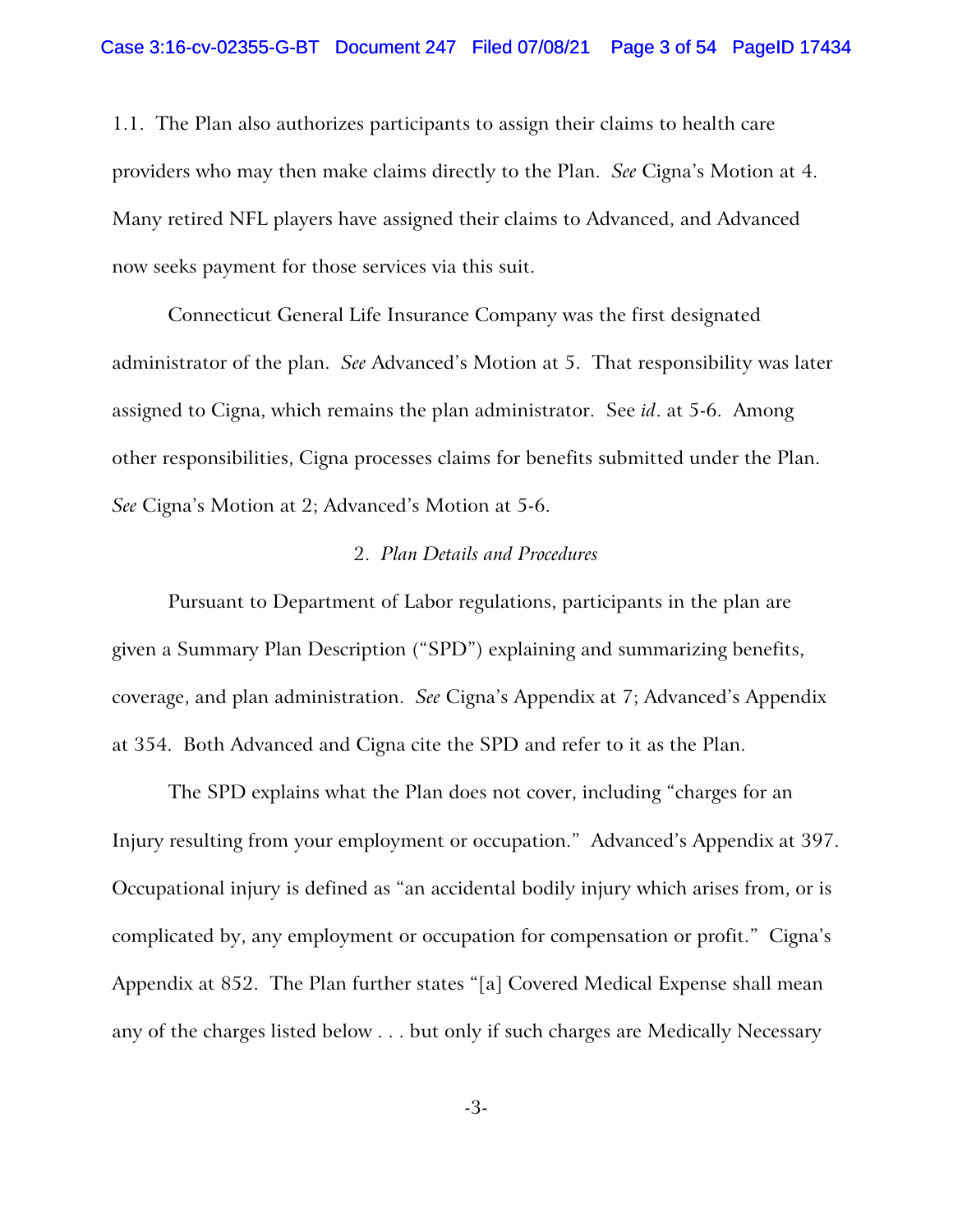and are not incurred in connection with an Occupational Disease or an Occupational Injury." *Id*. at 864. The Plan also states "[t]he Trustees will have full and absolute discretion, authority and power to interpret, control, implement, and manage the Plan and the Trust. Such authority includes . . . the power to: . . . Delegate its power and duties to other persons . . . including . . . professional plan administrators . . . ." *Id*. at 877-78. "[T]he Claims Administrator shall be a Plan fiduciary with full discretionary authority to interpret the Plan and resolve all questions, including questions of fact." *Id*. at 878. Thus, the power to determine whether claims were being made for occupational injuries–and ultimately whether a claim is payable–was delegated to Cigna.

In order to receive benefits under the plan, participants submit claims to Cigna and, unless otherwise specified, reimbursement for the service charge is paid directly to the participant.<sup>1</sup> See Advanced's Appendix at 422; Cigna's Motion at 4. Cigna processes the claim and sends the participant an Explanation of Benefits ("EOB") explaining whether the claim was paid, the reason for any non-payment, and other related information. *See* Cigna's Appendix at 411; Advanced's Appendix at 424. Similarly, health care providers (such as Advanced) are given an Explanation of Payment ("EOP") which explains a provider's review and appeal rights. *See* Cigna's

<sup>1</sup> If the participant assigned the claim to the service provider, then the provider would submit the claim for payment to Cigna directly, as was done in this case.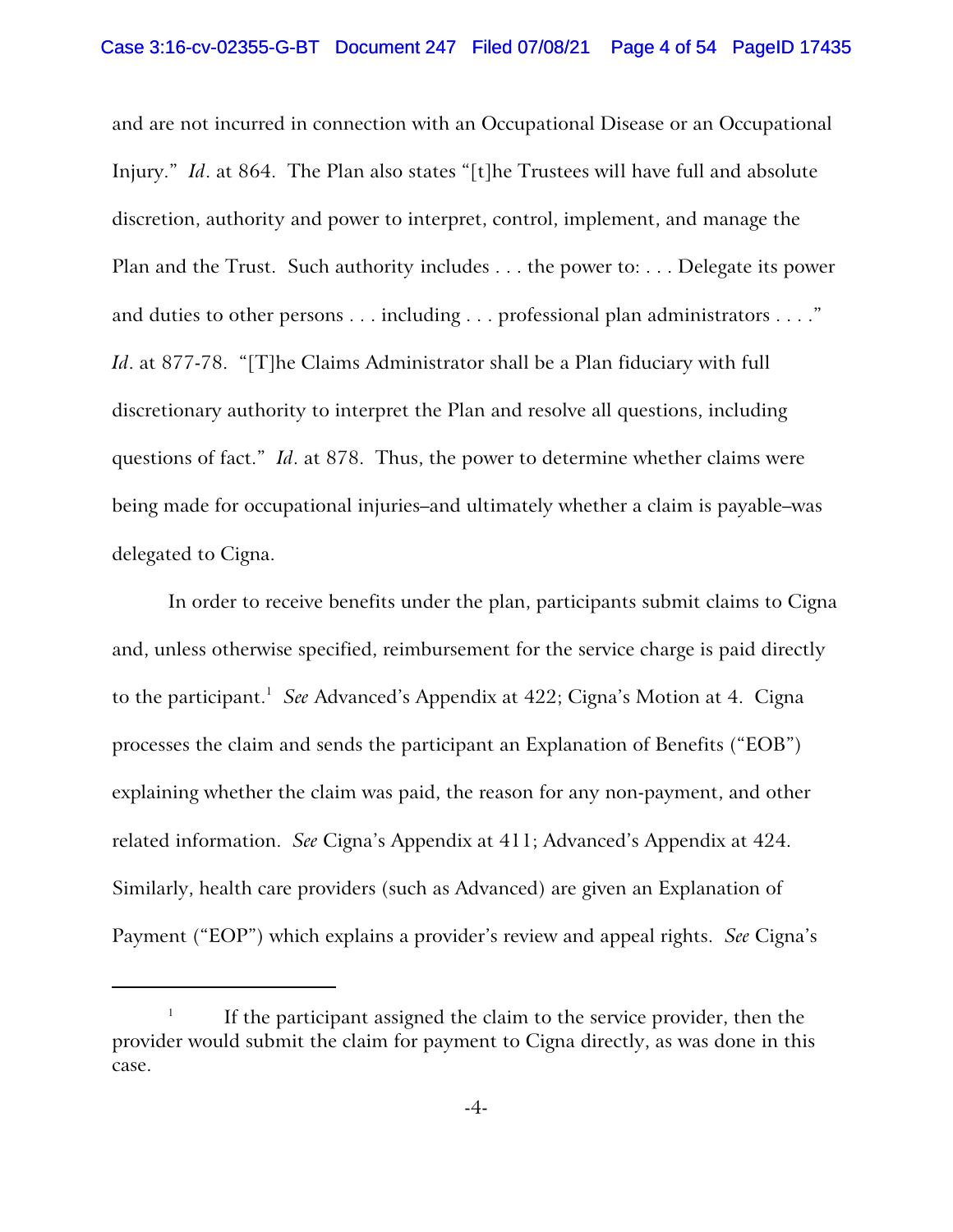Appendix at 431-438. The EOBs, EOPs, as well as the SPD, include information about appeal rights and procedures. See *id*. at 411-14. The "rights of review and appeal-for physician or health care provider" section of the EOP states "[i]f you have questions or disagree with the payment identified on this Explanation of Medical Payment Report, you may ask to have it reviewed." *Id*. at 437. The EOPs also contain a "rights of review and appeal - for employee" section, further explaining how to appeal a claim denial. *Id*. The EOPs reference the EOBs and SPD for specific appeal procedures. See *id*. It appears undisputed that Advanced never received the SPD directly from Cigna. *See* Advanced's Motion at 26-28; Brief in Opposition to Plaintiff's Motion for Summary Judgment ("Cigna's Response") (docket entry 239) at 11-12.

Participants may appeal claim denials and adverse claim determinations. Advanced's Appendix at 425. Appeals "must be received by the appropriate Cigna entity within 180 days of receipt of the denial notice." *Id*. According to the SPD, appeals are "reviewed and the decision made by someone not involved in the initial decision. Appeals involving a determination of Medically Necessary or clinical appropriateness will be considered by a health care professional." *Id*. The Plan also provides for a second level of review if the initial determination is upheld but involves medical judgment: "[i]f you are not fully satisfied with the decision and the appeal involves medical judgment, you may request that your appeal be referred to an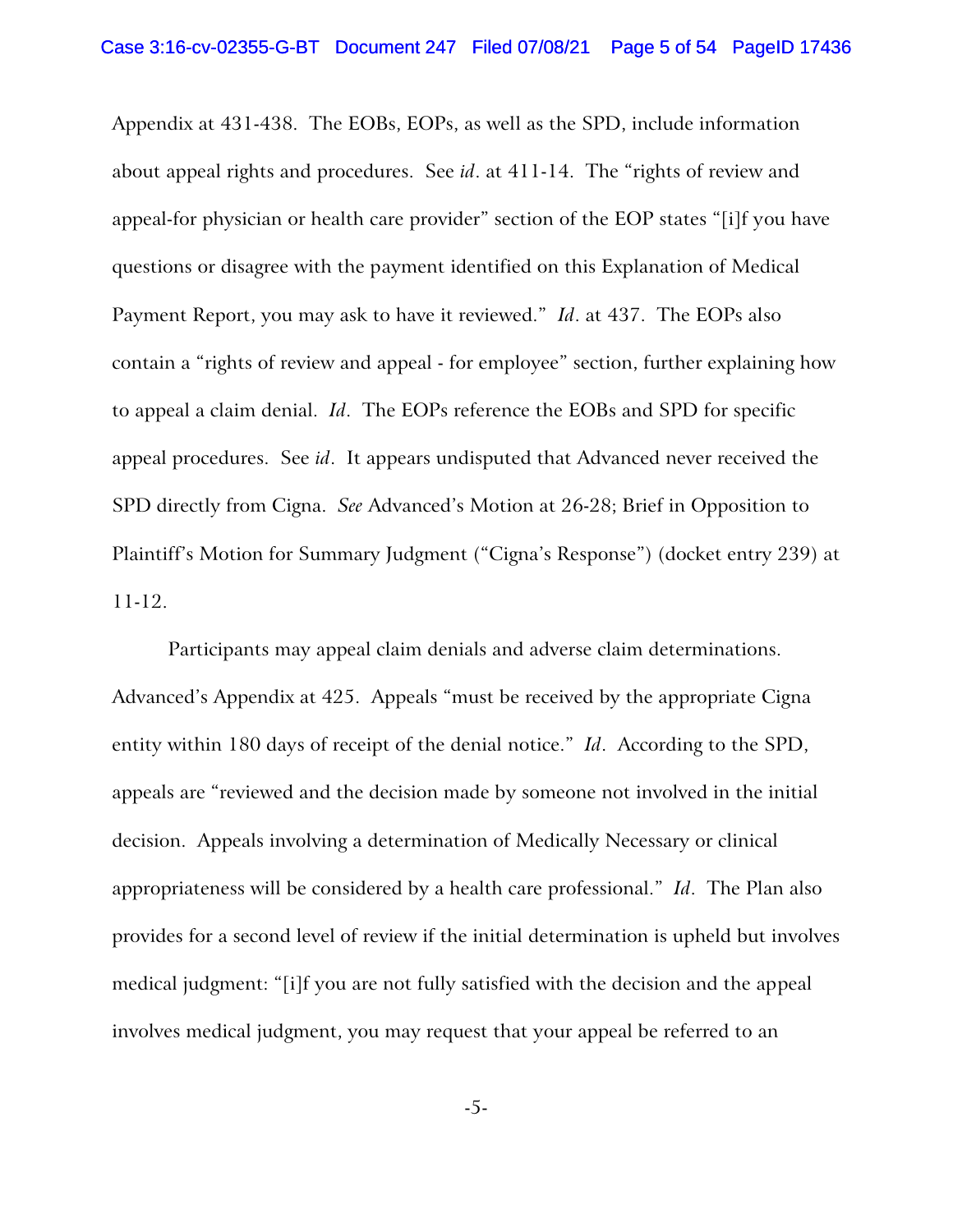Independent Review Organization ('IRO')." *Id*. at 426. If the benefit determination on appeal is adverse, the participant is provided with a notice that includes the reasons for the adverse determination as well as information about the participant's "right to bring an action under ERISA section 502(a)." *Id*. Participants must exhaust all administrative remedies available under the plan before filing a suit in federal court. See *id*. at 429-30.

#### 3. *Advanced's Claims Under the Plan and Chronology of Events*

Advanced began treating retired NFL players in 2007. *See* Advanced's Motion at 5; Cigna's Motion at 8. In August, 2014, one of Cigna's account representatives, Patrick Gilroy ("Gilroy"), referred claims from Advanced to Cigna's Special Investigation Unit ("SIU") because of what he believed were unusual practices, specifically a large amount of medical imaging. *See* Advanced's Appendix at 534; Cigna's Motion at 8. The SIU opened an investigation into Advanced on August 21, 2014. Advanced's Appendix at 534. Sean Petree ("Petree") was assigned as the investigator. See *id*. at 532.

The case was originally referred to the SIU on suspicion that Advanced was billing for unnecessary medical imaging. Petree, along with another investigator, Angelica Branon ("Branon"), began the investigation and analysis on that basis. *See* Cigna's Appendix at 462. Between December 2014 and February 2015, Petree and Branon reviewed Advanced's billing records and the medical records of a small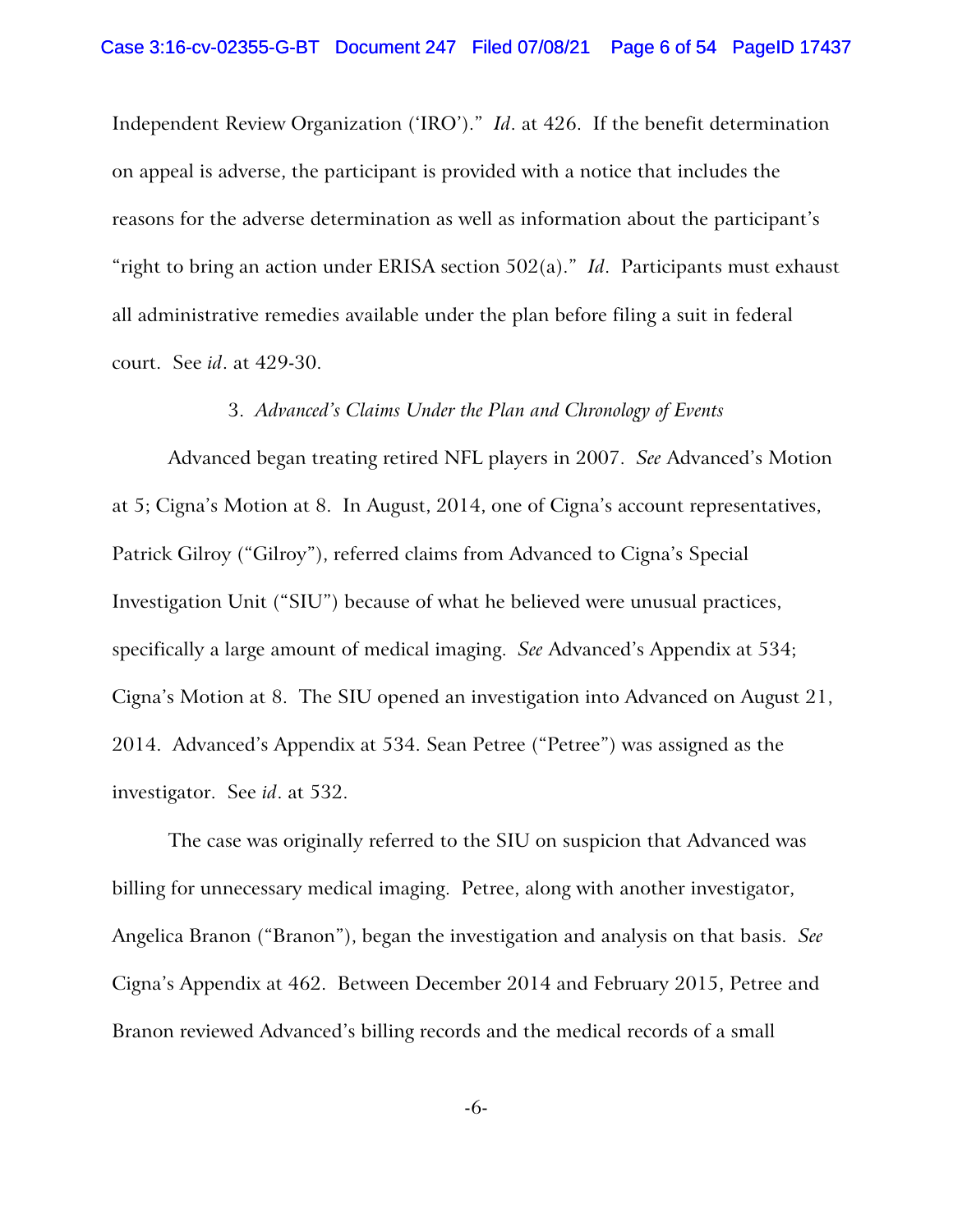sampling of patients. See *id*. On January 14, 2015, Branon noted in a "Pre-Case Investigative Summary of Findings" that, on the basis of her analysis, she recommended closing the case. See *id*. In that same note, however, she acknowledged that the data she reviewed "showed the NFL as the client with the highest amount paid." See *id*. Petree also conducted his own data queries in order to "determine if [Advanced] may be targeting a specific account." *Id*. at 1571. Petree concluded that "an abnormally high percentage of this provider's exposure was due to one account, in this particular case the NFL." *Id*.

On January 20, 2015, Petree and Branon held a meeting with Kate Shaker ("Shaker"), an employee of Health Care Fraud Shield ("HCFS"). The case was left open in part because Shaker agreed with Petree and Branon that Advanced was billing for an unusually high number of MRIs and x-rays per day of service. See *id*. at 462. Petree and Branon decided to have HCFS review the medical records. See *id*.

On February 23, 2015, Petree emailed his superior, Aneta Andros, stating in part "I reviewed the medical records for [Advanced] and found that they were quite comprehensive . . . The number of x-rays and MRI's ordered still looks very excessive . . . The vast majority of [Advanced's] exposure is due to the NFL, however these records appear to document (and potentially justify) each of the diagnostic services billed." Advanced's Appendix at 537.

HCFS delivered its review of Advanced's records in April 2015. *See* Cigna's

-7-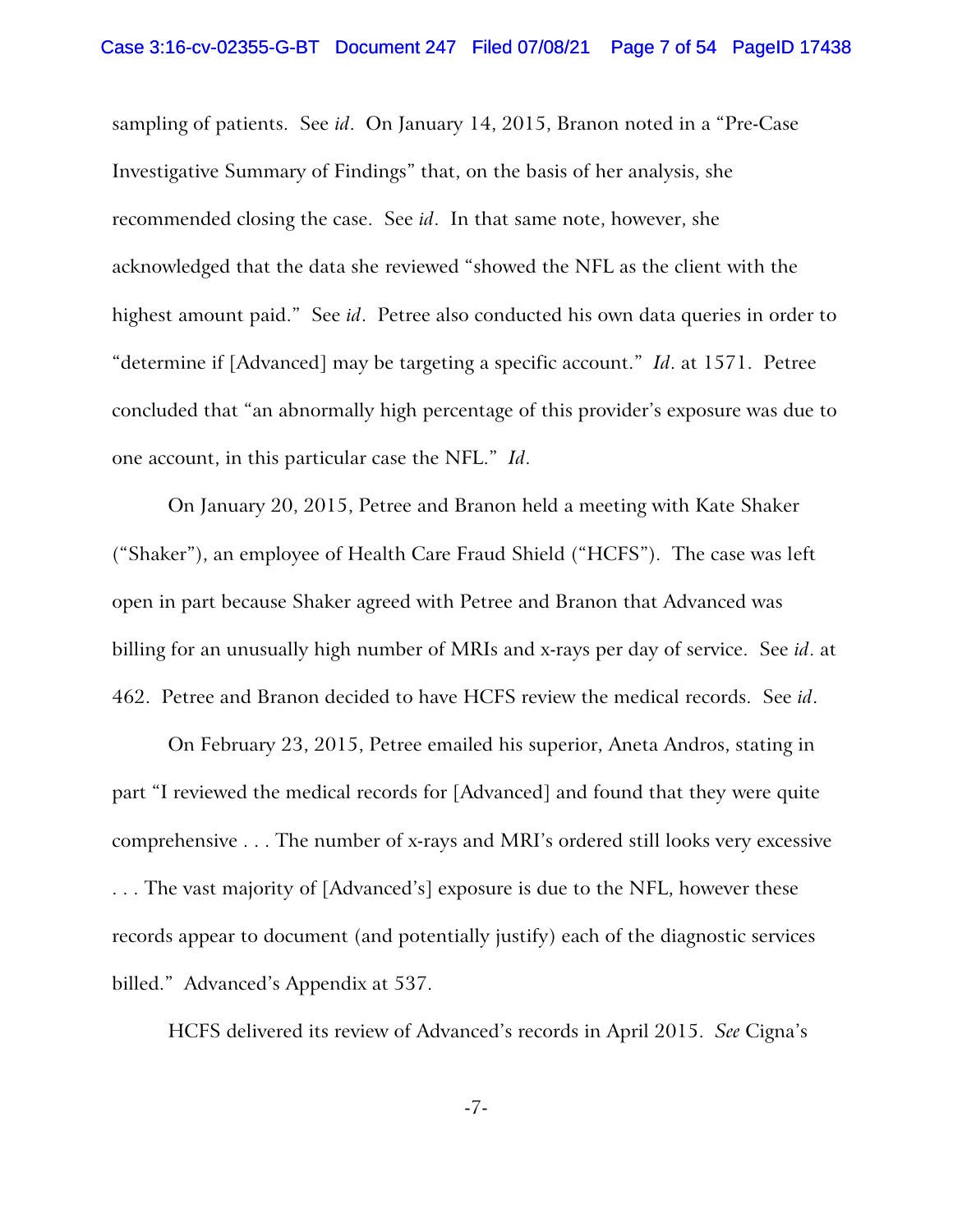Appendix at 461, 464-65. In the report, HCFS noted, among other observations, that the injuries treated by Advanced "occurred while playing college and professional contact sports and are considered chronic, not acute." *Id*. at 464. This conclusion was based on the patients not "hav[ing] recent or significantly increased symptoms," and "neither medical record documents 'worsening' symptoms, or new injuries, again demonstrating chronic conditions." *Id*. The HCFS report also noted "[t]here are no documented 'course of action' or future treatment in any medical record, following the multiple tests." *Id*.

After receiving the report, Petree documented some of his "primary concerns," such as Advanced's treatment of chronic rather than new conditions, Advanced's "excessive" medical imaging, and no documentation for future treatment. *See* Cigna's Appendix at 461. Petree also documented that 87.2% of the plan participants Advanced saw did not reside in Illinois and that Advanced was providing the participants with disability ratings. See *id*. Based on this information, Petree made the following note: "Because many customers are former and/or current players, it is possible that they may seek out Advanced Physicians to receive a physician label of disabled." *Id*. From that point forward, it appears Petree suspected that participants were visiting Advanced to obtain a disability rating based on work-related injuries to support a claim for work-related disability benefits under another NFL plan.

In May 2015, the Advanced investigation was transferred to a different SIU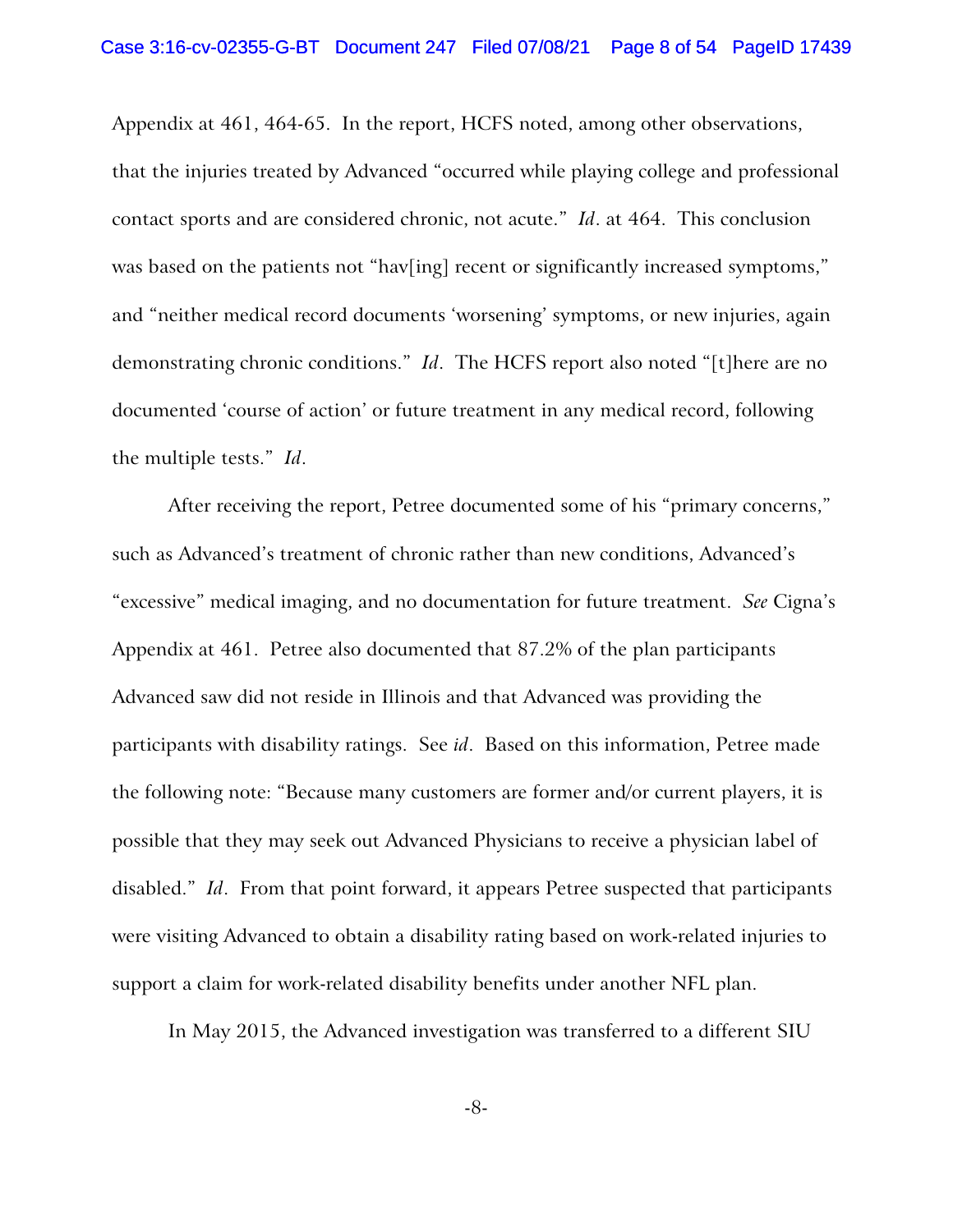investigator, Greta Matus ("Matus"). See *id*. at 460, 1510-11. Around that time, Matus documented a discussion she had with Petree, noting "[t]here definitely may be an angle involving work related injuries which would not support billed services and charges . . . ." *Id*. at 460. On May 18, 2015, Cigna placed all claims made by Advanced under a new protocol whereby its claims were flagged and routed to the SIU. See *id*. at 460, 1563-64.

In either late May or early June of 2015, Cigna requested and received from Advanced the medical records of an additional thirty-six retired NFL players treated by Advanced. See *id*. at 459; Advanced's Motion at 13. The SIU had a Cigna medical director and physician, Dr. Daniel Nicoll ("Nicoll"), review the records to assess both medical necessity and the possibility that Advanced was treating workrelated injuries. See *id*. at 1539-46; Advanced's Appendix at 555. In an email to Nicoll on July 17, 2015, Matus stated "in all 36 records, that diagnostic services are being sought for '. . . multiple injuries in the past while playing football causing chronic pain.' I do not believe that such a vague statement would substantiate an exclusion citing work related injuries . . . However, I would like your opinion on that aspect in addition to your clinical opinion." Advanced's Appendix at 553-54. After reviewing the records, Nicoll suspected that Advanced was in fact treating retired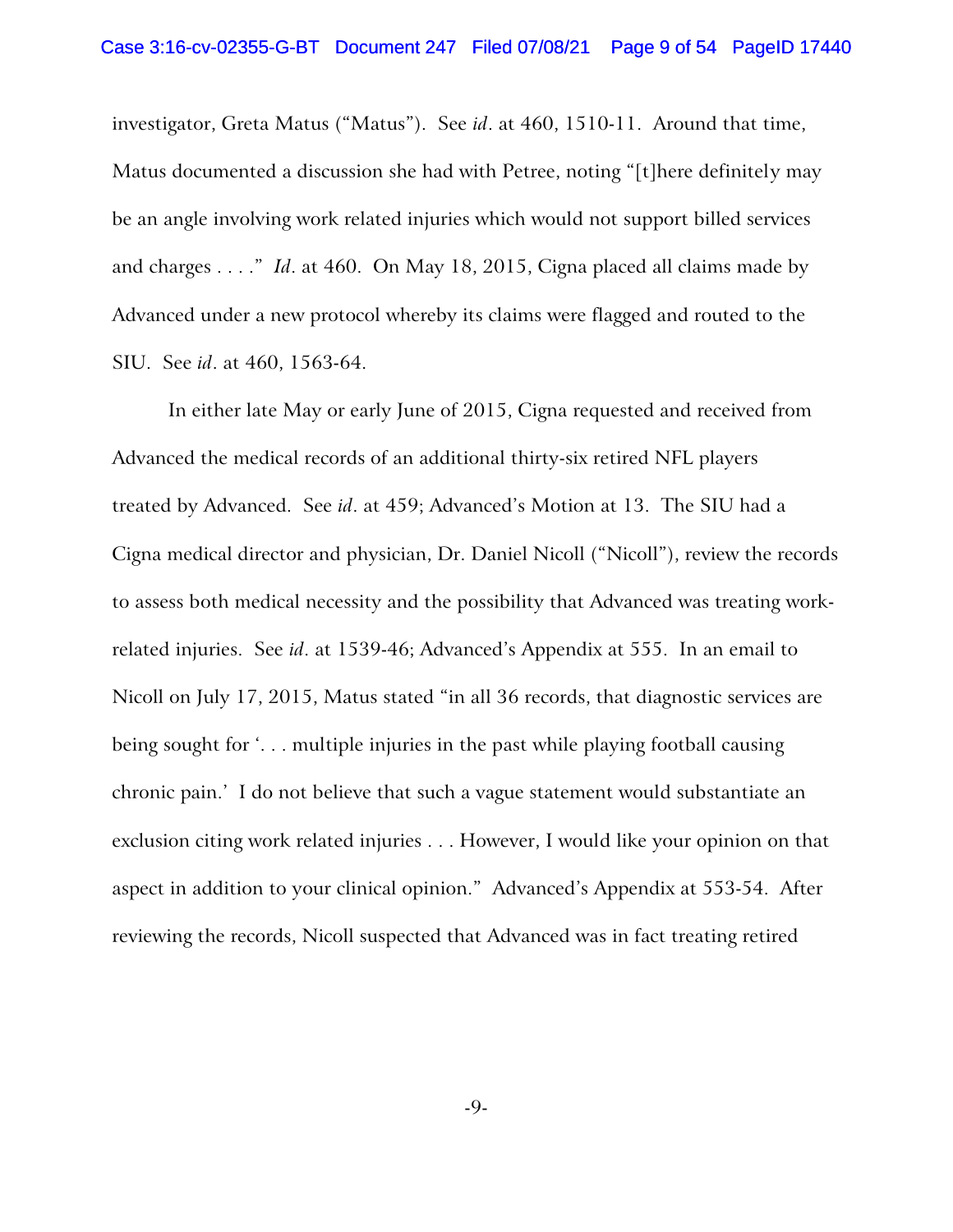players for work-related injuries. See Cigna's Appendix at 1544-46.<sup>2</sup> On July 24, 2015, Nicoll emailed Matus a summary of his conclusions, including "[w]hether the services should be covered under workman's comp vs medical is a benefits question. Given the type of injuries these men sustained, the issue of chronic brain injury post concussion etc. the issue certainly is valid." Advanced's Appendix at 553. Nicoll also concluded that the x-rays Advanced provided to participants were medically necessary, but not the MRIs (with rare exceptions). *See* Cigna's Appendix at 1549- 50.

Matus forwarded Nicoll's email to William Welch ("Welch"), an outside attorney providing counsel, and Thomas Hixson ("Hixson"), the SIU director. *See* Advanced's Appendix at 555. In her forward, Matus stated "Dr. Nicoll's review and the fact that this plan does not require prior authorization I believe the allegation of medically unnecessary diagnostic services is unsubstantiated." *Id*. She also referenced her previous request for NFL records regarding disability claims "to support the stance that these services fall under workers compensation . . ." and

<sup>&</sup>lt;sup>2</sup> Nicoll testified to the following in his deposition: "I reviewed one of the medical records last week . . . it starts off in the history of the present illness . . . you start off with the chief complaint and the history of the present illness. The chief complaint is he was an NFL football player. I didn't say the chief complaint is he sustained an automobile accident or he has a long history of rheumatoid arthritis . . . So it would seem that the clinicians treating the patient . . . felt that the aches and pains were related, at least from the chief complaint and history of present illness to the NFL service . . . ." Cigna's Appendix at 1544-46.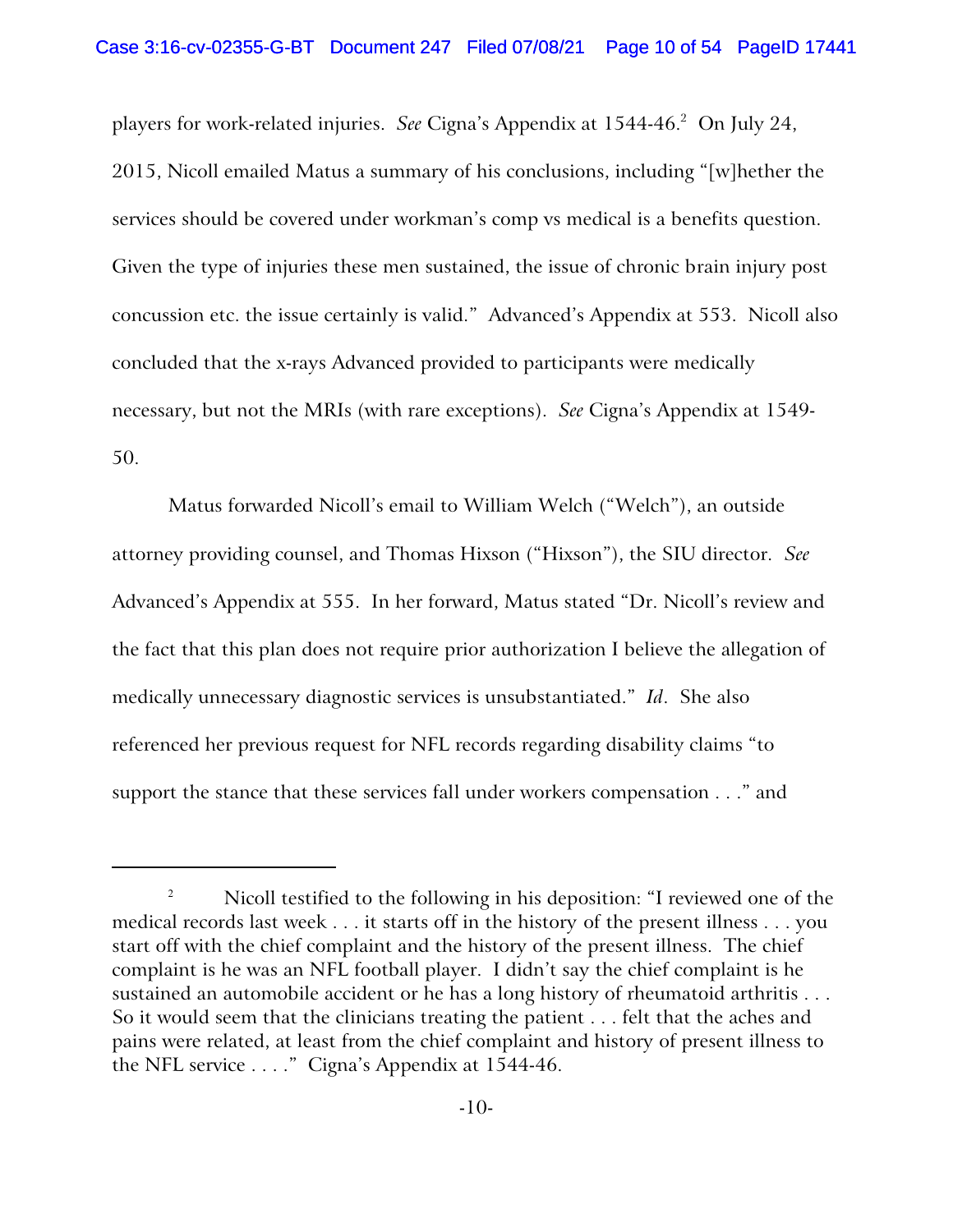wanted to "touch base on those efforts." *Id*.

Around this same time, Matus began reaching out to Advanced, in particular to Debbie Vallandigham-Kokum ("Vallandigham-Kokum"), Advanced's billing manager. *See* Cigna's Appendix at 459. Internal Cigna records support, and Advanced does not contest, that at this time Matus and Vallandigham-Kokum discussed the SIU investigation of Advanced. See generally *id*. at 457-459. On July 9, 2015, Matus documented a phone call with Vallandigham-Kokum in which Matus averred that she "advised her that a Medical Director [at Cigna] had pointed out his opinion that these services are excluded under the plan due to them being work related injuries." *Id*. at 459. The following day, July 10, 2015, Matus documented that she received an email in which Vallandigham-Kokum forwarded "information [Vallandigham-Kokum] received from her Patient Advocate, Chris Carter." *Id*. Carter's email contained the following statement:

It appeared the main topic in dispute [with Cigna] was "are these injuries work comp?" . . . Most, if not all, the chronic injuries we are assessing have never been reported or worked up . . . Unfortunately, when players are active, they are told to stay out of the training room if they want to remain employed . . . All of the former players that we see are coming to us for two reasons. They are seeking honest medical opinions of years worth of chronic injuries and traumas. All players need many forms of treatment, therapy and surgeries following retirement. Additionally, the objective medical data provides them a much greater chance to receive NFL disability money in line with the three forms of disability established by the NFL: Line of Duty, Neurocognitive, Total and Permanent. These benefits are based on whole person impairment ratings which we provide using our diagnostic tools.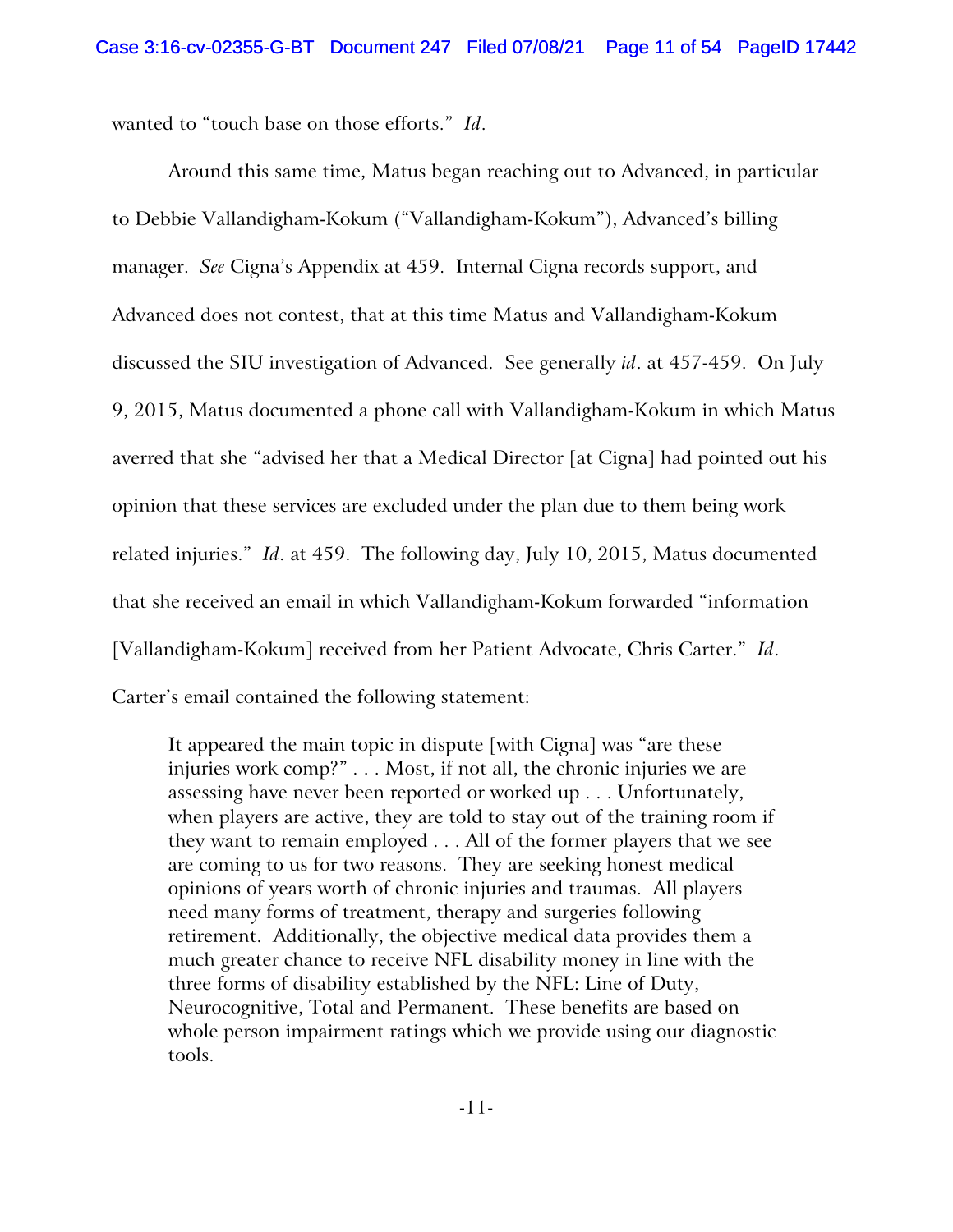*Id*. at 469. According to the NFL Player Disability & Neurocognitive Benefit Plan, submitted as summary judgment evidence by Cigna, "Line of Duty" disability benefits are available to retired NFL players "who incurred a 'substantial disablement' ... 'arising out of League football activities.'"<sup>3</sup> Id. at 1939.<sup>4</sup>

On August 19, 2015, having completed its review, Cigna issued a benefits determination letter addressed to Vallandigham-Kokum and Advanced. *Id*. at 471- 72. In it, Cigna explained that after a "review of medical records for coding accuracy, medical necessity criteria review as well as a benefit review conducted by Cigna's Legal Department," Cigna had determined that Advanced was primarily billing "for services stemming from work-related injuries." *Id*. The letter went on to state "from this point forward, all procedure codes billed for NFL customers will be denied as work related unless demonstrated otherwise." *Id*. An internal Cigna document dated August 21, 2015 confirms that all claims made by Advanced were to be denied. *See* Advanced's Appendix at 562; *see also* Cigna's Appendix at 1512-20. Matus also

This plan goes on to define "arising out of League football activities" to mean "a disablement arising out of any League pre-season, regular-season, or postseason game, or any combination thereof, or out of League football activity supervised by an Employer, including all required or directed activities." Cigna's Appendix at 1941.

<sup>4</sup> Cigna also contends that Matus and Vallandigham-Kokum had a conversation later that summer in which Vallandigham-Kokum corroborated that retired players were using Advanced's services to obtain disability benefits. *See* Cigna's Motion at 13. However, the existence and content of this conversation is contested by Advanced with admissible summary judgment evidence.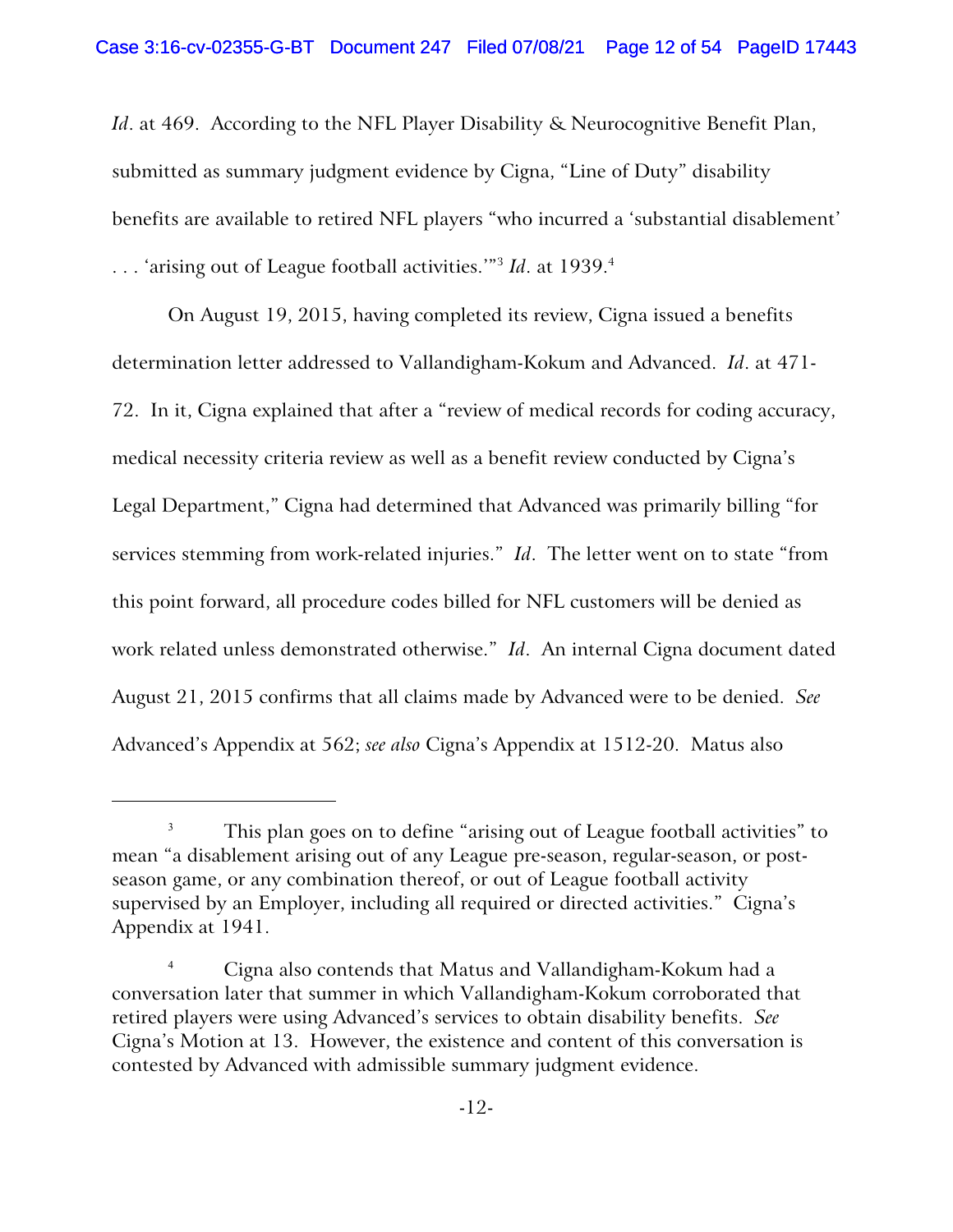documented two phone conversations with Vallandigham-Kokum that took place on the 20th and 21st explaining the denial. *See* Cigna's Appendix at 457.

Close to a month later, on September 15, 2015, Advanced responded to the benefits determination through its attorney, Diane Frantell ("Frantell"). *See* Advanced's Appendix at 564-77. Frantell maintained that the determination was erroneous and potentially violated state and federal law. See *id*. Further, she requested that Cigna conduct individualized benefit determinations for each player and provide Advanced with the SPD. See *id*. at 567. Cigna responded through its attorney, William Welch ("Welch") on September 30, 2015. See *id*. at 578-80. In addition to disagreeing with Frantell's assertions that the determinations were erroneous, Welch indicated that Cigna would not provide the SPD because Advanced had not provided assignments from the participants authorizing such disclosure to Advanced. See *id*. at 579. Welch ended the letter by directing Frantell to "other potential avenues of reimbursement" including the NFL Player Care Foundation, the Players Trust, and the NFL Former Player Life Improvement Plan. See *id*. at 579-80. After Frantell sent copies of the assignments to Welch, Welch indicated that Cigna still would not provide the SPD because "neither Cigna nor the Plan have received the Cigna customer's written authorization to release such a document . . . the assignments did not assign the participants' right to obtain the [SPD] to your client." *Id*. at 581-82. Welch also cited a Department of Labor web page stating "[a]n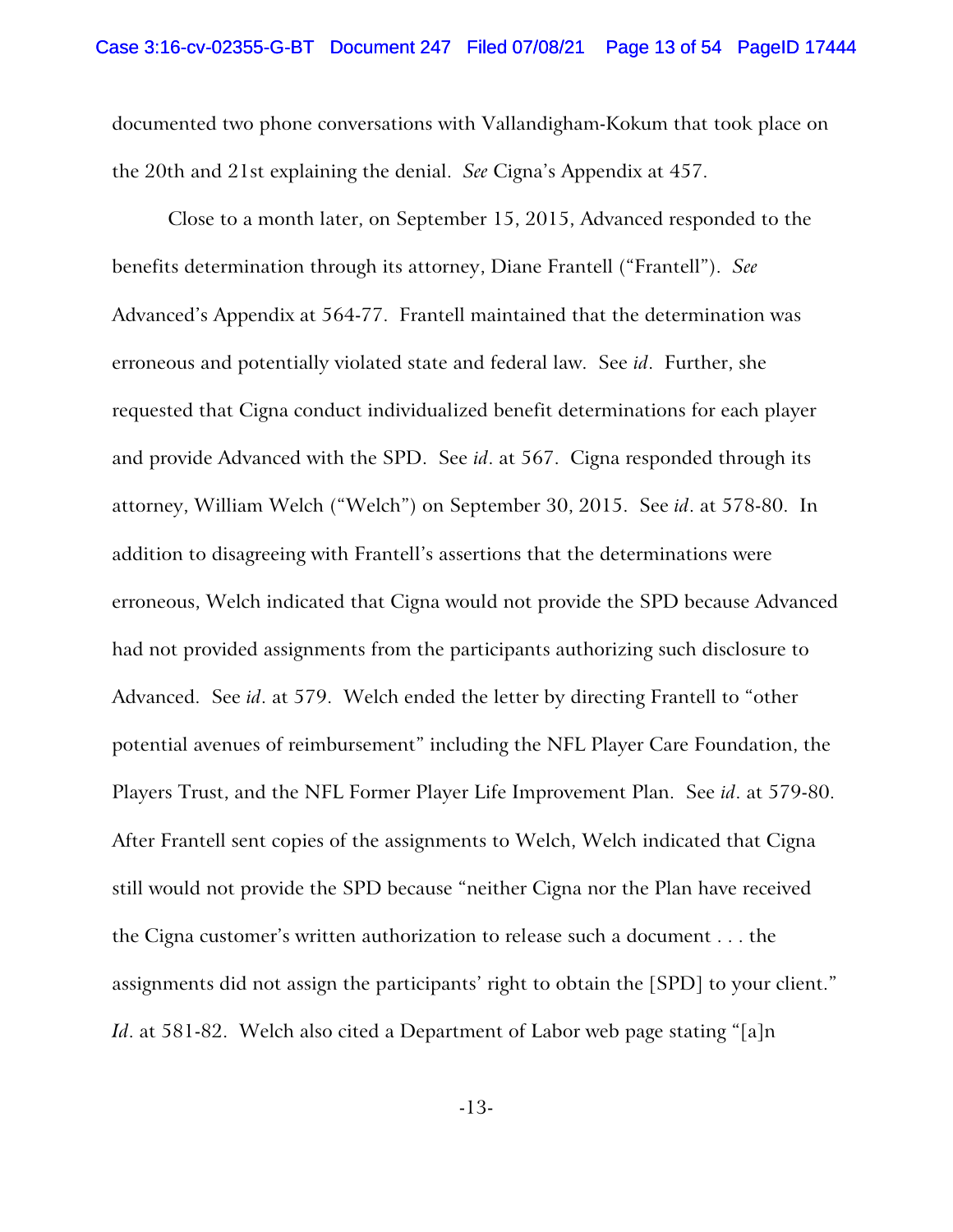assignment of benefits . . . is generally limited to assignment of the claimant's right to receive a benefit payment . . . [t]ypically, assignments are not a grant of authority to act on a claimant's behalf in pursuing and appealing a benefit determination under a plan." *Id*.

This back and forth continued through December of 2015. Frantell's letters often included citations to statutory, regulatory, and case law authority, as well as providing supplemental documentation related to the claims. *See* Cigna's Appendix at 481-87. There is no record evidence that Advanced provided specific written authorizations from participants for Advanced to receive the SPD. Some of Welch's letters to Frantell ended with the following statement: "[t]o be clear, nothing in this letter should be construed to be a review or determination of any particular claim under 29 CFR § 2560.503-1." *See e.g.*, Advanced's Appendix at 583-84; Cigna's Appendix at 488-92. None of Frantell's letters expressly represented to be appeals, and the September 15th letter stated that it was a request for information "so that we can properly appeal these alleged Benefit Determinations." *Id*. at 569; *see* Cigna's Appendix at 481-87.

Advanced filed suit in June of 2016 after Frantell's correspondence with Welch did not prompt Cigna to reverse its decision. To date, Cigna maintains the same protocol for claims made by Advanced. In his deposition, Petree testified that Advanced is the only health care provider flagged with the specific protocol that

-14-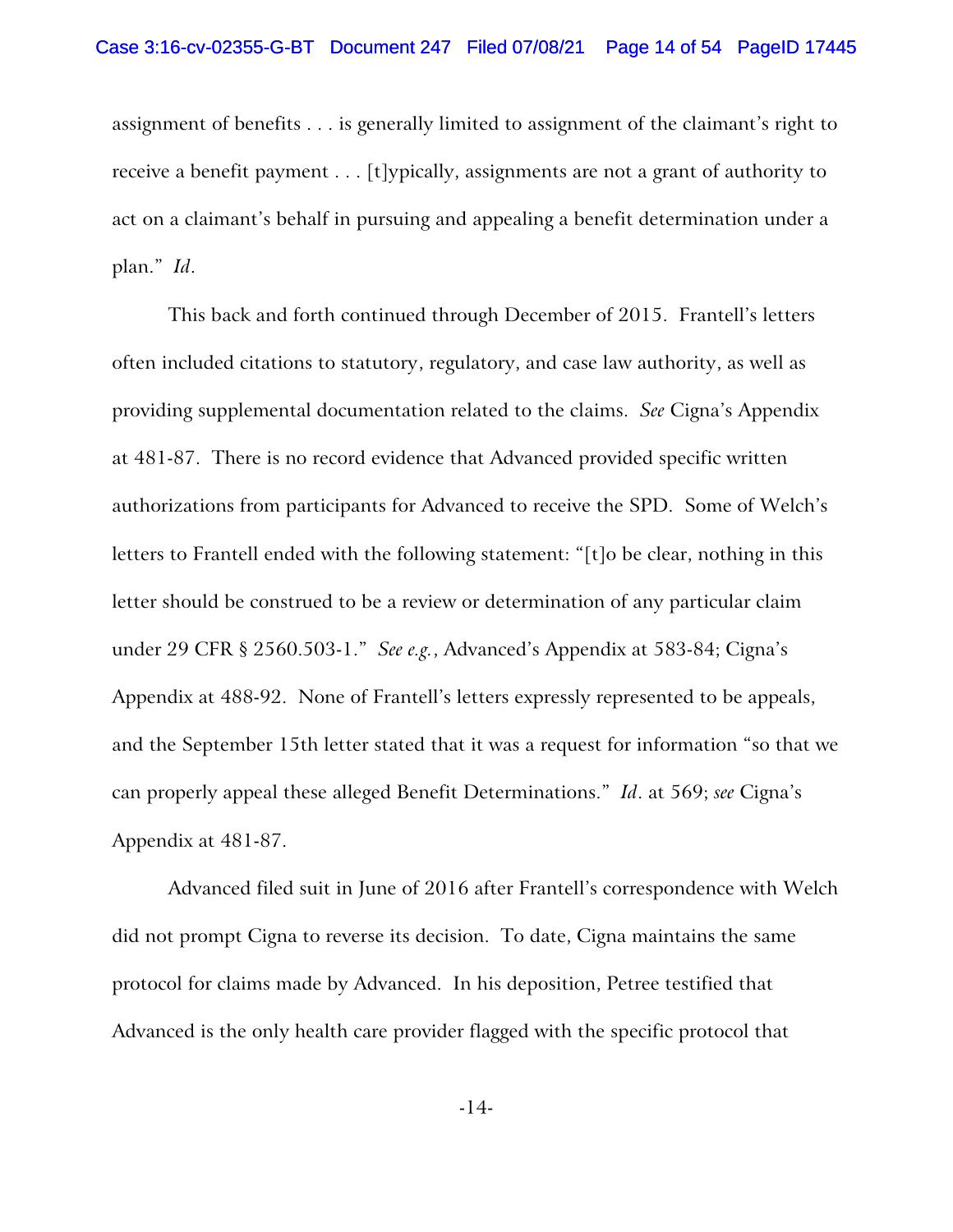Cigna employs for Advanced. *See* Advanced's Appendix at 1418. Neither Advanced nor any participants have filed an appeal with Cigna through either the internal appeal process or the IRO process. *See* Cigna's Appendix at 1577-78.

### B. Procedural Background

The parties have been litigating this case for nearly five years. During that time, the parties have filed several motions and conducted extensive discovery. Full recitations of the procedural background of this case are provided in the court's memorandum opinions and orders issued on October 27, 2017 (docket entry 80), March 27, 2018 (docket entry 87), January 3, 2020 (docket entry 194), and August 14, 2020 (3:19-CV-2432-G, docket entry 54) (*Advanced II*).

Since that time, the parties have concluded discovery and filed the dispositive motions now before the court. Cigna filed its motion for summary judgment on September 21, 2020. *See* Cigna's Motion. Advanced filed its motion the following day. *See* Advanced's Motion. Advanced responded to Cigna's motion on October 19, 2020. *See* Plaintiff's Response to Cigna's Motion for Summary Judgment ("Advanced's Response") (docket entry 237). Cigna filed its response to Advanced's motion the following day. *See* Cigna's Response. Cigna also filed its motion to strike on October 19, 2020. *See* Motion to Strike Portions of Advanced Physicians, S.C.'s Summary Judgment Evidence and Brief in Support ("Motion to Strike") (docket entry 235). Both parties replied to each others' respective responses on November 2,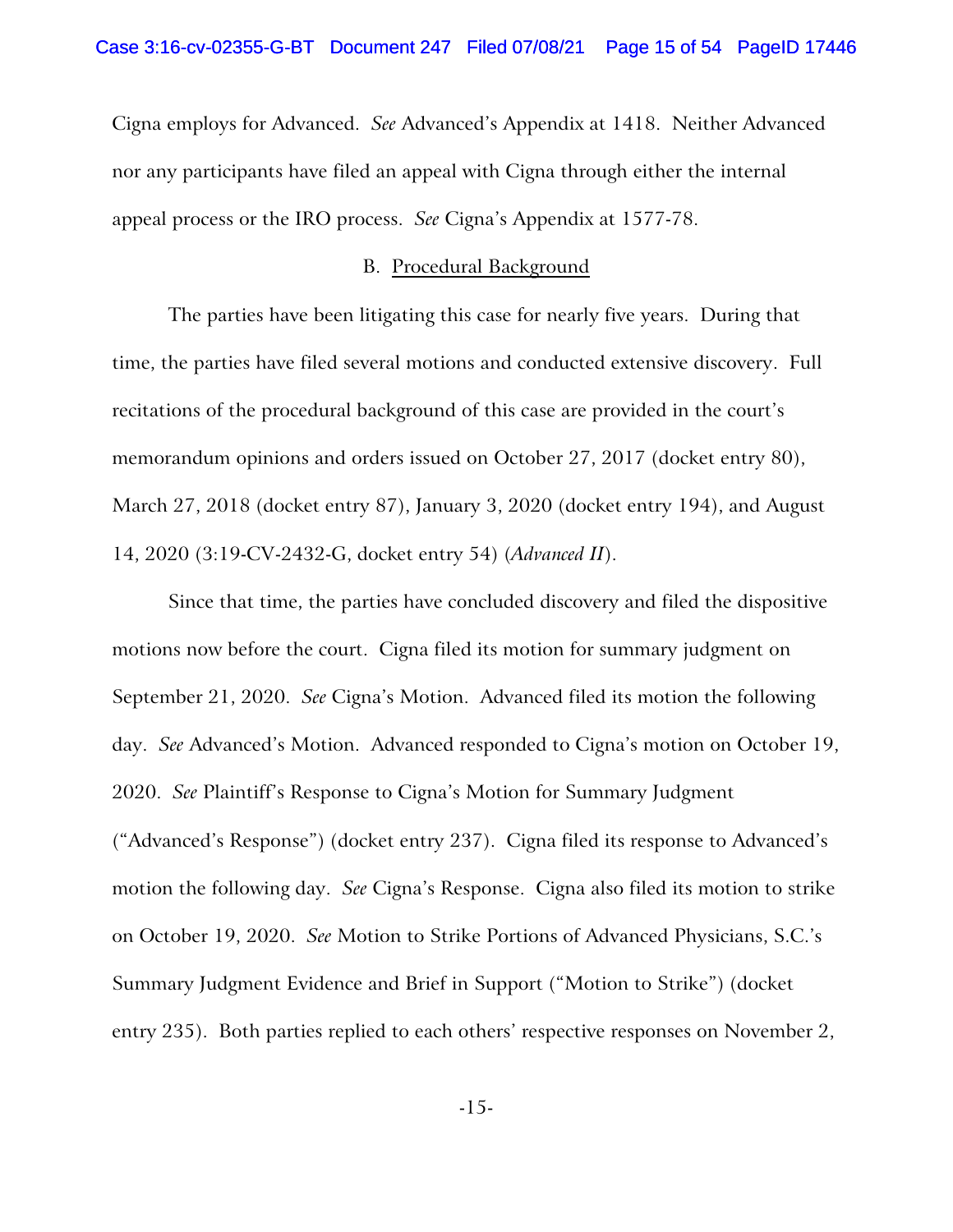2020. *See* Plaintiff's Reply in Support of Its Motion for Summary Judgment ("Advanced's Reply") (docket entry 242); Reply in Support of Defendants' Motion for Summary Judgment (Cigna's Reply) (docket entry 241-1). Advanced responded to Cigna's motion to strike on November 9, 2020. *See* Plaintiff's Response to Defendant's Motion to Strike ("Motion to Strike Response") (docket entry 245). Cigna replied on November 23, 2020. *See* Reply in Support of Motion to Strike Portions of Advanced Physicians, S.C.'s Summary Judgment Evidence and Brief in Support (docket entry 246). The motions are therefore fully briefed and ripe for decision.<sup>5</sup>

## II. ANALYSIS

## A. Summary Judgment Legal Standard

Summary judgment is proper when the pleadings, depositions, admissions, disclosure materials on file, and affidavits, if any, "show[ ] that there is no genuine dispute as to any material fact and the movant is entitled to judgment as a matter of law." FED. R. CIV. P. 56(a), (c)(1). $^6$  A fact is material if the governing substantive law identifies it as having the potential to affect the outcome of the suit. *Anderson v.*

The court appreciates the parties' patience as the court worked through a voluminous record to decide these motions.

Disposition of a case through summary judgment "reinforces the purpose of the Rules, to achieve the just, speedy, and inexpensive determination of actions, and, when appropriate, affords a merciful end to litigation that would otherwise be lengthy and expensive." *Fontenot v. Upjohn Company*, 780 F.2d 1190, 1197 (5th Cir. 1986).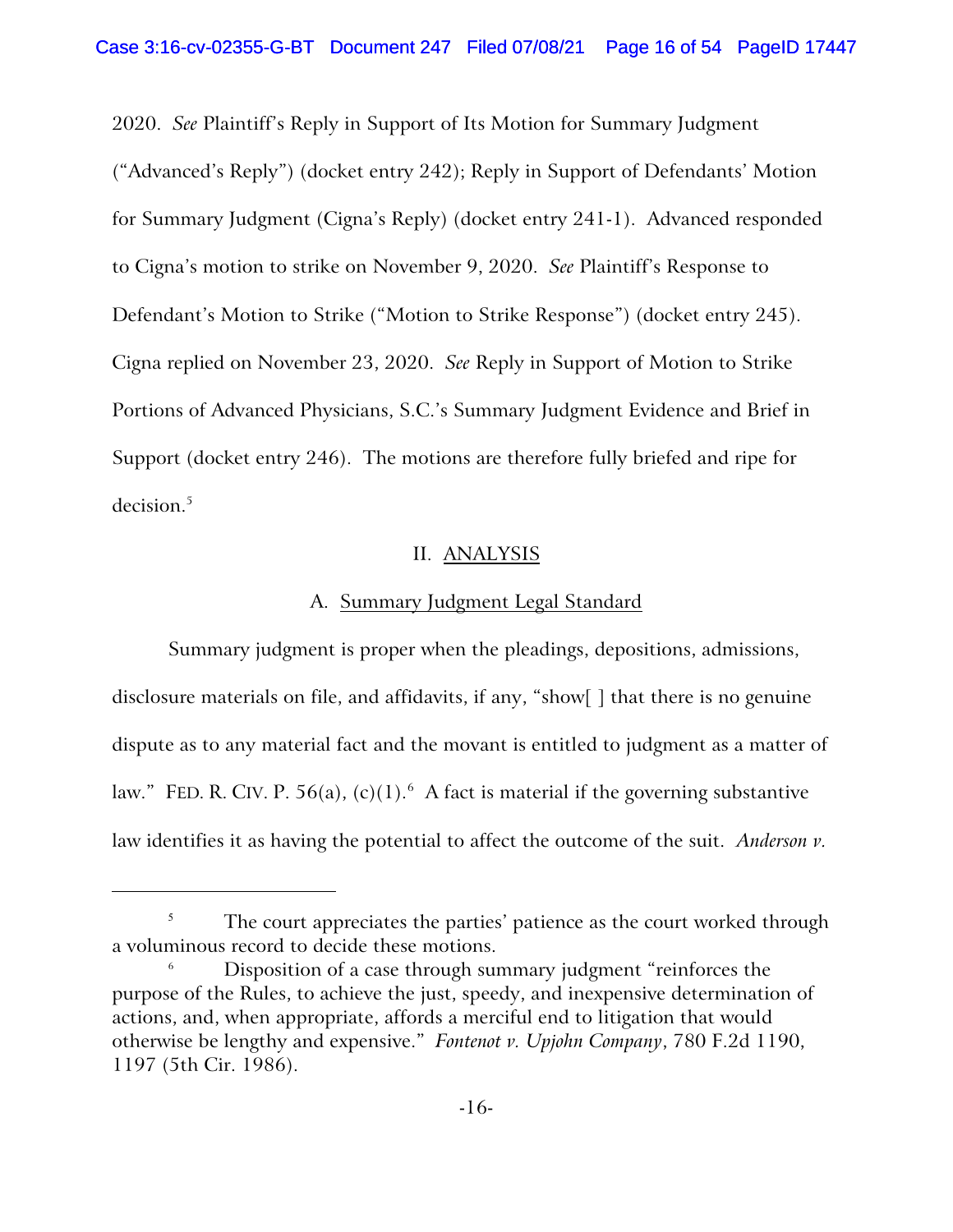*Liberty Lobby, Inc.*, 477 U.S. 242, 248 (1986). An issue as to a material fact is genuine "if the evidence is such that a reasonable jury could return a verdict for the nonmoving party." *Id.*; see also *Bazan ex rel. Bazan v. Hidalgo County*, 246 F.3d 481, 489 (5th Cir. 2001) ("An issue is 'genuine' if it is real and substantial, as opposed to merely formal, pretended, or a sham."). To demonstrate a genuine issue as to the material facts, the nonmoving party "must do more than simply show that there is some metaphysical doubt as to the material facts." *Matsushita Electric Industrial Company v. Zenith Radio Corporation*, 475 U.S. 574, 586 (1986). The nonmoving party must show that the evidence is sufficient to support the resolution of the material factual issues in its favor. *Anderson*, 477 U.S. at 249 (citing *First National Bank of Arizona v. Cities Service Company*, 391 U.S. 253, 288-89 (1968)).

When evaluating a motion for summary judgment, the court views the evidence in the light most favorable to the nonmoving party. *Id.* at 255 (citing *Adickes v. S.H. Kress & Company*, 398 U.S. 144, 158-59 (1970)). However, it is not incumbent upon the court to comb the record in search of evidence that creates a genuine issue as to a material fact. See *Malacara v. Garber*, 353 F.3d 393, 405 (5th Cir. 2003). The nonmoving party has a duty to designate the evidence in the record that establishes the existence of genuine issues as to the material facts. *Celotex Corporation v. Catrett*, 477 U.S. 317, 324 (1986). "When evidence exists in the summary judgment record but the nonmovant fails even to refer to it in the response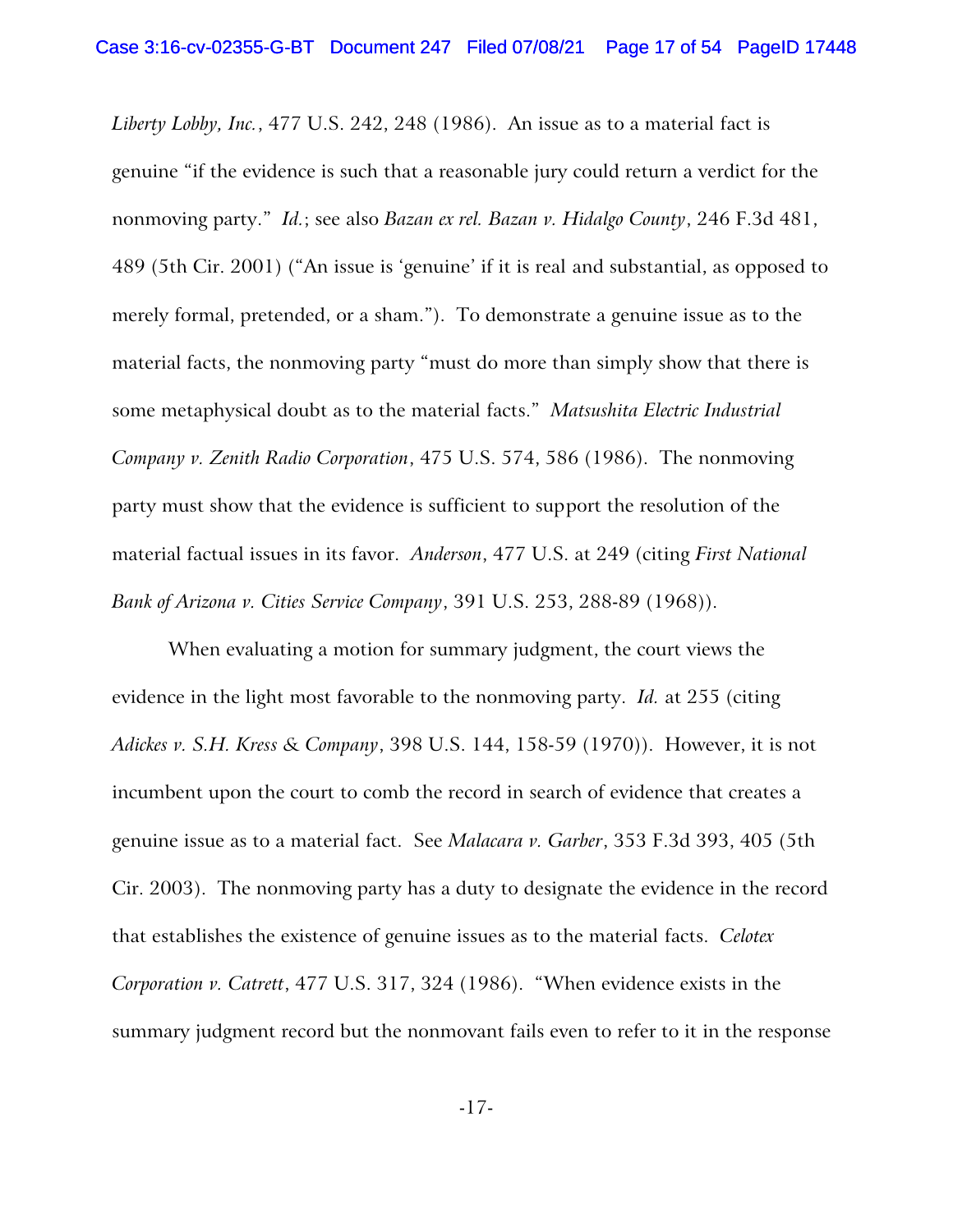to the motion for summary judgment, that evidence is not properly before the district court." *Malacara*, 353 F.3d at 405.

## B. Application

The underlying facts of this case, outlined above, are largely undisputed by the parties. The parties instead dispute the legal significance of these facts. "[I]f the parties agree on the facts . . . summary judgment would be appropriate. The fact that difficult questions of law exist or that the parties differ on the legal conclusions to be drawn from the facts is not in and of itself a ground for denying summary judgment . . . ." 10A CHARLES A. WRIGHT, ARTHUR R. MILLER & MARY K. KANE, FEDERAL PRACTICE AND PROCEDURE § 2725 (4th Ed. Updated 2021). "Finally, a dispute over the legal inferences to be drawn from the facts will not preclude summary judgment." *Federal Trade Commission v. Hughes*, 710 F.Supp. 1524, 1526 (N.D. Tex. 1989) (Fish, J.) (citing *Sagers v. Yellow Freight System, Inc.*, 529 F.2d 721, 728 n. 13 (5th Cir. 1976); *International Association of Machinists and Aerospace Workers, District 776 v. Texas Steel Company*, 538 F.2d 1116, 1119 (5th Cir. 1976), *cert. denied*, 429 U.S. 1095, (1977)). Therefore, summary judgment on the record as it stands is appropriate in this case.<sup>7</sup>

<sup>7</sup> "Because ERISA litigation is highly oriented to plan documents, reports and other papers, lawsuits related to benefit plans are typically document intensive. For that reason and also because legal rights under the Act are usually based on documents, ERISA lawsuits typically reach judgment without the need for a trial." 2 Lee T. Polk, *ERISA Practice and Litigation* § 11:72 (December 2020 Update).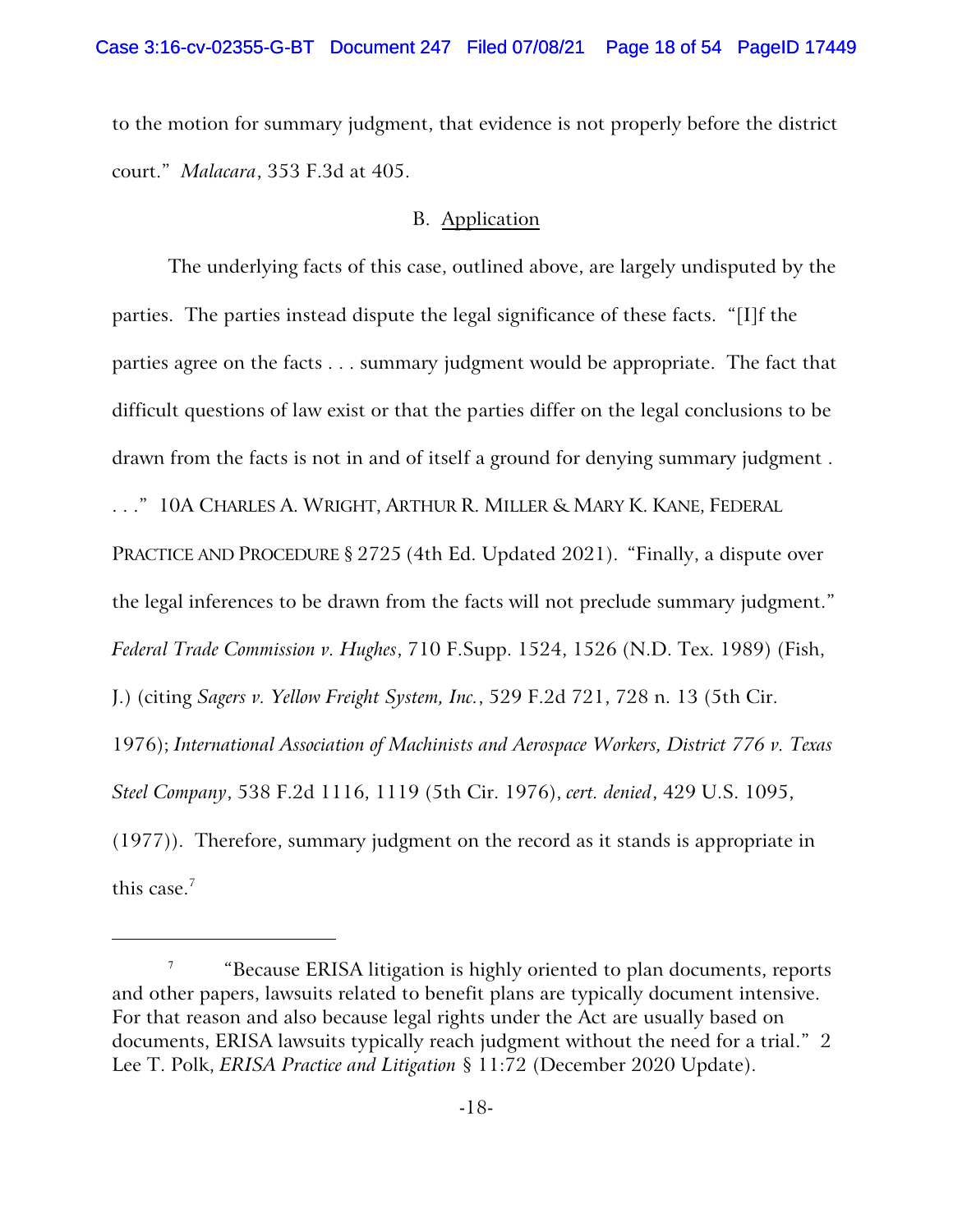The parties also agree on the structure of Section 1132(a) ERISA doctrine.

Advanced has to establish that 1) it has ERISA standing, 2) it has exhausted its administrative remedies, and 3) that Cigna abused its discretion in denying Advanced's claims. See generally *North Cypress Medical Center Operating Company, Ltd. v. Cigna Healthcare*, No. 4:09-CV-2556, 2016 WL 9330500 (S.D. Tex. Sept. 28, 2016), *aff'd*, 952 F.3d 708 (5th Cir. 2020), *cert. denied*, \_\_\_ U.S. \_\_\_, 141 S. Ct. 1053 (2021); Cigna's Motion; Advanced's Motion.

## 1. *ERISA Standing*

For the sake of deciding these motions, the court will assume, *arguendo*, that Advanced has standing to pursue its claims.<sup>8</sup>

## 2. *Exhaustion*

"[E]xhaustion of administrative remedies is a prerequisite to an ERISA action in federal court." *Swanson v. Hearst Corporation Long Term Disability Plan*, 586 F.3d 1016, 1018 (5th Cir. 2009) (citing *Bourgeois v. Pension Plan for the Employees of Santa Fe International Corporations*, 215 F.3d 475, 479 (5th Cir. 2000)); *Heimeshoff v. Hartford Life & Accident Insurance Company*, 571 U.S. 99, 105 (2013) ("The courts of appeals have uniformly required that participants exhaust internal review before

<sup>&</sup>lt;sup>8</sup> The court also notes that the arguments regarding standing appear to present genuine factual questions. See *North Cypress*, 2016 WL 9330500, at \*7-8 (explaining that a genuine dispute of fact is easily created under the standing prong of analysis.).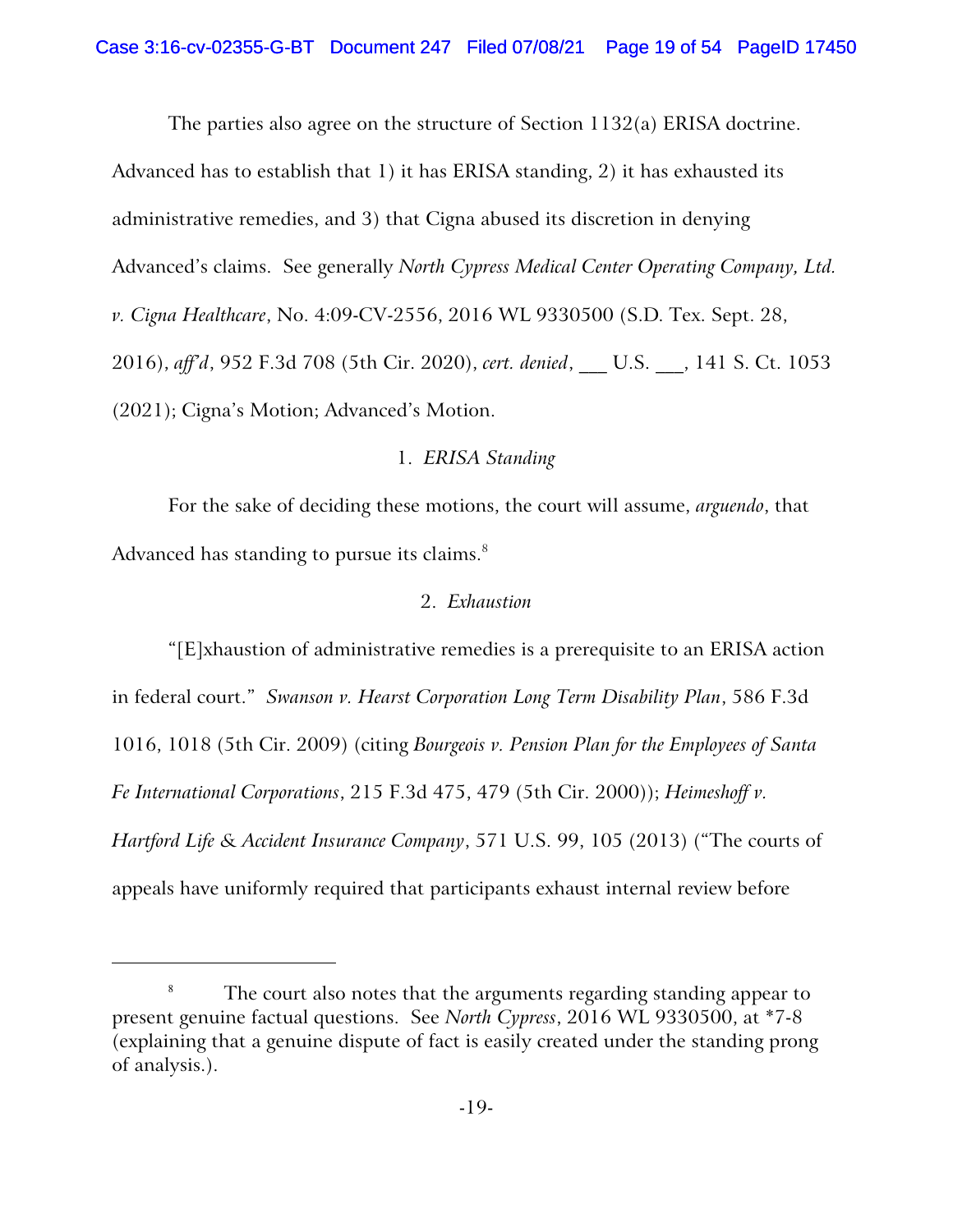bringing a claim for judicial review under  $\S 502(a)(1)(B)$ ."). "This requirement is not one specifically required by ERISA, but has been uniformly imposed by the courts in keeping with Congress' intent in enacting ERISA." *Hall v. National Gypsum Company*, 105 F.3d 225, 231 (5th Cir. 1997). The exhaustion requirement operates as an affirmative defense. See *Crowell v. Shell Oil Company*, 541 F.3d 295, 308-309 (5th Cir. 2008). Advanced must have either exhausted its administrative remedies under the Plan or satisfied an exception to the exhaustion requirement.

Advanced concedes that it did not exhaust the formal appeals process available under the plan. *See* Advanced's Motion at 24-29; Advanced's Response at 11-20. Instead, Advanced posits the following arguments for excusing the exhaustion requirement: 1) that the Frantell/Welch correspondence constituted an appeal, 2) futility of any appeal, 3) that Cigna failed to substantially comply with relevant regulations, and 4) that Advanced was denied meaningful access to the appeals process. See *id*.

#### a. *Correspondence with Welch*

Advanced believes it "did exhaust its administrative remedies through its correspondence and evidence submitted to Welch in the period after Cigna issued its denial of benefits letter . . ." and that because Cigna "refused to provide the SPD, it was reasonable for Advanced to assume based upon Welch's letter that Advanced had pursued the matter as far as it could." Advanced's Motion at 25. This argument is

-20-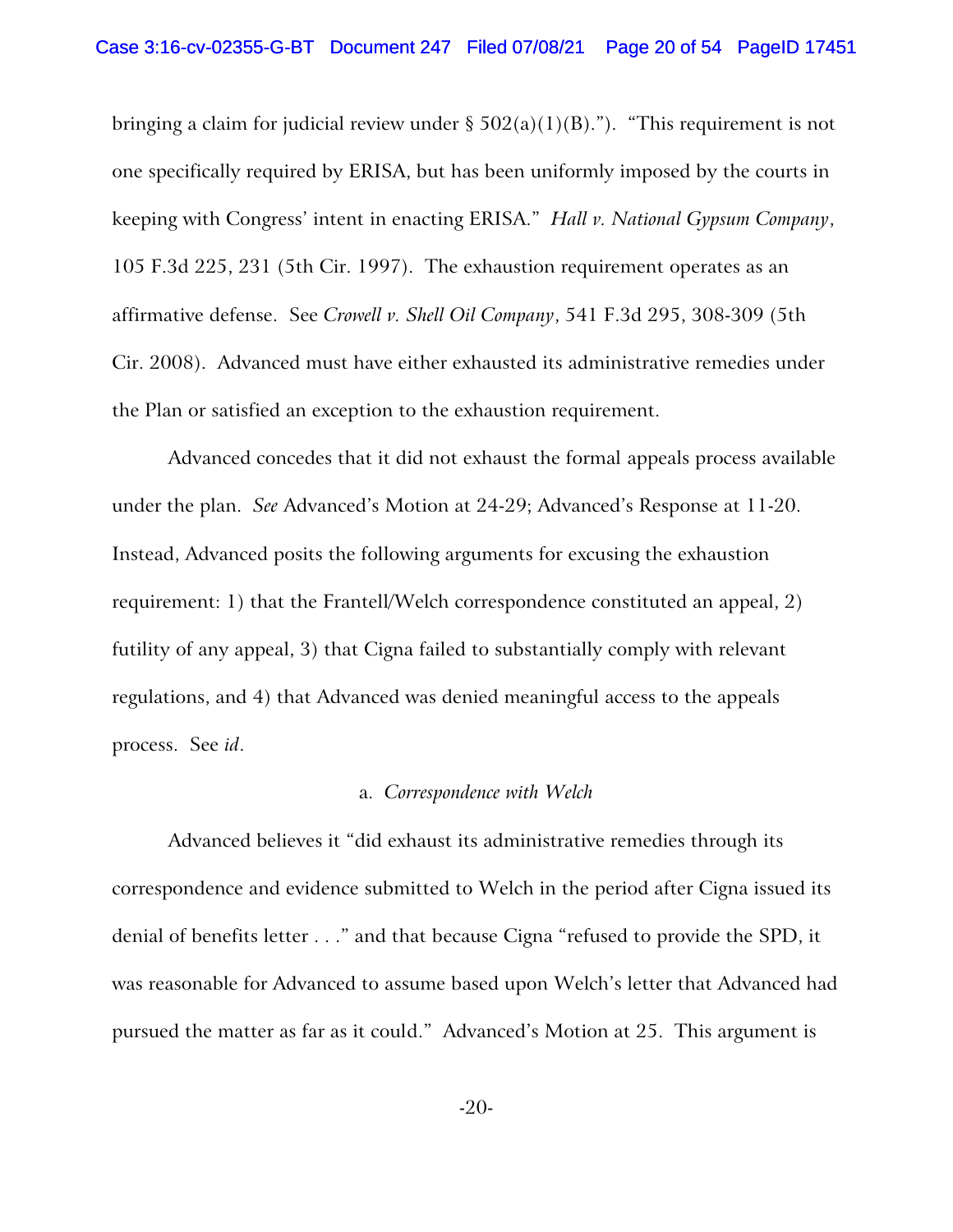unpersuasive upon scrutiny.

In support of its argument, Advanced cites an out-of-circuit decision and a district court decision. *See* Advanced's Reply at 5-6. These decisions do not support Advanced's position, however. They are examples of the recognized "meaningful access" exception, not an "attorney correspondence" exception. See *Bernstein v. Citigroup Inc.*, No. 3:06-CV-209-M, 2006 WL 2329385, at \*2-3 (N.D. Tex. July 5, 2006) (Lynn, J.) (citing *Curry v. Contract Fabricators Inc. Profit Sharing Plan*, 891 F.2d 842, 846-47 (11th Cir. 1990)). As explained further below, Advanced cannot satisfy the meaningful access exception.

This leaves Advanced's argument with no cited case law support. The court cannot declare it "fair" or "reasonable" for Advanced to dodge the exhaustion requirement based upon correspondence without precedential support. "Allowing informal attempts to substitute for the formal claims procedure would frustrate the primary purposes of the exhaustion requirement." *Moss v. Unum Group*, 638 Fed.Appx. 347, 350 (5th Cir. 2016) (quoting *Bourgeois*, 215 F.3d at 480 n.14).

If Advanced is relying on the "limited estoppel remedy" recognized in *Bourgeois*<sup>9</sup> , this argument fails. In *Bourgeois*, the Fifth Circuit carved out a "limited estoppel remedy" when "the lack of information and the behavior of various officials of the company [leads the claimant] on a wild goose chase, effectively extinguishing

<sup>9</sup> See *Bourgeois*, 215 F.3d at 477.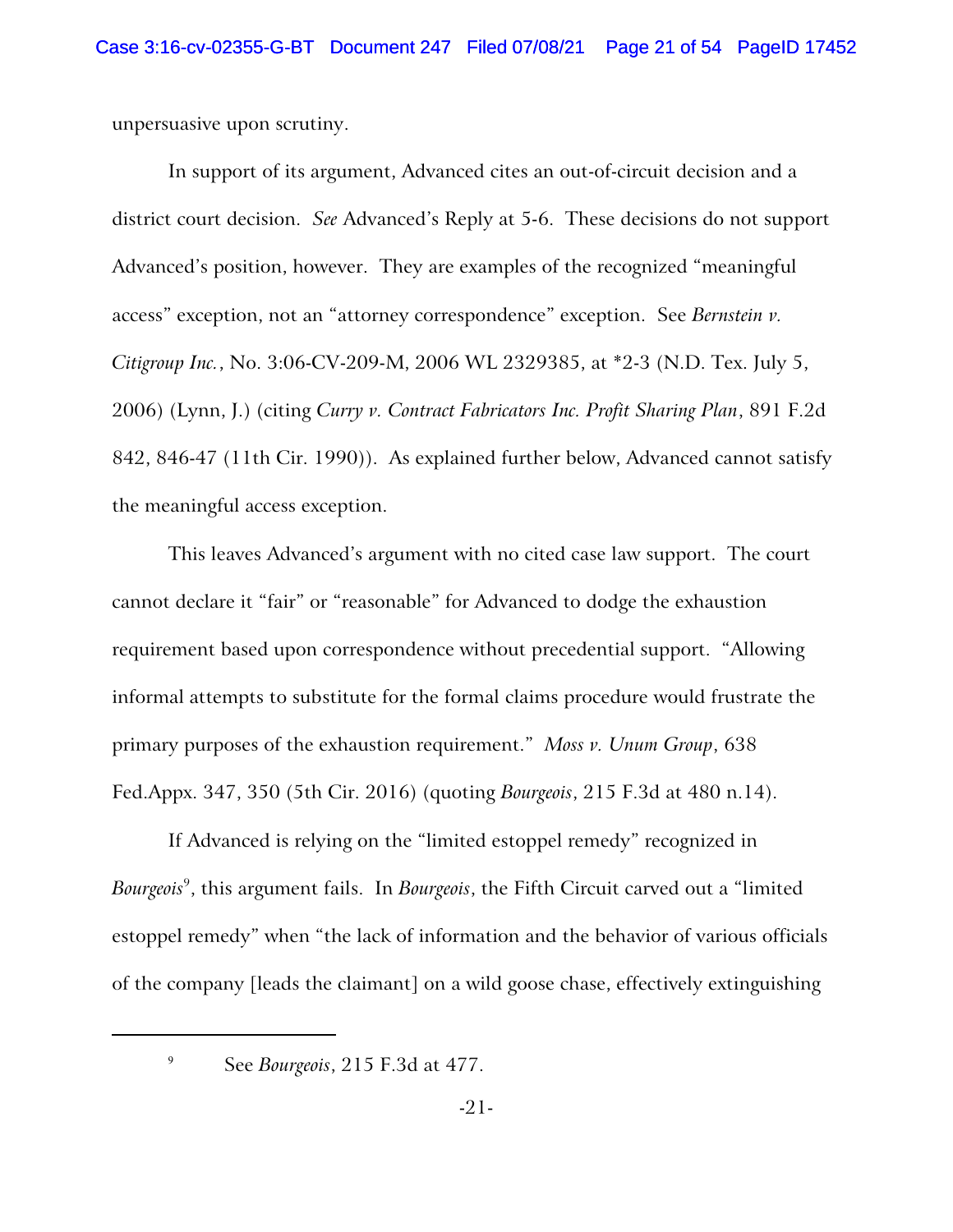[their] time to apply for benefits." *Bourgeois*, 215 F.3d at 481. More specifically, "a claimant [must rely] to his detriment on the words and actions of high-ranking company officers who purport to negotiate benefit decisions without actual authority." *Id*. at 481-82. In *Bourgeois*, the defendant "engaged [the claimant] in negotiations regarding his benefits without ever referring him to the proper channels before issuing what appeared to be a final denial." Id.<sup>10</sup> In other words, Advanced must show it was reasonably misled by Welch's correspondence into believing it was appealing the benefit determination and had been issued a final determination. Advanced has not made this showing.

First, Welch's letters dated November 5, 2015, December 21, 2015, and January 29, 2016 ended with the following disclaimer: "To be clear, nothing in this letter should be construed to be a review or determination of any particular claim under 29 CFR § 2560.503-1. The information contained herein should be considered part of the administrative record." *See e.g.*, Advanced's Appendix at 583- 88; Cigna's Appendix at 490-92. It strains credulity to suggest that the phrase "nothing in this letter should be construed to be a review or determination" is actually "negotiat[ing] benefit decisions without actual authority" or "engag[ing] ... in negotiations regarding [Advanced's] benefits." By including these disclaimers,

<sup>&</sup>lt;sup>10</sup> The *Swanson* case, cited by both parties, is an application of the estoppel rule in *Bourgeois*. See *Swanson*, 586 F.3d at 1019.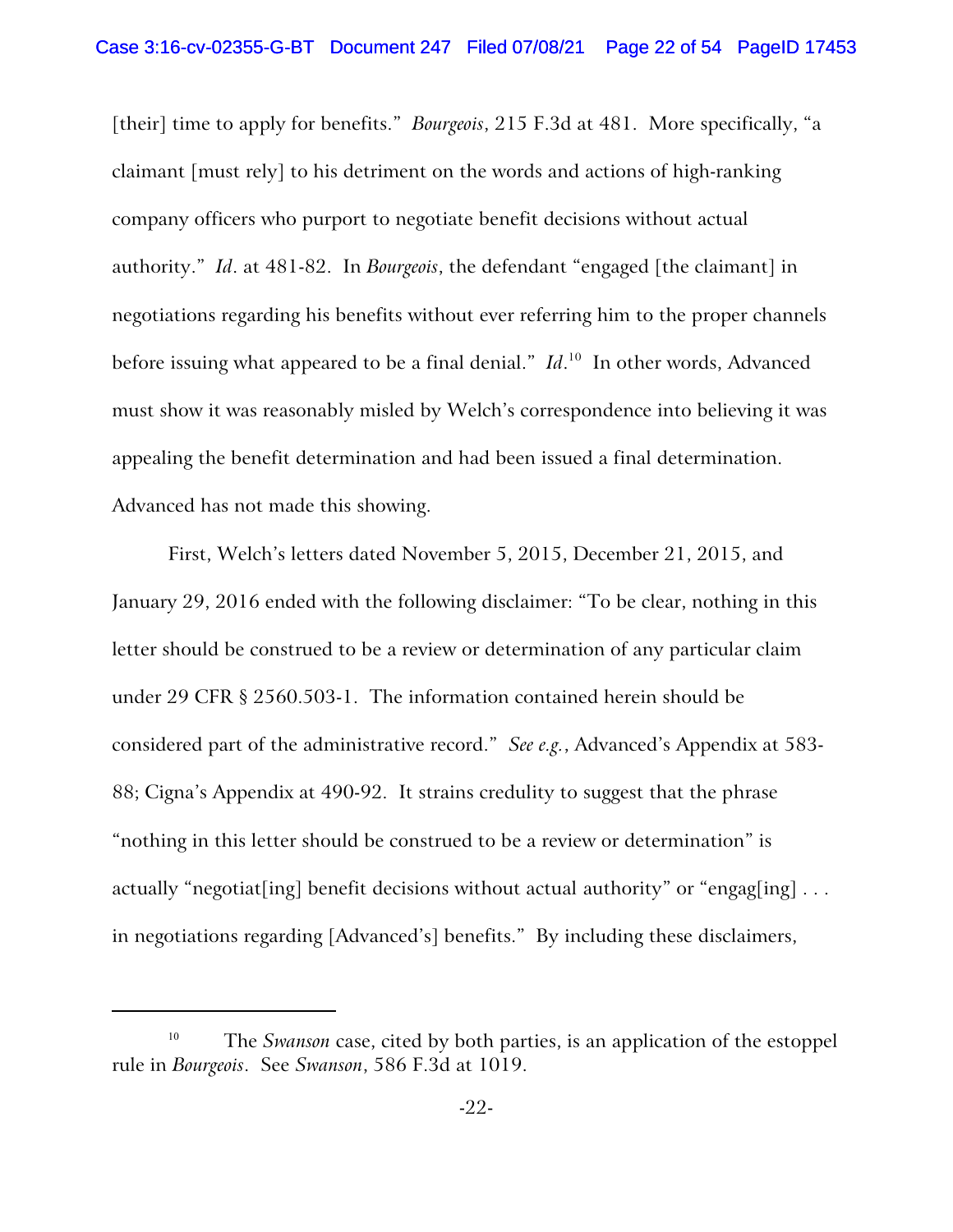Welch was explicitly warning Advanced that whatever it thought it was accomplishing through the correspondence, it was neither appealing nor negotiating benefits.

Advanced also cites these letters, especially the December 21st letter, to argue "it was reasonable for Advanced to rely on Welch's statement that this was the 'Plan's final decision.'" Advanced's Response at 17. On the face of the letters, however, it was not. By explicitly stating that the correspondence did not constitute a review, Welch was alerting Advanced that this "final decision" was a final decision regarding the initial benefit determination, but that a *separate* appeal process was available for further review of that determination. Advanced's argument in effect removes Welch's statement from its context.

Advanced's argument–that this statement, combined with the fact that it was never given the SPD, makes its belief reasonable–is unavailing for the same reasons. The positive implication of Welch's disclaimer is that there is a review process in accordance with 29 C.F.R. § 2560.503-1. Advanced can reasonably assert only that it did not know the specific procedures enumerated in the SPD, not that it was reasonable to think there were none at all. In sum, the correspondence Advanced relies on actually cuts in the opposite direction.

In addition, the Frantell/Welch correspondence suggests that Advanced actually *knew* Welch's December 21st letter was not a final decision. Frantell's

-23-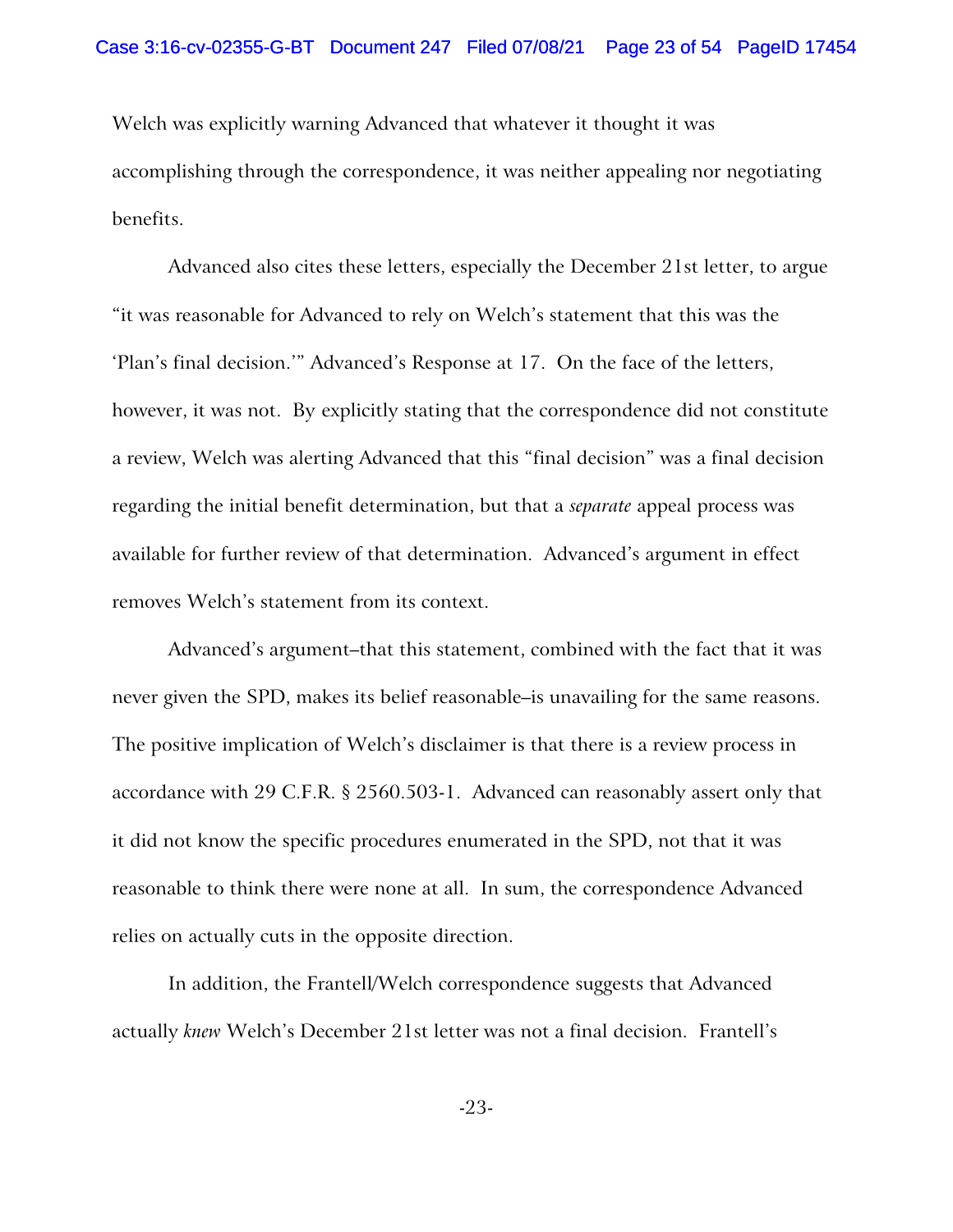immediate response, dated December 22nd, again "renew[s] [Advanced's] request for the Summary Plan Descriptions . . . ." Cigna's Appendix at 484. As a reminder, Advanced's previous requests were made in order to "properly appeal these alleged Benefit Determinations." Advanced's Appendix at 569. Advanced's argument that this correspondence was an exhaustion of their remedies thus raises the following conundrums. Why would Advanced again request materials regarding appeal procedures if it believed it was appealing through its correspondence with Welch? Similarly, why would Advanced request the materials if it believed a "final decision" had already been made? Frantell's letter does not indicate a separate reason for requesting the SPD. Thus, the logical conclusion is that Advanced in fact knew it was not appealing.

Next, the correspondence falls short of the "wild goose chase" from *Bourgeois*. See *Bourgeois*, 215 F.3d at 481. It is undisputed that Advanced was not given a copy of the SPD despite having requested it several times through the Frantell/Welch correspondence. Every time Welch denied these requests, he did so for the same reason: the assignments provided by Advanced did not specifically assign to Advanced rights to plan information. *See e.g.*, Advanced's Appendix at 581-82. Welch's reasons never changed. Despite the fact that Welch twice explained what Advanced needed to do and cited Department of Labor regulations in support of his position, Advanced did not produce assignments with the specifically tailored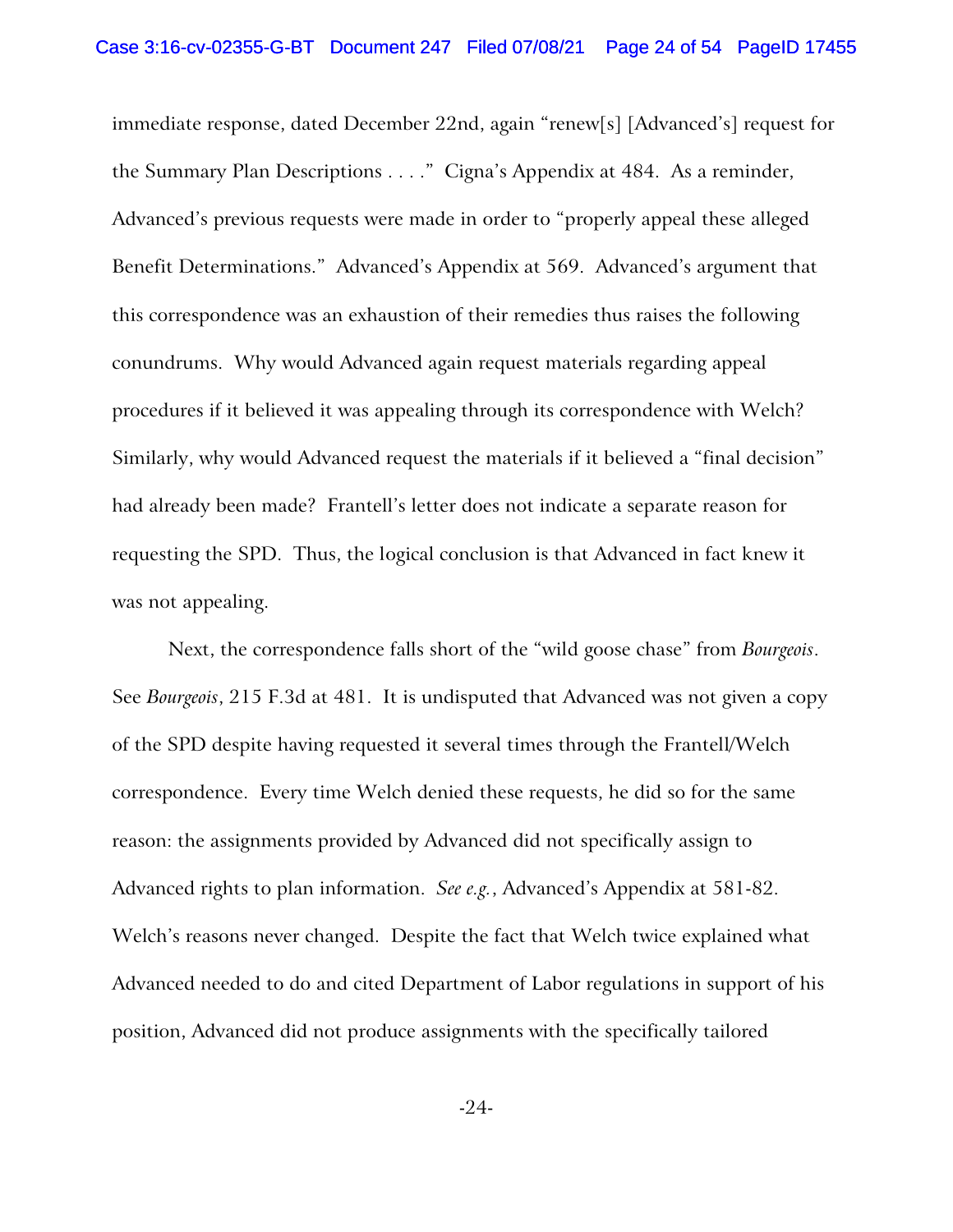language. *See* Advanced's Appendix at 578-82. Unlike the situation in *Bourgeois*, Welch was not playing a shell game with Frantell. The plaintiff in *Bourgeois* complied with directions only to be told of new ones until the plan had "effectively extinguishing his time to apply for benefits." *Bourgeois*, 215 F.3d at 481. Here, the proverbial goalposts never moved. Welch's directions remained consistent, backed up by authority. Advanced simply never complied with Welch's initial, unchanged directions. See *Memorial Hermann Health System v. Southwest LTC, Limited Employee Benefits Plan*, 683 Fed.Appx. 274, 275 (5th Cir. 2017) ("Memorial failed to provide Meritain with proof of an authorization or assignment from C.W. . . . When the Plan Administrator is clearly advising a would-be claimant of a valid task it must perform so that a claim may be processed, there is no interference with access."). Also, "[u]nlike *Bourgeois*, [Advanced] was represented by legal counsel during [its] efforts to reinstate [its] denied benefits." *Swanson v. Hearst Corporation Long Term Disability Plan*, No. H–08–213, 2009 WL 361469, at \*6 (S.D. Tex. Feb. 11, 2009), *aff'd*, *Swanson*, 586 F.3d 1016; see also *Shepherd v. Worldcom, Inc.*, No. H-03-5292, 2005 WL 3844069, at\* 8 (S.D. Tex. Sep. 9, 2005) ("Shepherd . . . also was represented by his own legal counsel from the date that his eligibility to participate in the Plan was discontinued[.]"). In sum, these facts resemble nothing like the egregious run-around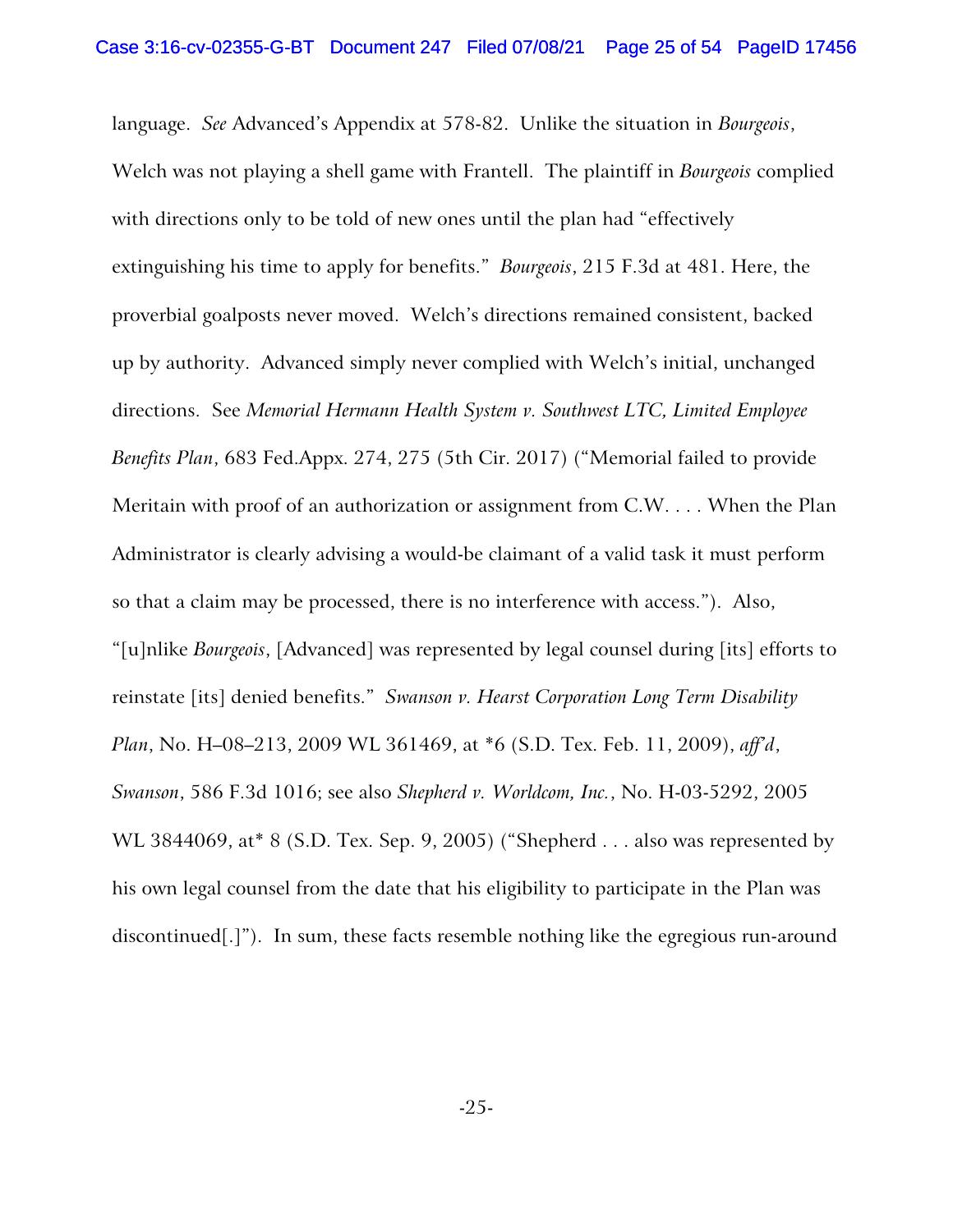in *Bourgeois*. 11

Advanced also argues "[t]he cases cited by Cigna to the effect that a letter from a lawyer to the Plan is insufficient to constitute an appeal are distinguishable." Advanced's Response at 17. This is true, Advanced argues, because the correspondence in *Swanson* and *Holmes–*the cases cited by Cigna–were merely expressions of an intent to appeal, whereas Advanced "provided arguments and evidence" why the benefits decision was wrong. See *id*. Frantell's letters, however, suggest otherwise. The letter with by far the most "argument and evidence," the September 15th letter, also states in bold lettering, "[w]e hereby repeat our request for [the SPD] so that we can properly appeal these alleged Benefit Determinations." Advanced's Appendix at 569. In other words, this letter was an expression of an intent to appeal. And, Frantell repeated this request as late as December 22nd. *See* Cigna's Appendix at 484. The court declines to turn what are facially expressions of an intent to appeal into actual appeals. Cf. *Simmons v. Liberty Life Assurance Company of Boston*, No. 4:11–CV–04609, 2013 WL 2482739, at \*5 (S.D. Tex. June 10, 2013) ("In *Duncan*, the claim administrator was found to have abused his discretion in

<sup>11</sup> It is also worth noting that in his September 30th letter to Frantell, Welch listed three different funds that could possibly reimburse Advanced's claims. *See* Advanced's Appendix at 579-80. In reality, Welch was actually trying to *help* Advanced find a means of reimbursement. This is again in sharp contrast to *Bourgeois* where the claimant was never referred to the proper channels. See *Bourgeois*, 215 F.3d at 482.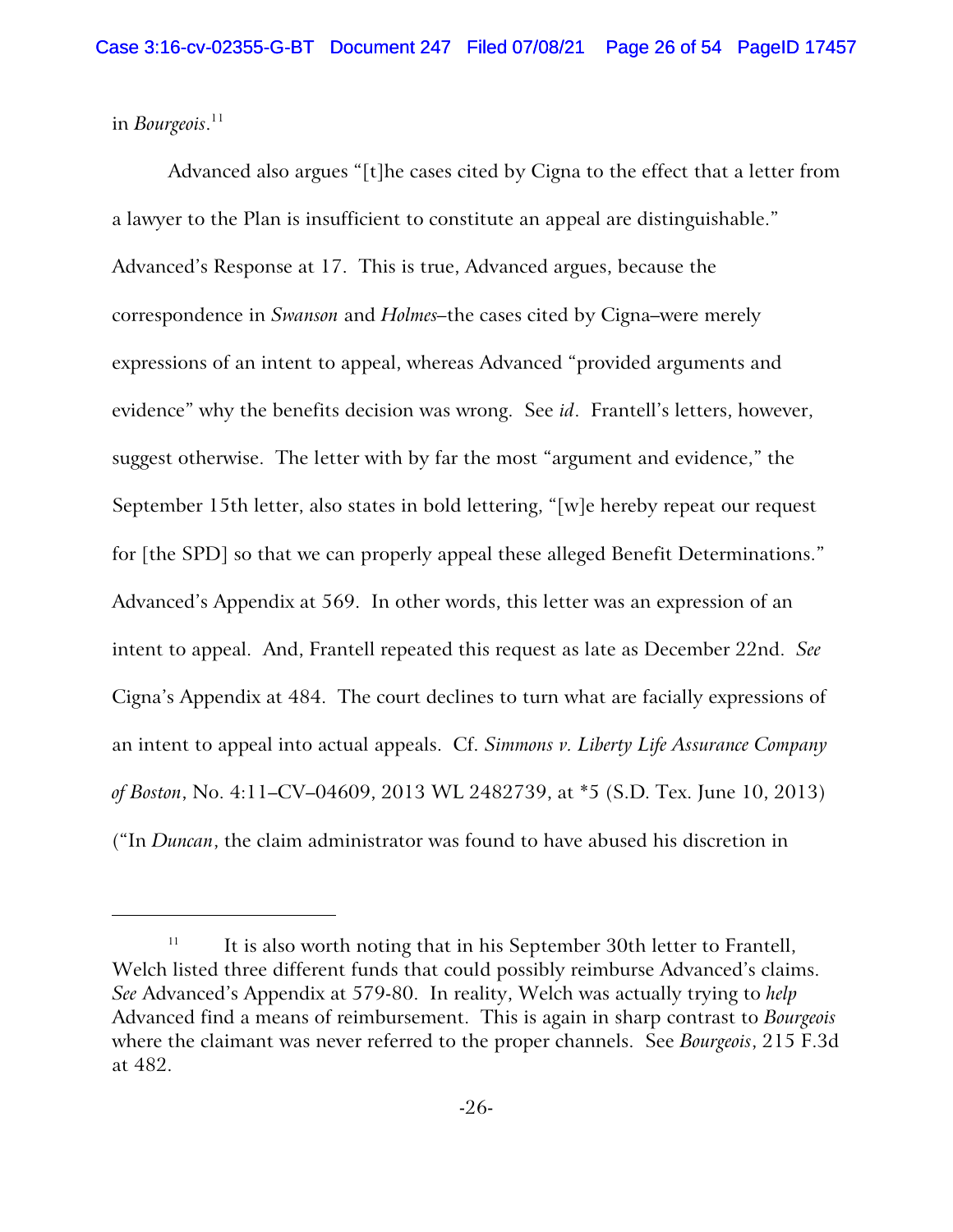treating a preliminary letter from a claim as an appeal—precisely what Plaintiff is asking of the Court in this case. The *Duncan* court found that the plaintiff's 'letter clearly indicates a future intention to file an appeal and requests information to which Duncan was entitled in order to pursue her appeal. This is insufficient to start the appeal process.'") (quoting *Duncan v. Assisted Living Concepts, Inc.*, No. 3:03-CV-1931-N, 2005 WL 331116, at \*3 (N.D.Tex., Feb. 10, 2005) (Godbey, J.).

Lastly, the court finds it doubtful whether the language from *Swanson* Advanced relies on would be good law in the way that Advanced uses it. Advanced's argument implies that the correspondence, standing on its own, could constitute an appeal. That would be in direct conflict, however, with other Fifth Circuit case law. See e.g., *Moss*, 638 Fed.Appx. at 350 (5th Cir. 2016) ("Allowing informal attempts to substitute for the formal claims procedure would frustrate the primary purposes of the exhaustion requirement."); see also *Green v. Union Security Insurance Company,* No. 4:11–CV–860–A, 2013 WL 300918, at \*4 (N.D. Tex. Jan. 25, 2013) (McBryde, J.) ("Strict compliance with the plan's procedures for claims, including all internal appeals processes, is required, as 'allowing informal attempts to substitute for the formal claims procedure would frustrate the primary purposes of the exhaustion requirement.'"). Further, it would create the paradox noted by Judge Godbey in the *Duncan* case. See *Duncan*, 2005 WL 331116, at \*3 (noting that informal correspondence "improperly truncate[s] the appeal process."). Also, the language

-27-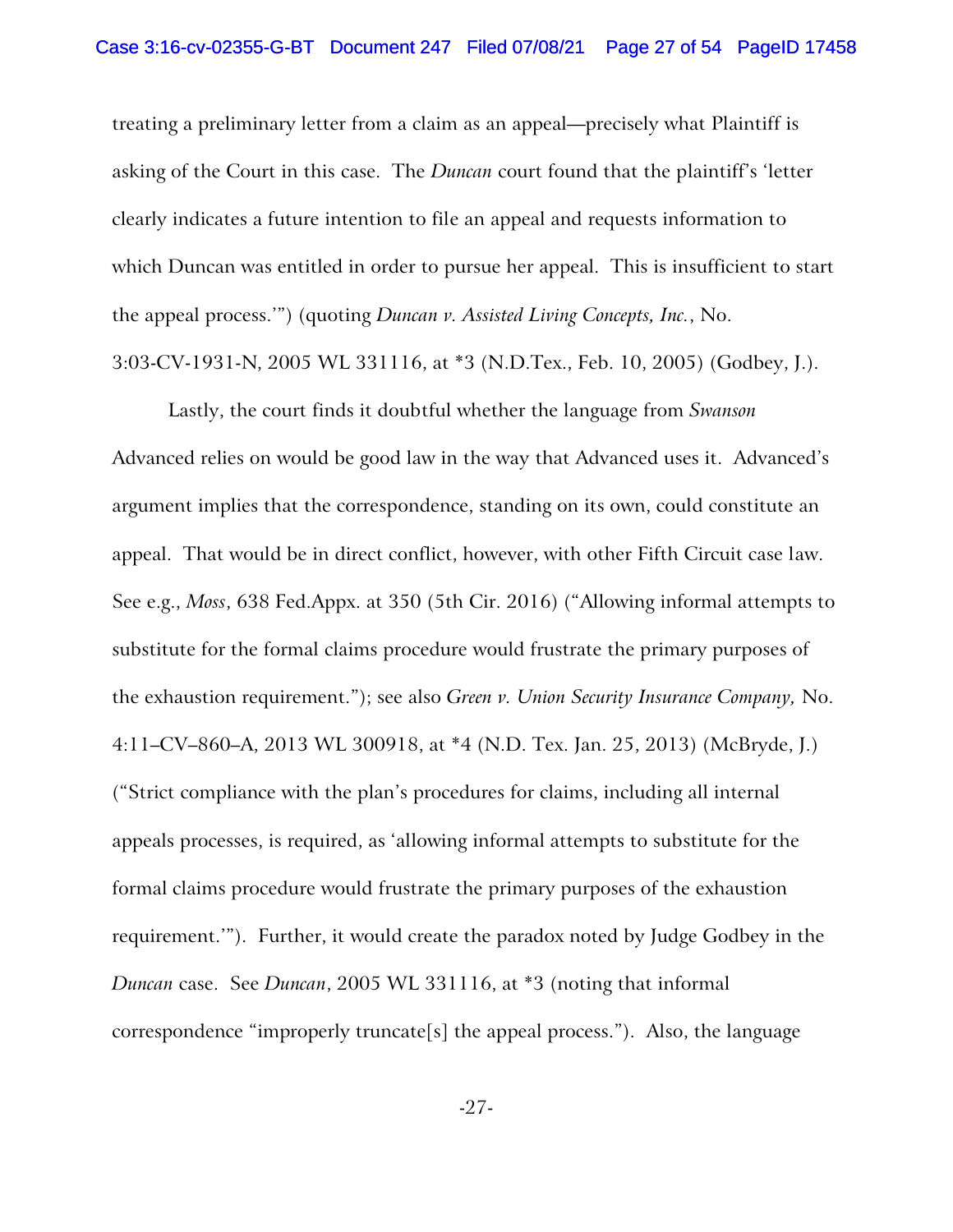Advanced relies on from *Swanson* and *Holmes* were hypothetical counter-factuals.

Thus, the court reads them to stand for the proposition, if at all, that correspondence might *initiate* an appeal, but not perfect an appeal.

### b. *Futility*

Advanced also argues that it is excused from exhausting its administrative remedies because it would have been futile to do so. *See* Advanced's Response at 18- 20; Advanced's Motion at 25. Futility is a recognized exception in the Fifth Circuit. See *McGowin v. ManPower International, Inc.*, 363 F.3d 556, 559 (5th Cir. 2004). "A failure to show hostility or bias on the part of the administrative review committee is fatal to a claim of futility." *Id*. In effect, Advanced must show "a 'certainty of an adverse decision.'" *Bourgeois*, 215 F.3d at 479 (quoting *Communications Workers of America v. AT&T*, 40 F.3d 426, 433 (D.C. Cir. 1994)). Advanced, however, has failed to do so as a matter of law.

It is undisputed that an appeal would be heard by "someone not involved in the initial decision." Advanced's Appendix at 425. This fact alone may demonstrate, as a matter of law, that an appeal would not have been futile. Cf. *Communications Workers of America*, 40 F.3d at 433 (noting that, even when the reviewing body is composed of company management, futility will not be assumed). Simply put–and without evidence of who this person would be or their potential biases–fresh eyes means at least the possibility of a reversal.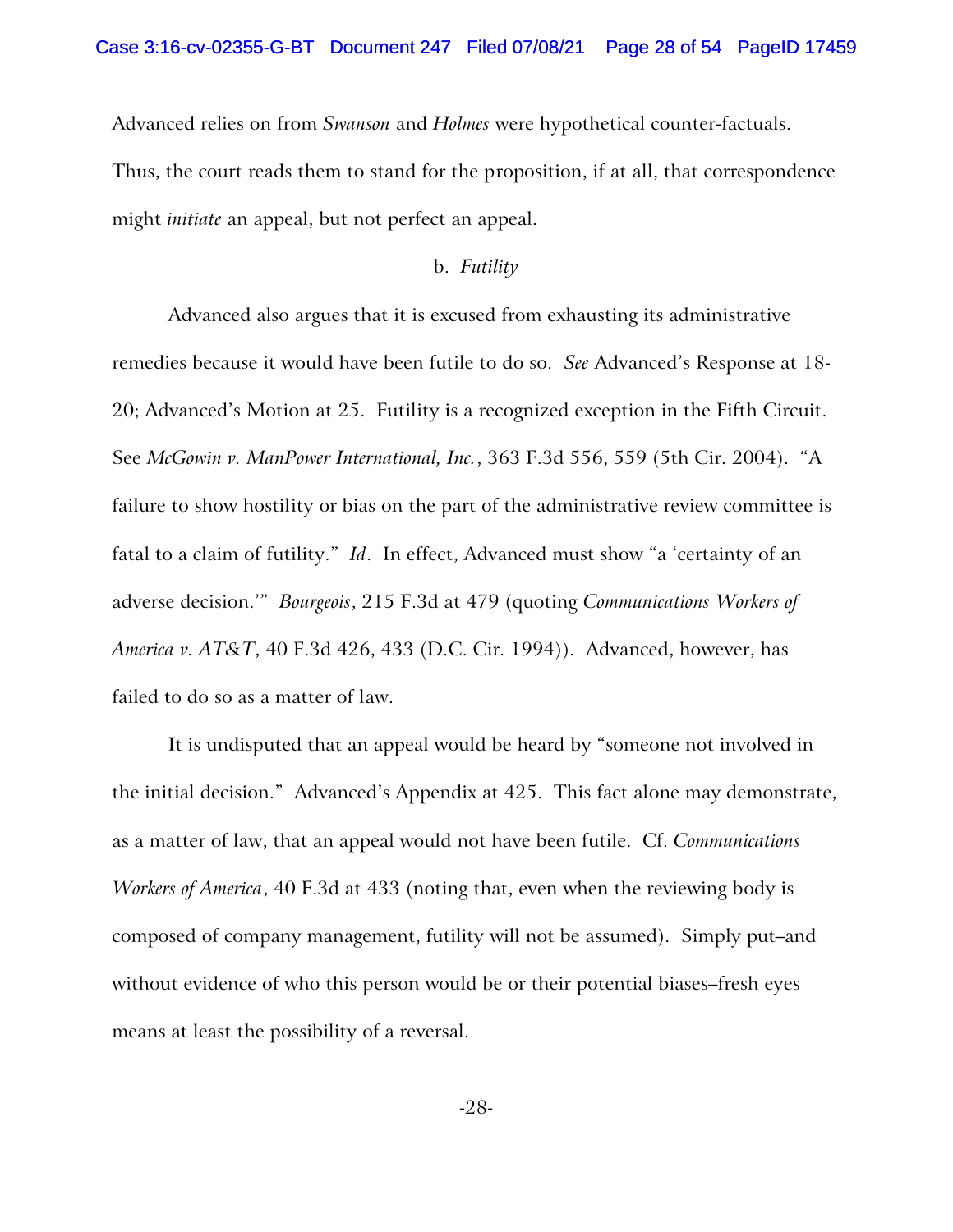That leads to perhaps the defining flaw of Advanced's argument: the lack of any evidence of futility. To reiterate, it is undisputed that an appeal would be heard by "someone not involved in the initial decision." Advanced's Appendix at 425. Advanced makes no reference to or any argument about this fact. In one sense, this is a puzzling omission given Advanced's burden to demonstrate this person's hostility or bias, or that they were certain to render an adverse decision. See *Bourgeois*, 215 F.3d at 479; *McGowin*, 363 F.3d at 559. On the other hand, it is an obvious omission because Advanced never tried to appeal either the interpretation of the plan or any of the individual claims. Petree testified at his deposition that Advanced could have won individual appeals if it "demonstrate[d] on appeal that the injury is . . . not work related." Advanced's Appendix at 1420. Advanced did not. By not appealing, Advanced foreclosed the possibility of compiling a record of rejections or otherwise biased behavior that could have demonstrated futility. See *Communications Workers of America*, 40 F.3d at 433 ("Because the Plan's final review authority, the Benefits Committee, never had an opportunity to render a final determination on appellees' claims, we fail to see any basis for finding that an unfavorable decision by that Committee was a foregone conclusion.").

The evidence that Advanced does cite is unpersuasive. Advanced first points to the shifting internal protocols Cigna used to process Advanced's claims after the benefits determination. *See* Advanced's Response at 19. It is unclear to the court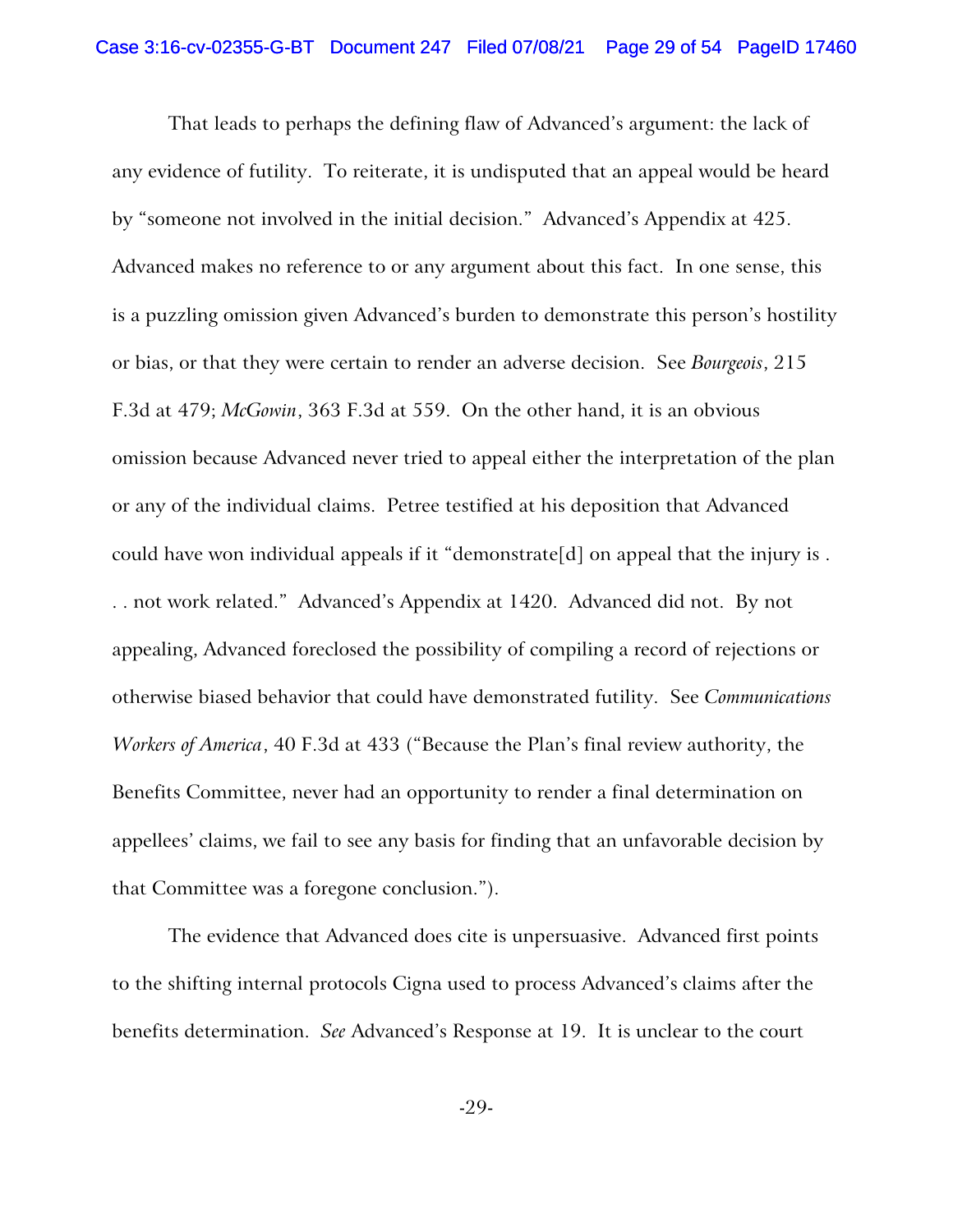what relevance these protocols have on the question of whether an appeal would be futile. In the benefits determination, Cigna told Advanced that it would presume any claim made by Advanced was for work-related care. *See* Cigna's Appendix at 471-72. It logically follows that Cigna would develop a protocol to implement that presumption. That the protocol was amended twice seems inconsequential to the court. More to the point, these are protocols for handling *initial* claims by Advanced. They are *not* protocols for handling appeals. It requires too many leaps (unwarranted on this record) to conclude that initial claims handling protocols alone prove "a 'certainty of an adverse decision . . .'" on appeal. *Bourgeois*, 215 F.3d at 479. This amounts to "mere 'speculation and conjecture.'" *Gibson v. Old Town Trolley Tours*, 160 F.3d 177, 181 (4th Cir. 1998).

Advanced next relies on the deposition testimony of Petree to show that an appeal would have been futile. *See* Advanced's Response at 19 ("Cigna's corporate representative, Sean Petree, testified that he is unaware of a way Advanced could submit a claim that would not be denied as work related . . . The only example Mr. Petree could give where Advanced might get paid is if the Plan instructed Cigna to pay the claim."). This argument commits the same basic error as the previous one: it conflates the initial handling of a claim with the appeal process. It also misleadingly characterizes Petree's testimony. Petree's deposition actually reads as follows: "Q: . . . Are you aware of any claim that Advanced could file with regard to the plan where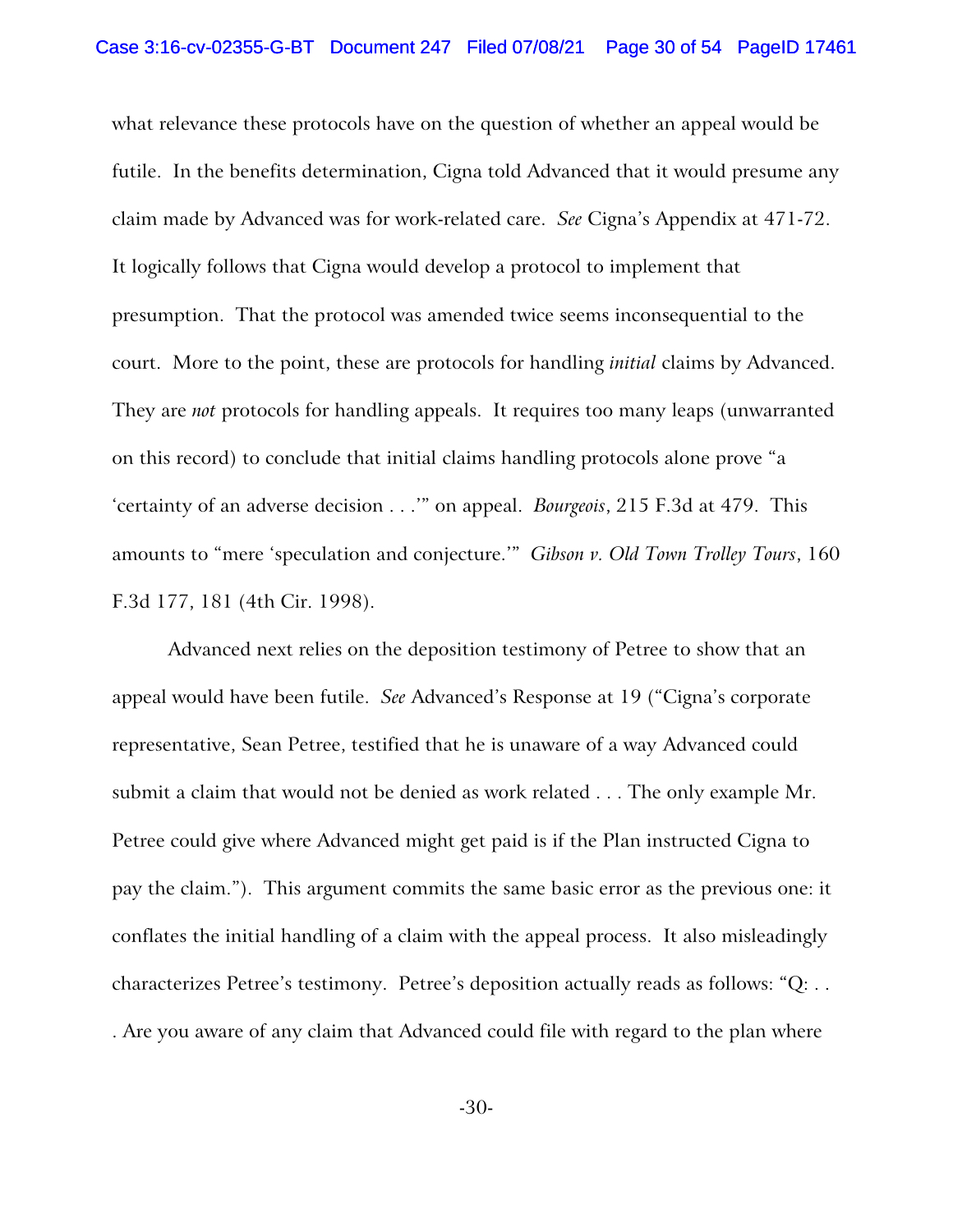it would not be denied as work related? A: No. But the provider would have the opportunity to appeal if they disagree with that determination." Advanced's Appendix at 1420 at 158:8-14. In other words, the testimony Advanced relies on actually *confirms* that appealing was a viable route rather than proving futility. In addition, Petree went on to testify–and Advanced does not dispute–that initial claims were in fact paid after the August 2015 benefits determination. *See* Cigna's Appendix at 1636 ("My understanding that in practice, that's not how it happened, because I recall that there were claims that got paid that were not work related and still medically necessary."). That fact alone may be fatal to Advanced's argument. See *North Cypress Medical Center Operating Company, Ltd. v. Cigna Healthcare*, No. 4:09-CV-2556, 2018 WL 3738086, at \*11 (S.D. Tex. Aug. 7, 2018) ("The recently-produced case notes do not alter the fact that–as Cigna demonstrated at summary judgment–NCMC could not show certainty of denial because Cigna was willing to grant some appeals and modify some payments."), *aff'd*, 952 F.3d 708 (5th Cir. 2020), *cert. denied*, \_\_\_ U.S. \_\_\_, 141 S.Ct. 1053 (2021). Advanced's argument asks the court to do precisely what the Supreme Court has warned courts not to do on summary judgment, "When opposing parties tell two different stories, one of which is blatantly contradicted by the record, so that no reasonable jury could believe it, a court should not adopt that version of the facts for purposes of ruling on a motion for summary judgment." *Scott v. Harris*, 550 U.S. 372, 380 (2007).

-31-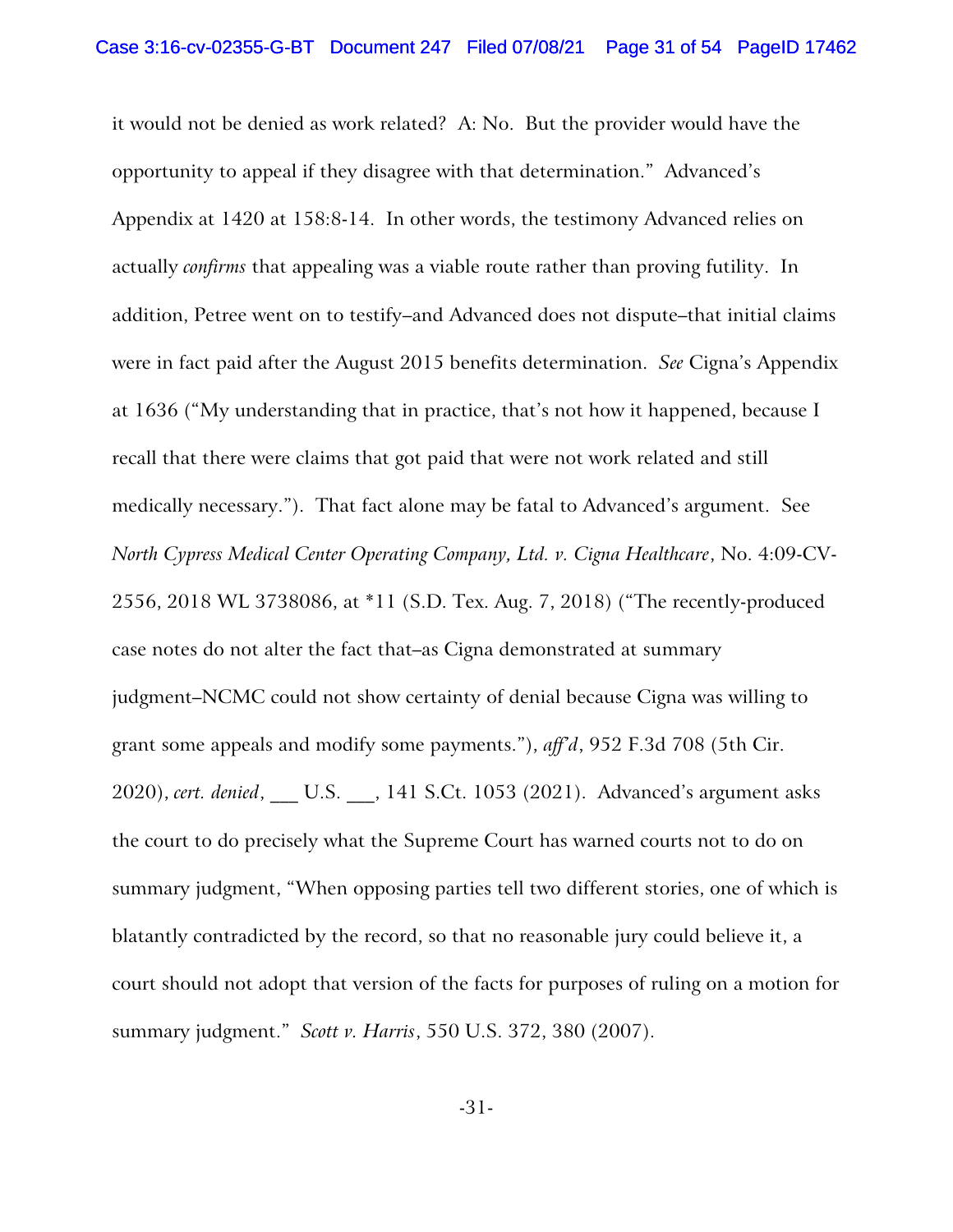Advanced's final argument is again unavailing. "Here, the benefit determination was made by Cigna's legal team in conjunction with the Plan's lawyers." Advanced's Motion at 25. The court does not understand what this means or its significance. If the suggestion is that the Plan was directing Cigna to deny Advanced's claims, this assertion is again "blatantly contradicted by the record."<sup>12</sup> *See* Cigna's Response at 11 (citing multiple witness's deposition statements to the contrary). If the argument is that futility can be established when a determination is influenced by internal legal teams or an interpretation of a plan is preclusive, case authority is against it. "The permanent block and letter to physicians, by themselves, would also be insufficient to show futility. That is because they are evidence of the company's position, not the review committee's interpretations." *Encompass Office Solutions, Inc. v. Louisiana Health Service & Indemnity Company*, No. 3:11–CV–1471–P, 2013 WL 12310676, at \*15 (N.D. Tex. Sept. 17, 2013) (Solis, J.) (citing *Bourgeois*, 40 F.3d at 479–80 ("[A] company's preclusive interpretation . . . does not establish that the actual [review] Committee would not have considered his claim.")); *Shepherd*, 2005 WL 3844069, at \*6 ("In other words, the legal department's letter [denying claim for ERISA benefits] constitutes no evidence that the Plan's Subcommittee was biased against or hostile toward Plaintiffs or that it would not have considered a claim regarding the proper construction of the Plan.") (citing *McGowin*, 363 F.3d at

<sup>12</sup> *Scott*, 550 U.S. at 380.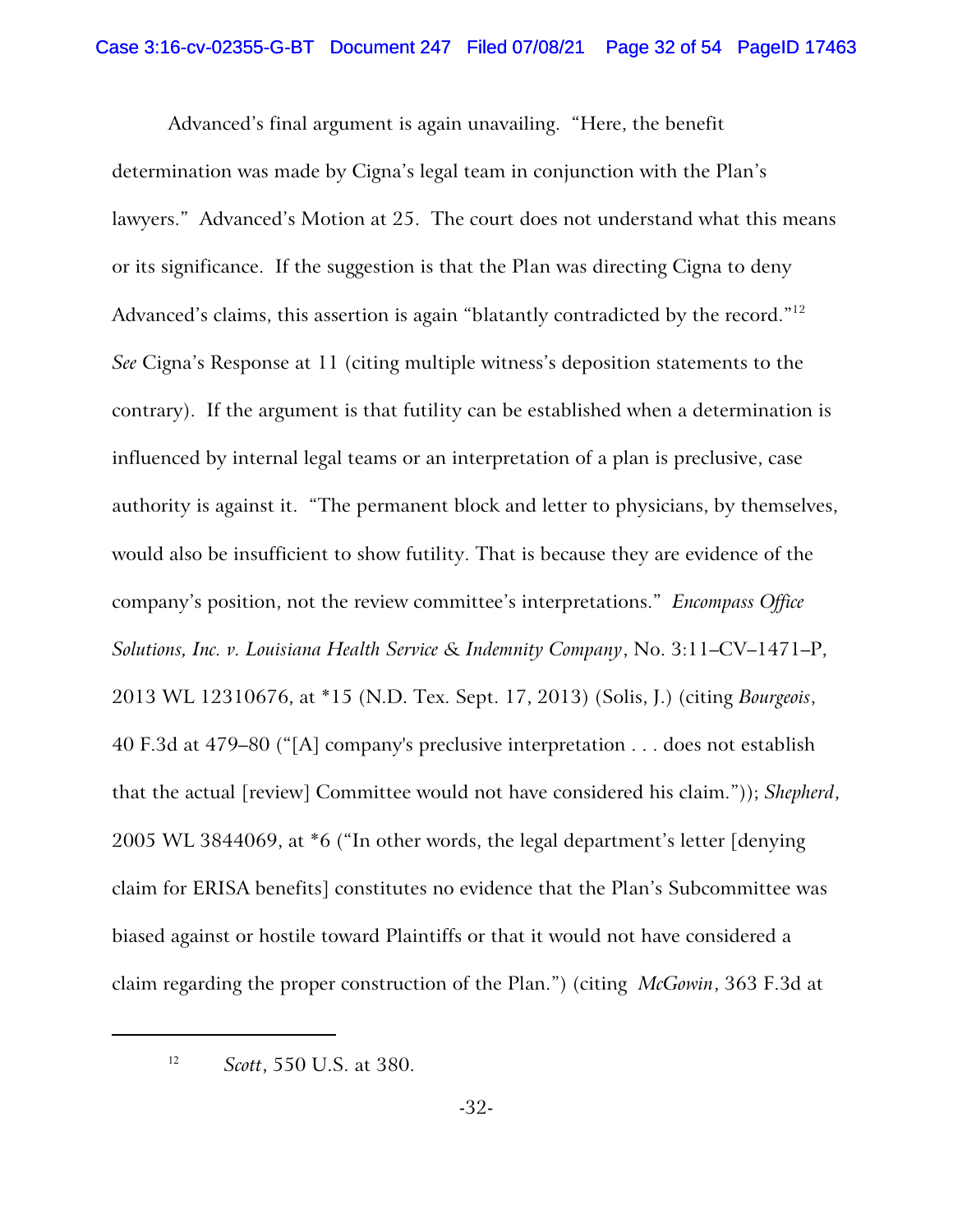559-60).

In sum, the only evidence and arguments Advanced marshals for futility are legally insufficient and/or factually inapposite. Therefore, Advanced is unable, as a matter of law, to establish futility.

## c. *Substantial Compliance*

Advanced next argues that Cigna "failed to substantially comply with the regulations such that Advanced is deemed to have exhausted its administrative remedies." Advanced's Response at 12. Indeed, the Code of Federal Regulations provides:

[I]n the case of the failure of a plan to establish or follow claims procedures consistent with the requirements of this section, a claimant shall be deemed to have exhausted the administrative remedies available under the plan and shall be entitled to pursue any available remedies under section 502(a) of the Act on the basis that the plan has failed to provide a reasonable claims procedure that would yield a decision on the merits of the claim.

29 C.F.R. § 2560.503-1(1)(1). The Fifth Circuit has held, however, that plan administrators need only "substantially comply" with the regulations. See *Lacy v. Fulbright & Jaworski*, 405 F.3d 254, 257 (5th Cir. 2005). "'[T]echnical noncompliance with ERISA procedures will be excused so long as the purpose of section 1133 has been fulfilled . . .' [which is] 'to afford the beneficiary an explanation of the denial of benefits that is adequate to ensure meaningful review of that denial.'" *Lafleur v. Louisiana Health Service & Indemnity Company*, 563 F.3d 148,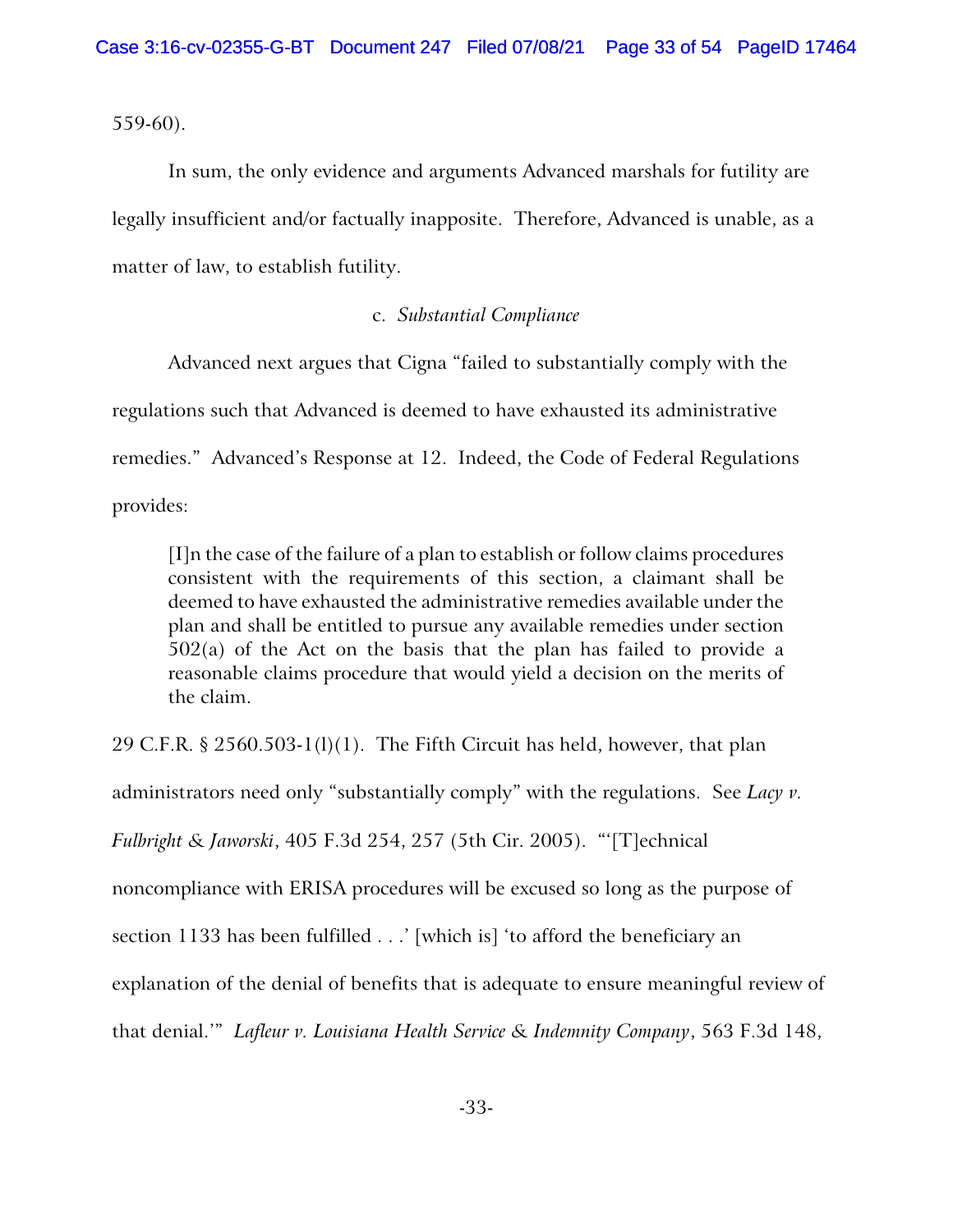154 (5th Cir. 2009) (internal citations omitted). "The 'substantial compliance' test also 'considers all communications between an administrator and plan participant to determine whether the information provided was sufficient under the circumstances.'" *Id*. (internal citations omitted).

Advanced makes three intertwined arguments. First, Advanced argues that Cigna did not substantially comply by failing to provide Advanced with a copy of the SPD. *See* Advanced's Response at 14-15; Advanced's Motion at 25-29. Second, Advanced argues that Cigna's benefits determination and other communications did not provide adequate information. See *id*. Third, Advanced argues that Cigna "failed to substantially comply with the timing of notification of benefits determinations found in 29 C.F.R. § 2560.503-1(f)(2)(iii)(B) . . . [and] failed miserably to respond with benefit determinations on Advanced's claims for anywhere from three months to over three years." Advanced's Response at 16. The undisputed facts of this case, however, establish that Cigna did substantially comply with the regulations.

Contrary to Advanced's assertions, Cigna was under no obligation to provide it with a copy of the SPD. The plain language of Section  $1024(b)(4)^{13}$  does not include providers in Advanced's shoes: "[t]he administrator shall, upon written request of any *participant or beneficiary*, furnish a copy of the latest updated summary, plan

<sup>13</sup> The statutory provision governing Cigna's disclosure obligations. *See* 29 U.S.C. § 1024(b)(4).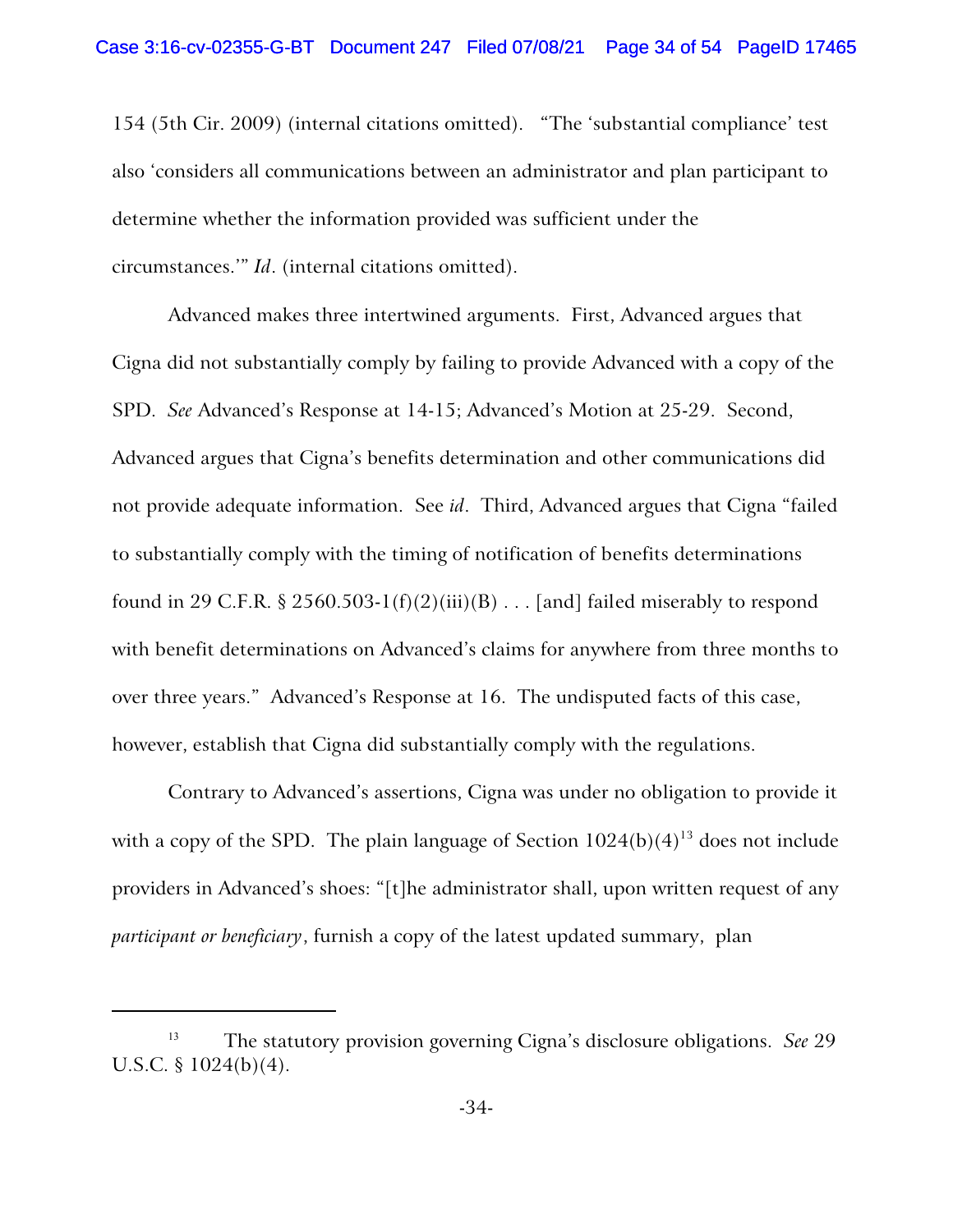description, and the latest annual report, any terminal report, the bargaining agreement, trust agreement, contract, or other instruments under which the plan is established or operated." 29 U.S.C. § 1024(b)(4) (emphasis added). Advanced is neither a participant nor a beneficiary; it is an assignee. When presented with identical arguments, courts in this circuit have rejected the idea that assignees like Advanced come within the scope of section 1024(b)(4)'s disclosure obligation. See *North Cypress*, 2016 WL 9330500 at \*10; *Outpatient Specialty Surgery Partners, Ltd. v. Unitedhealthcare Insurance Company*, No. 4:15-CV-2983, 2016 WL 3467139, at \*7 (S.D. Tex. June 24, 2016) (citing *Bartling v. Fruehauf Corporation*, 29 F.3d 1062, 1072  $(6th Cir. 1994)^{14}$ ).

As in *Outpatient Specialty*, "[Advanced] has not given the Court any reason to depart from [*Bartling*]." *Id*. Advanced's sole cited authority, *Parton v. United States Life Insurance Company,*<sup>15</sup> *see* Advanced's Response at 15; Advanced's Motion at 28, is

<sup>&</sup>lt;sup>14</sup> The *Bartling* court was applying a Department of Labor advisory opinion which states, in pertinent part, "[a]bsent [an express authorization by participants to assignees], it is the Department's view that a plan is not required by section 104 of ERISA to provide such information to persons who are neither participants nor beneficiaries." The court then stated, "in interpreting  $\S 1024(b)(4)$ , we are obliged to accord great deference to DOL interpretations . . . The plain language of the DOL Advisory Opinion Letter refers broadly to *all* 'persons who are neither participants nor beneficiaries' . . . Following the DOL's guidance, then, we hold that Defendants were not obliged to disclose any documents to [assignees] without written authorization from Plaintiffs or their beneficiaries." *Bartling*, 29 F.3d at 1072 (emphasis in original) (internal citations omitted).

<sup>15</sup> No. 2:13-CV-203-J, 2014 WL 12531459 (N.D. Tex. Aug. 12, 2014) (Robinson, J.).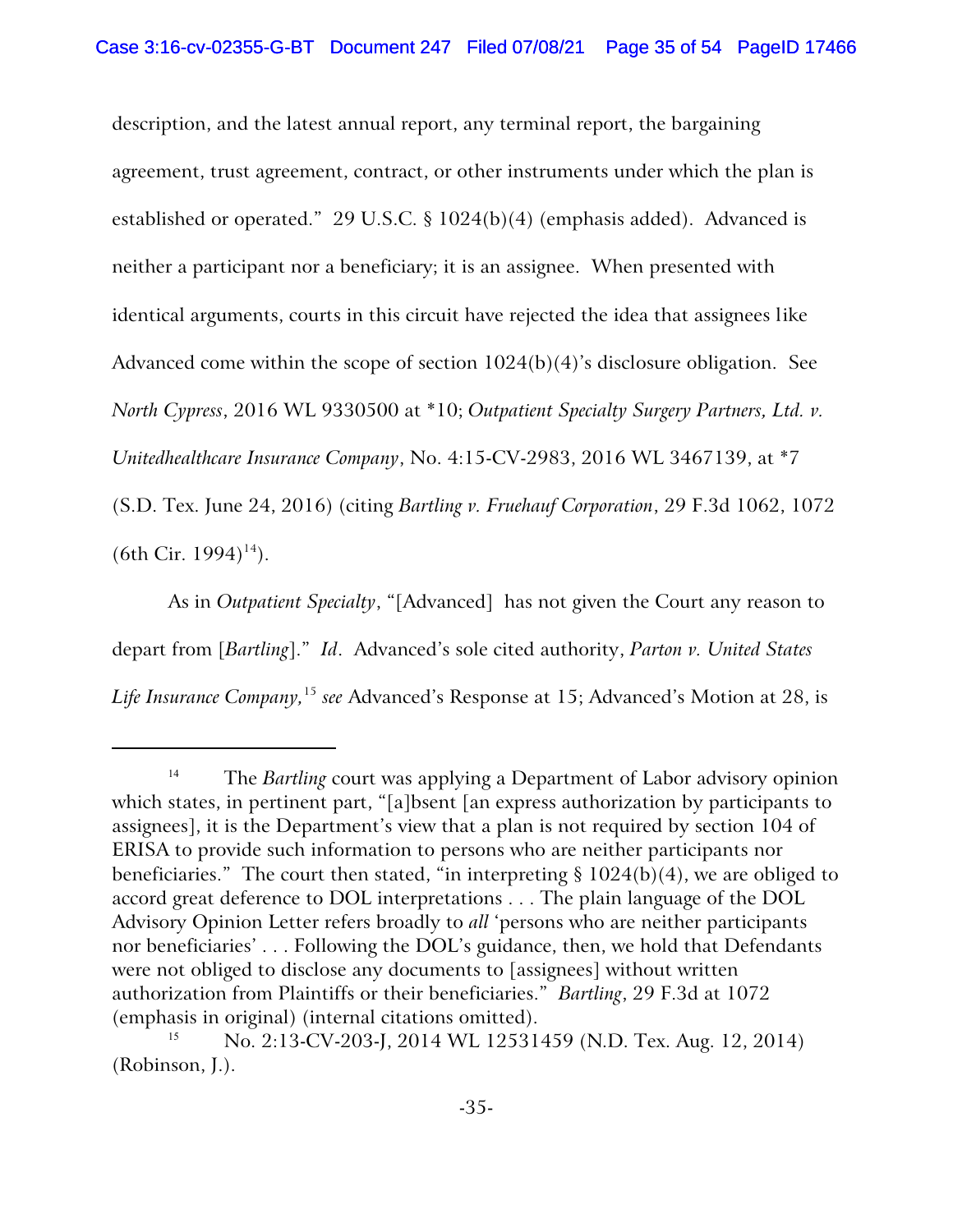inapposite and actually proves the rule. The third sentence of that opinion reads, "Plaintiff Kristin Parton is the *sole beneficiary* of both a basic and a supplemental life insurance policy that her husband, Jeffrey Parton, obtained through his employer." *Parton*, 2014 WL 12531459, at \*1 (emphasis added). The plaintiff in *Parton* was a beneficiary, not an assignee. *Parton* undermines Advanced's argument. Thus, Advanced's argument that Cigna breached its purported obligation to provide the SPD, thereby excusing Advanced's exhaustion requirement, fails as a matter of law.

The court also concludes that Cigna's August 19, 2015 benefit determination, in conjunction with the  $\mathrm{EOPs},^{16}$  substantially complies with applicable regulations as a matter of law. The regulations obligated Cigna to communicate the following information: 1) "The specific reason or reasons for the adverse determination;" 2) "Reference to the specific plan provisions on which the determination is based;" 3) "A description of any additional material or information necessary for the claimant to perfect the claim and an explanation of why such material or information is necessary;" 4) "A description of the plan's review procedures and the time limits applicable to such procedures . . . a statement of the claimant's right to bring a civil action under section 502(a) of the Act  $\dots$ ;" and 5) "If an internal rule, guideline, protocol, or other similar criterion was relied upon . . . either the specific rule,

<sup>&</sup>lt;sup>16</sup> As a reminder, the court must consider "all communications between an administrator and plan participant to determine whether the information provided was sufficient under the circumstances." *Lafleur*, 563 F.3d at 154.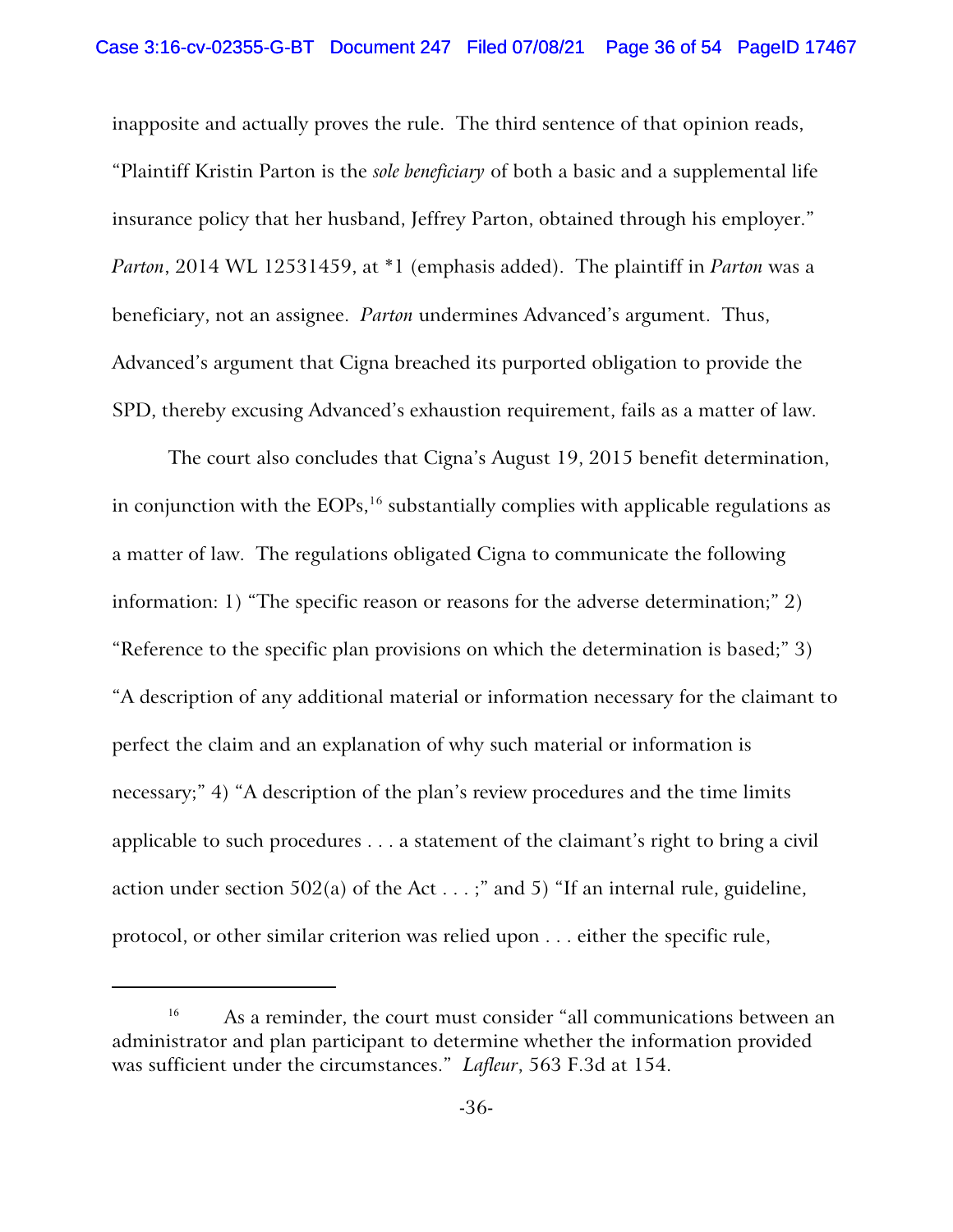guideline, protocol, or other similar criterion; or a statement that such a rule, guideline, protocol, or other similar criterion was relied upon . . . and that a copy of such rule, guideline, protocol, or other criterion . . . will be provided free of charge . . . upon request . . . ." 29 C.F.R. § 2560.503-1(g)(1)(i-v). Contrary to Advanced's conclusory arguments, Cigna's communications with Advanced substantially complied with the regulations.

The second sentence of the benefit determination states "[t]he review identified that [Advanced] bills for services that fall outside the healthcare benefit plan for NFL players." Cigna's Appendix at 471. In other words, a "specific reason . . . for the adverse determination." 29 C.F.R.  $\S 2560.503-I(g)(1)(i)$ . The third paragraph of the determination states "[t]he Plan does not cover work-related expenses," and then quotes several portions of the Plan itself. *See* Cigna's Appendix at 471. This satisfies the requirement to "[r]eference to the specific plan provisions on which the determination is based." 29 C.F.R. § 2560.503-1(g)(1)(ii). The fourth paragraph detailed how Cigna came to its conclusion, satisfying both subsections (i) and (v)(A). *See* Cigna's Appendix at 472. The EOPs informed Advanced of the 180 day time limit to appeal, the information required to properly appeal, and statements about participants rights under section 502(a) and the right to receive relevant documents. See *id*. at 431. Further, subsection (iii) appears inapplicable. Cigna's benefit determination was based not upon a lack of information, but rather because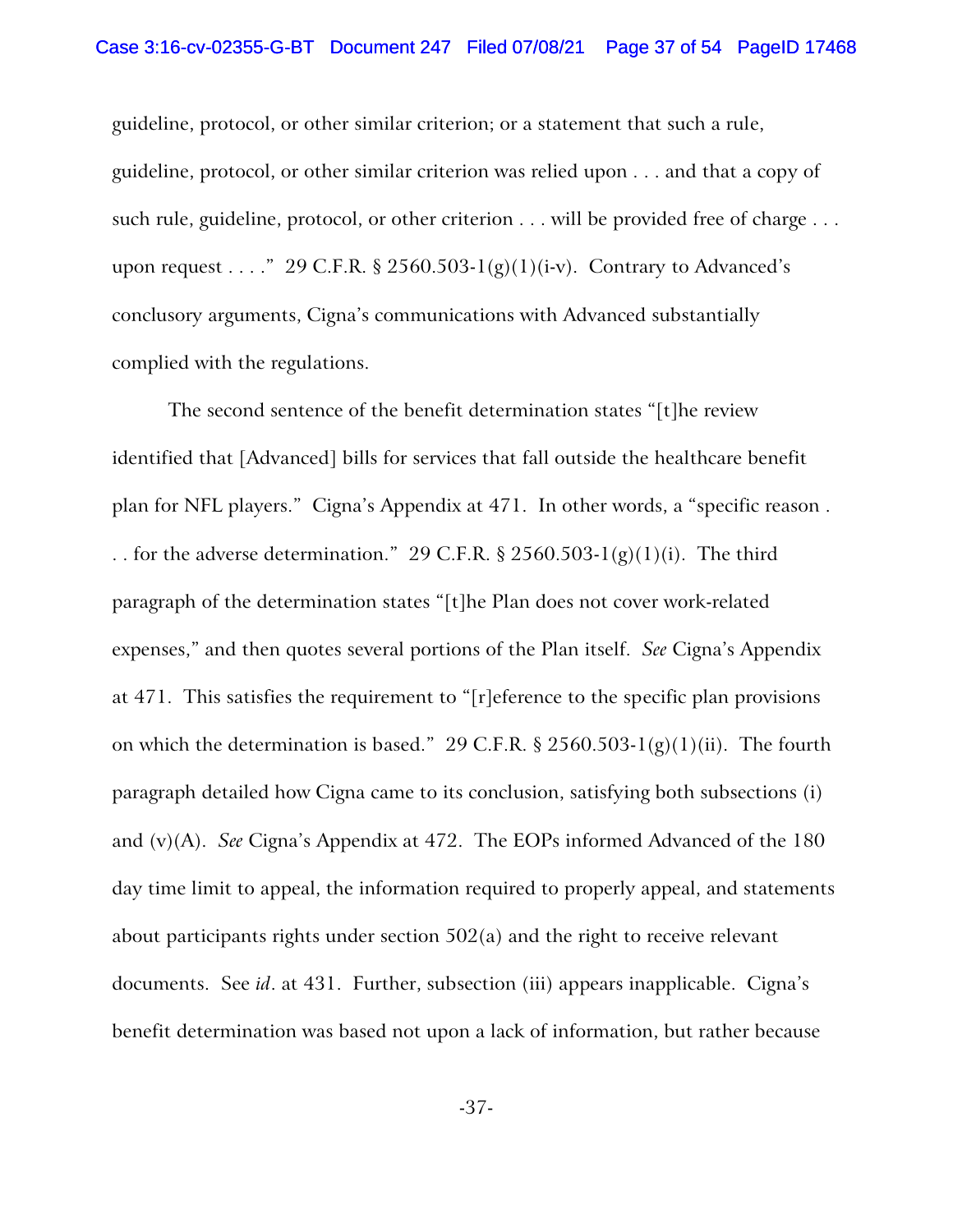Advanced was seeking payment for services outside the scope of the Plan. Even if it were applicable, the benefit determination informed Advanced that it could be paid by demonstrating that services were for non work-related injuries. See *id*. at 472.

Arguably, the only piece of information missing was "[a] description of the plan's review procedures . . . ." 29 C.F.R. § 2560.503-1(g)(1)(iv). However, and as Advanced acknowledges, the EOPs did reference the plan materials for further instructions. *See* Advanced's Response at 14. For reasons that the court will address below, Advanced had constructive access to these materials.<sup>17</sup> In sum, Cigna's communications with Advanced satisfied every requirement of the regulation. Thus, not only did Cigna "substantially comply" with the regulations, it fully complied with the regulations.

Even if the court were to assume, *arguendo*, that Cigna did not fully comply, the undisputed facts establish, as a matter of law, that Cigna "substantially complied." In the benefit determination letter alone, Advanced was given the reason for the adverse determination, how Cigna arrived at that conclusion, and quotations from the Plan (or SPD) that enumerated the relevant limitation. *See* Cigna's Appendix at 471-72. This information "afford[ed] [Advanced] an explanation of the denial of benefits that is adequate to ensure meaningful review of that denial." *Lafleur*, 563 F.3d at 154. The court thus concludes that Cigna, at the very least,

<sup>&</sup>lt;sup>17</sup> Nor was Cigna obligated to provide Advanced with a copy of the SPD.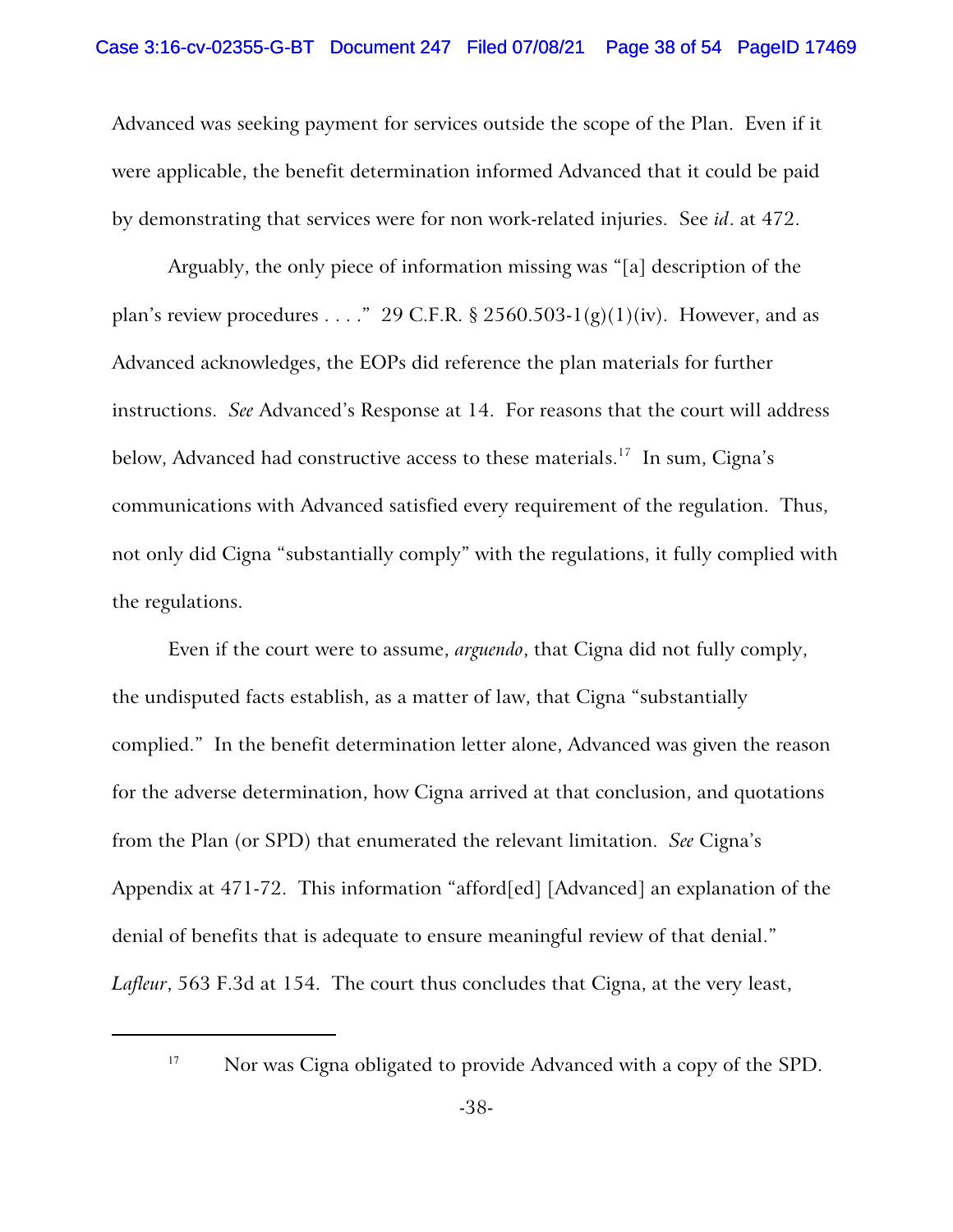"substantially complied" with the requirements of 29 C.F.R. § 2560.503-1(g)(1) as a matter of law.

Finally, the court concludes that Advanced's timing argument also fails. The only competent summary judgment evidence submitted by Advanced is the time that elapsed between when the SIU began its investigation and when Cigna issued the August 19, 2015 benefit determination.<sup>18</sup> The undisputed facts establish that

The chart is plainly a Rule 1006 summary chart. *See* FEDERAL RULES OF EVIDENCE Rule 1006. The rule states, in part, "[t]he proponent may use a summary, chart . . . to prove the content of voluminous writings, recordings, or photographs that cannot be conveniently examined in court. The proponent must make the originals or duplicates available for examination or copying . . . by other parties at a reasonable time and place . . . ." *Id*. The Fifth Circuit has upheld the use of such a chart at the summary judgment stage despite an objection, stating "[the proponent] . . . advised the district court that 'the supporting documentation for the summaries . . . were too voluminous to reproduce herewith, *but will be made available to the Court and the parties upon request." In re Complaint of Taira Lynn Marine Limited Number 5 L.L.C.*, 420 Fed.Appx. 330, 336 (5th Cir. 2011) (emphasis added). Though a simple obligation, Advanced failed to satisfy this burden. Its argument that "[t]he spreadsheet referred to reflects the columns described in the declaration" is irrelevant. Motion to Strike Response at 5. Advanced needed to respond to the objection with some indicia of the chart's ultimate admissibility. It could have attached some of the underlying documentation, showed that it produced the documents to Cigna, or just

<sup>&</sup>lt;sup>18</sup> The court grants Cigna's motion to strike the summary chart entitled "Sample of Cigna's Response Time After Receiving Advanced Physicians Claims" attached to Vallandigham-Kokum's declaration as either exhibit 36 or 37 (Advanced's Appendix pages 31-36). Cigna objected to the use of this chart, arguing "the documents underlying the purported summary have not been produced and are not in the Appendix . . . [Advanced] has not made available the underlying documents that would support [the chart]." Motion to Strike at 7. The burden then shifted to Advanced to "show that the material is admissible as presented or to explain the admissible form that is anticipated." *Humphreys & Partners Architects, L.P. v. Lessard Design, Inc.*, 790 F.3d 532, 539 (4th Cir. 2015) (quoting FED. R. CIV. P. 56 Advisory Committee's Note).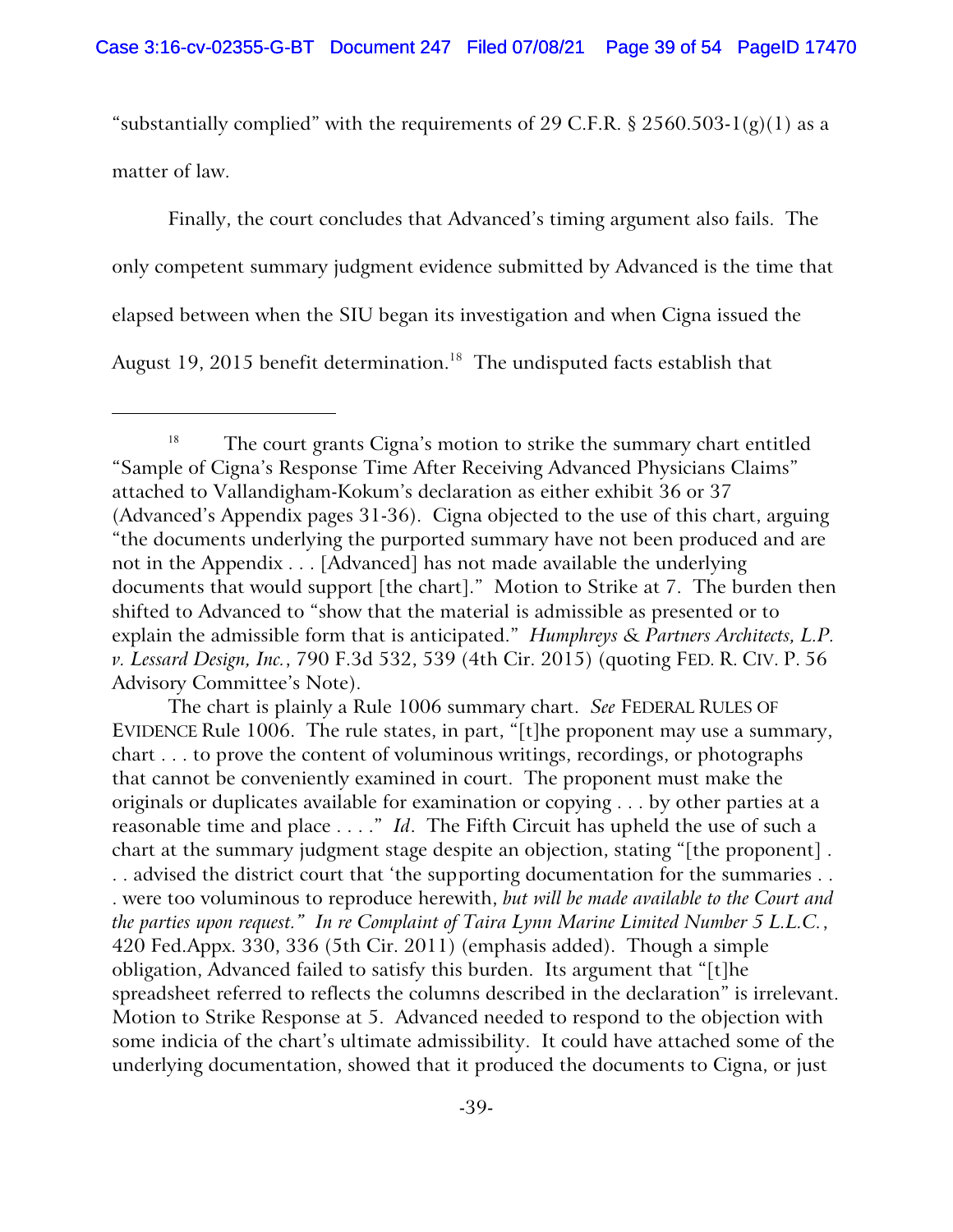between May and August of 2015, Cigna informed Advanced of the investigation, kept Advanced apprised of its progress, requested information, and ultimately issued a determination. Specifically, in either May or June of 2015, Matus reached out to Vallandigham-Kokum and informed her that Advanced's claims were being audited. *See* Advanced's Appendix at 4-5; Cigna's Appendix at 459. Later on in June, Matus requested medical records of 36 retired players for review. Advanced's Appendix at 5. Matus and Vallandigham-Kokum continued to correspond into July and August, including when Vallandigham-Kokum forwarded the email from Advanced's Patients Benefits Coordinator Chris Carter. *See* Cigna's Appendix at 458-59; Cigna's Motion at 12-13. Finally, Cigna issued the benefit determination on August 19.

The Fifth Circuit has recognized a flexible approach in evaluating the timeliness of benefit determinations adopted in sister circuits. See *Theriot v. Building Trades United Pension Trust Fund*, No. 20-30126, 2021 WL 955152, at \*8 n.10 (5th Cir. Mar. 12, 2021) ("Courts have only excused plan administrators from ERISA's strict deadlines in the limited instance where the plan administrator had engaged in 'ongoing' information gathering with the claimant.") (citing *Jebian v. Hewlett-Packard*

confirmed that the documents would be available for inspection, as in *Taira Lynn Marine*. See *Encompass Office Solutions, Inc. v. Cigna*, No. 3:11-CV-02487-L, 2017 WL 3268034, at \*9 n.4 (N.D. Tex. July 31, 2017) (Lindsay, J.) (citing *Chapman v. A.S.U.I. Healthcare and Development Center*, 562 Fed.Appx. 182, 186 (5th Cir.), *cert. denied*, 573 U.S. 906 (2014)). Unfortunately, Advanced failed to do so, thus the chart must be stricken.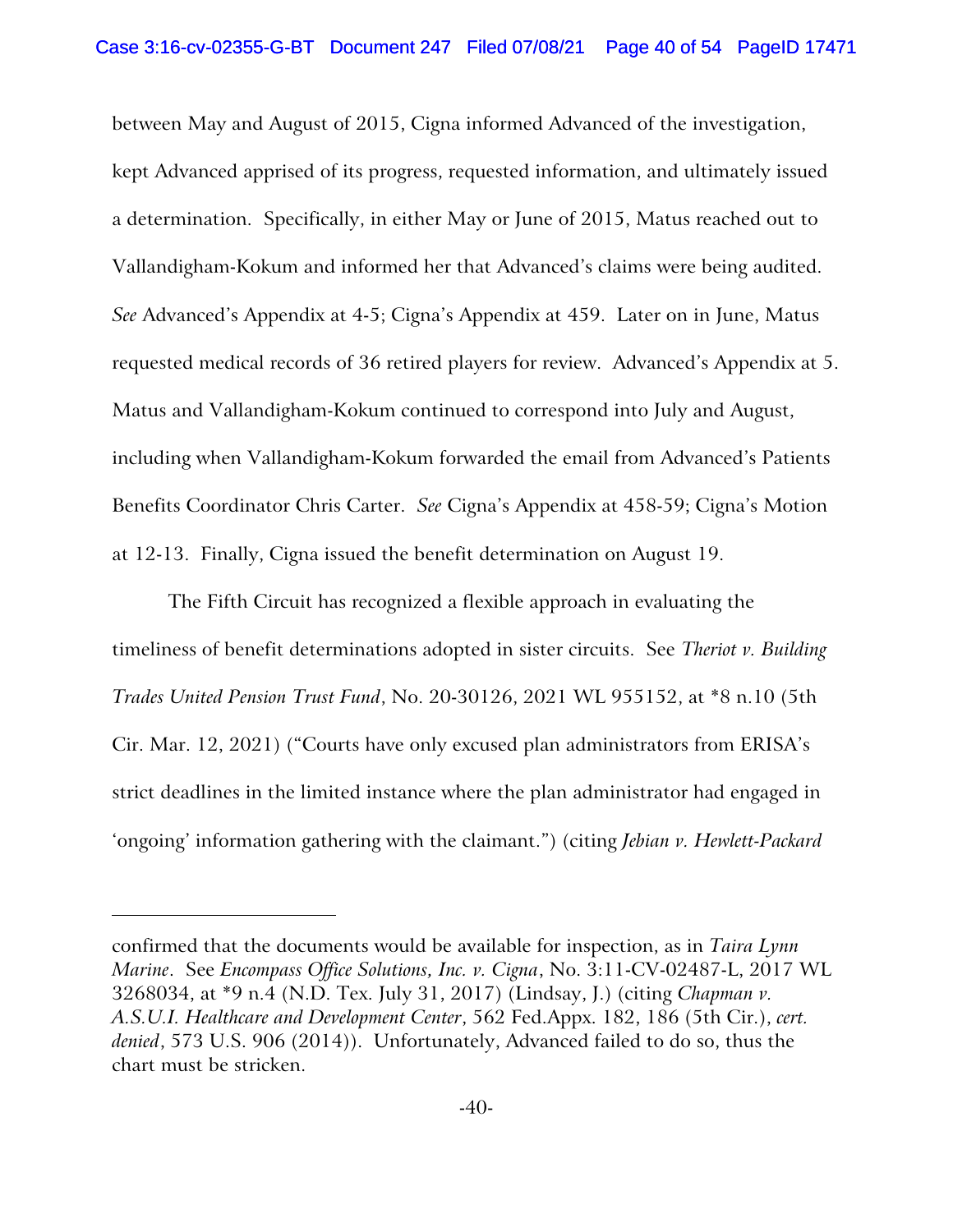*Company Employee Benefits Organization Income Protection Plan*, 349 F.3d 1098, 1107 (9th Cir. 2003), *cert. denied*, 545 U.S. 1139 (2005); *Gilbertson v. Allied Signal, Inc.*, 328 F.3d 625, 636 (10th Cir. 2003)). This approach has sound justifications, "[Strict compliance] could inhibit collection of useful evidence and create perverse incentives for the parties. Even in cases where additional medical information is clearly necessary for a proper decision, administrators would have an incentive to issue a final denial on the inadequate record . . . rather than to wait for the information . . . ." *Gilbertson*, 328 F.3d at 635.

The facts of this case fall squarely within this "ongoing information gathering" category. *Theriot*, 2021 WL 955152. To be in substantial compliance, Cigna had to engage Advanced in "an ongoing productive evidence-gathering process in which the claimant is kept reasonably well-informed as to the status of the claim and the kinds of information that will satisfy the administrator." *Gilbertson*, 328 F.3d at 636. Cigna requested and received further information from Advanced, engaged in a dialogue with Advanced, and then after marshaling the relevant information, issued a final decision. Importantly, Advanced was apprised of this process. In other words, Cigna gathered evidence and information while keeping Advanced informed. This is the exact kind of process the substantial compliance doctrine is intended to secure. See *id*. at 635-36. Cigna is thus entitled to summary judgment on this issue.

d. *Meaningful Access*

-41-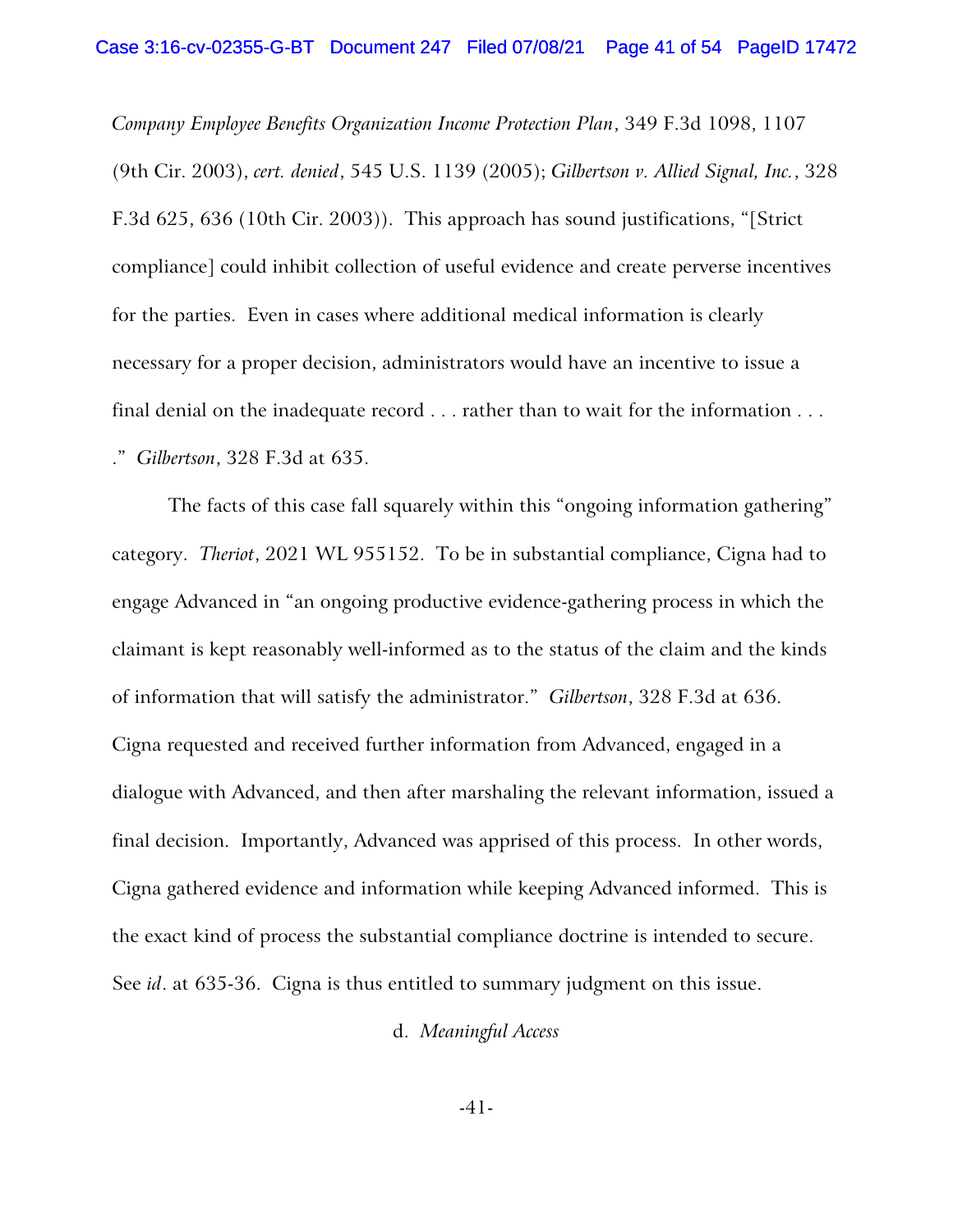To the extent that Advanced makes a separate argument that it was denied "meaningful access" to the appeals process because it was never given the SPD, this argument also fails. As noted above, Cigna was never obligated to provide Advanced with a copy of the SPD. The Fifth Circuit encountered, and rejected, a similar argument in *McGowin*. See *McGowin*, 363 F.3d at 560 ("McGowin's . . . allegation . . . is unpersuasive. She argues that she lacked the requisite information to file a claim, because her status as a third-party employee left her ineligible to receive a copy of the governing plan documents . . . McGowin argues[] she did not know how, or to whom, her claims should be presented."). Moreover, Advanced had constructive access to the SPD. Advanced's NFL patients were all free to give Advanced the SPD. It appears Advanced simply did not ask. Advanced's failure to exhaust administrative remedies cannot be excused when the relevant information was so readily available to it.

Advanced concedes that it did not formally exhaust its administrative remedies. Instead, it has presented several arguments why this failure should be excused. The court now concludes that these arguments all fail as a matter of law. As such, Cigna is granted summary judgment on the affirmative defense of failure to exhaust administrative remedies.

As an additional ground for summary judgment, the court also concludes that Cigna is entitled to summary judgment on the merits of its decision.

-42-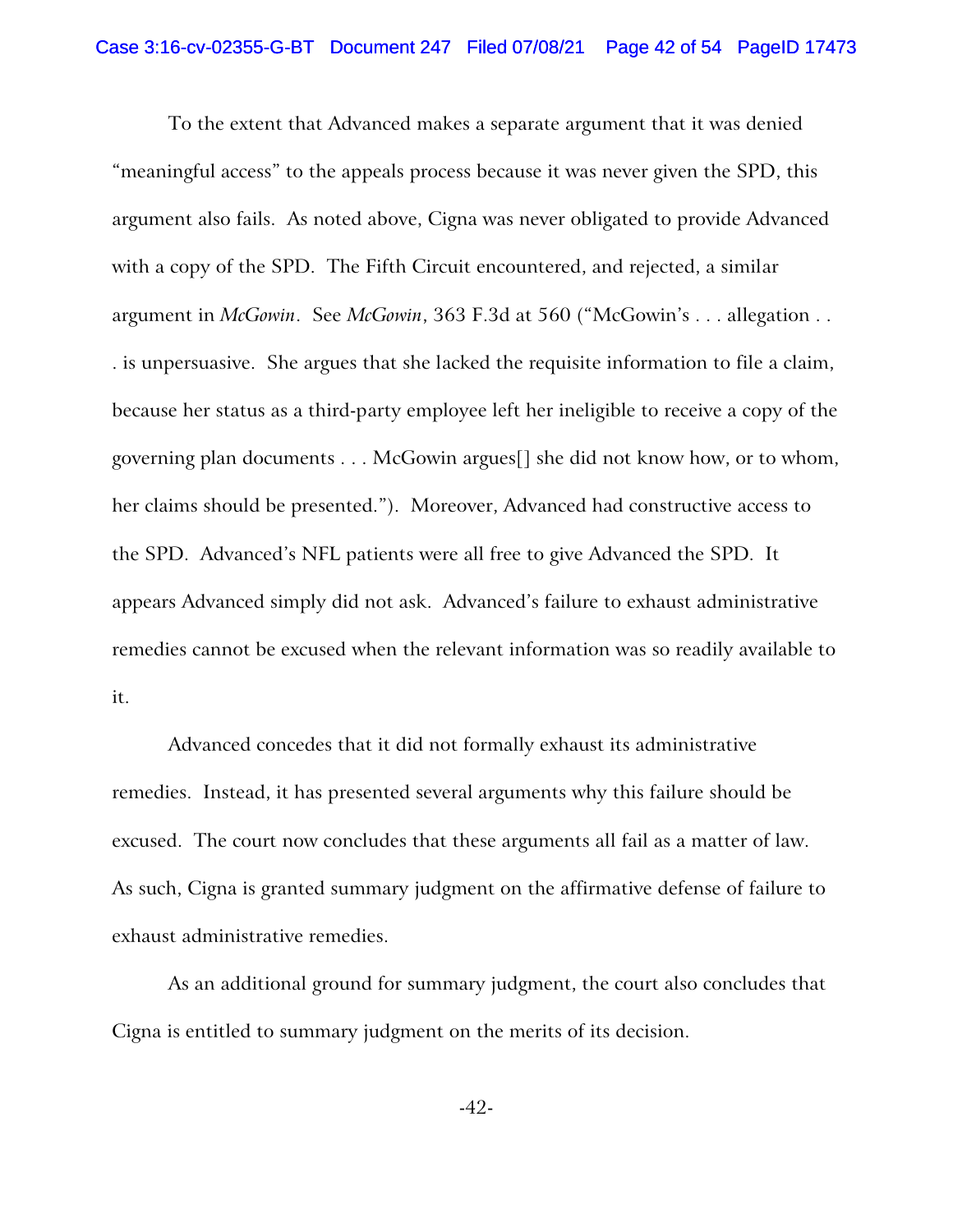#### 3. *Abuse of Discretion*

The parties agree on the governing legal standard. "When an ERISA plan lawfully delegates discretionary authority to the plan administrator, a court reviewing the denial of a claim is limited to assessing whether the administrator abused that discretion." *Ariana M. v. Humana Health Plan of Texas, Inc.*, 884 F.3d 246, 247 (5th Cir. 2018) (en banc) (citing *Firestone Tire & Rubber Company v. Bruch*, 489 U.S. 101, 115 (1989)). The parties concur that the Plan vested Cigna with such discretionary authority. *See* Cigna's Motion at 29; Advanced's Motion at 29-30.

"Abuse of discretion" is evaluated under a multi-step formula. See *Connecticut General Life Insurance Company v. Humble Surgical Hospital, L.L.C.*, 878 F.3d 478, 483- 84 (5th Cir. 2017), *cert. denied*, \_\_\_ U.S. \_\_\_, 138 S. Ct. 2000 (2018); *Wildbur v. ARCO Chemical Company*, 974 F.2d 631, 637-38 (5th Cir. 1992). First, the court evaluates whether the administrator's interpretation and/or decision was "legally correct." *Humble*, 878 F.3d at 483. If the administrator's decision is found to be legally incorrect, the court must turn to the second step, whether the administrator's decision was an abuse of discretion (sometimes referred to as "arbitrary and capricious" review). See *id*. Finally, the court must determine whether an administrator's decision "was supported by substantial evidence." *Id*. The court may "'skip the first step if' it 'can more readily determine that the decision was not an abuse of discretion.'" *Id*. at 483-84 (quoting *Holland v. International Paper Company*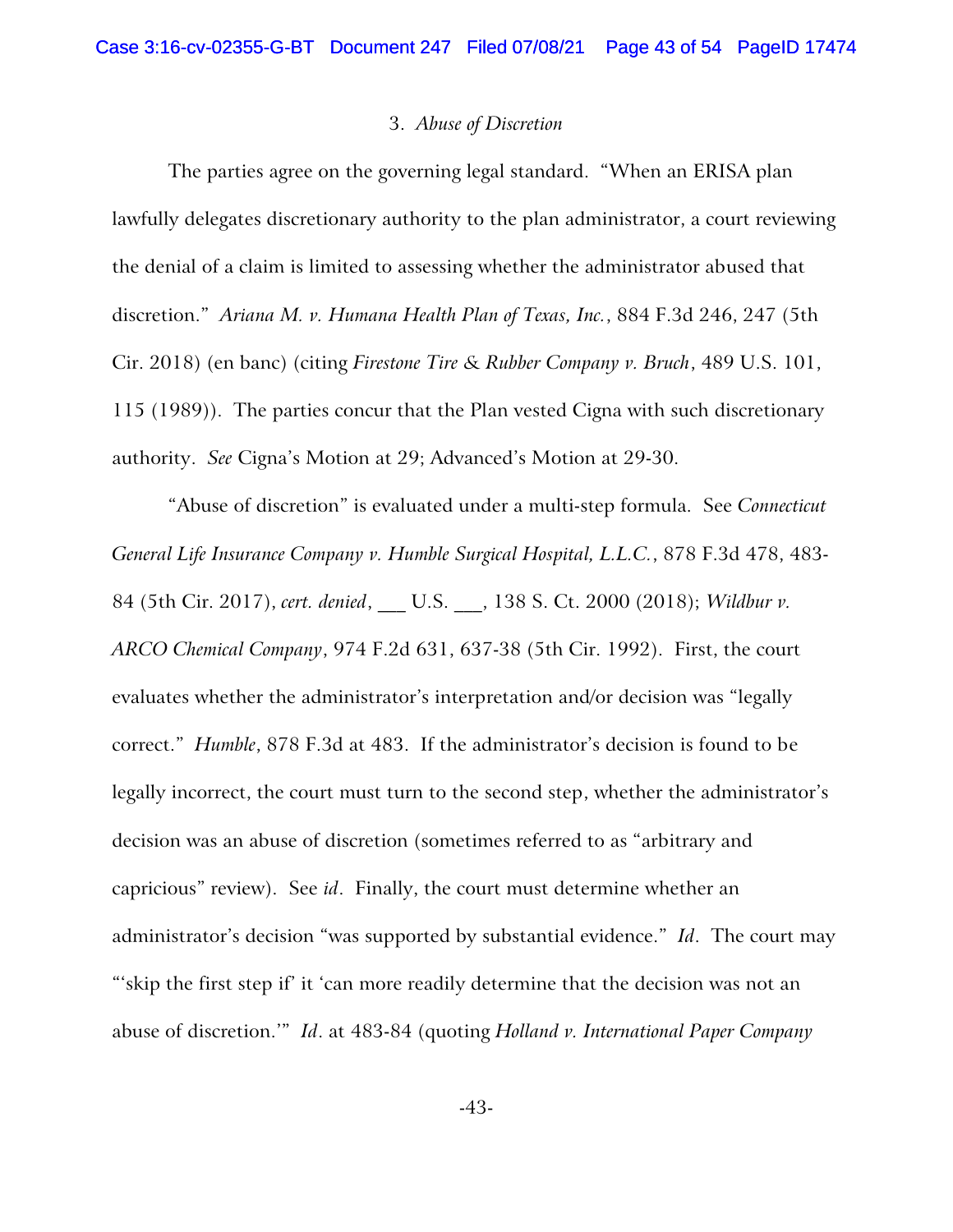*Retirement Plan*, 576 F.3d 240, 246 n.2 (5th Cir. 2009)). The court accepts this invitation.

### a. *Arbitrary and Capricious Review*

There are three relevant factors for the court to consider under the arbitrary and capricious standard. First, the court must evaluate the internal consistency of the plan under the administrator's interpretation. See *North Cypress Medical Center Operating Company, Ltd. v. Cigna Healthcare*, 781 F.3d 182, 196 (5th Cir. 2015). Second, the court looks for any relevant regulations promulgated by administrative agencies. See *Encompass Office Solutions, Inc. v. Louisiana Health Services & Indemnity Company*, 919 F.3d 266, 282 (5th Cir.), *cert. denied*, \_\_\_ U.S. \_\_\_, 140 S. Ct. 221 (2019). Lastly, the court considers "the factual background of the determination and any inferences of lack of good faith." *Id*.

Advanced neither cited, nor made an argument regarding, any relevant regulations. Cigna argues that there are none, and highlights Advanced's lack of argument on this factor. *See* Cigna's Motion at 34; Cigna's Response at 19. Thus, this factor is either neutral or weighs in Cigna's favor since it was not acting inconsistently with any relevant regulations.

"In analyzing the internal consistency factor, the Court must determine whether Cigna's interpretation of the plan language conflicts with any other part of the plan." *North Cypress*, 2016 WL 9330500, at \*6; *Kennedy v. Electricians Pension*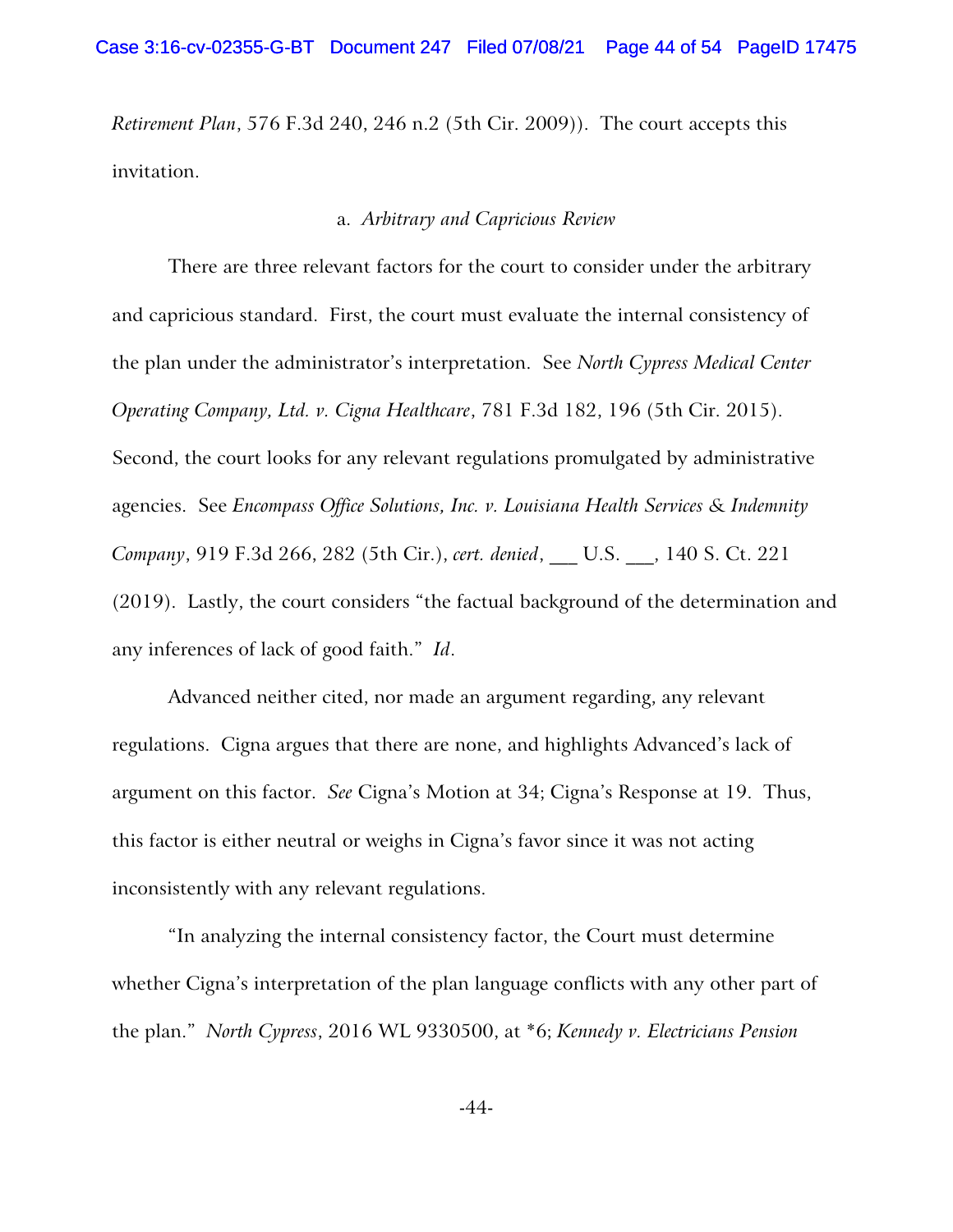*Plan, IBEW No. 995*, 954 F.2d 1116, 1124 (5th Cir. 1992) ("neither party has presented persuasive evidence that the applicable language (Section 4.01(b)) conflicts with any other provision in the Plan."). There are, in effect, two interpretations at issue. First is Cigna's interpretation of the work-related exception itself, and second, whether the Cigna had the power under the Plan to employ a presumption. A survey of Advanced's briefing highlights two potential arguments on this factor: 1) that the "work-related" exception was limited to claims where a "specific date of injury that was covered by worker's compensation" was identified; and 2) that Cigna had the power to employ presumptions only in the context of chiropractic care "in training camp or on or near game day . . . ." Advanced's Motion at 31-32.

The first argument can be disposed of easily. For starters, it is not an argument about the consistency of Cigna's interpretation with other provisions of the Plan. It is an argument for a better reading of the Plan. However, at this stage, the court is not evaluating whether Cigna's interpretation is the correct one or even the only one. It is only assessing if Cigna's interpretation *conflicts* with the Plan. Advanced does not cite any provision of the Plan (or SPD) that is in conflict with Cigna's interpretation. Moreover, Cigna's interpretation actually appears more consistent with other provisions than does Advanced's. For example, the Plan defines "Occupational Injury" as "an accidental bodily injury which arises from, or is complicated by, any employment or occupation for compensation or profit." Cigna's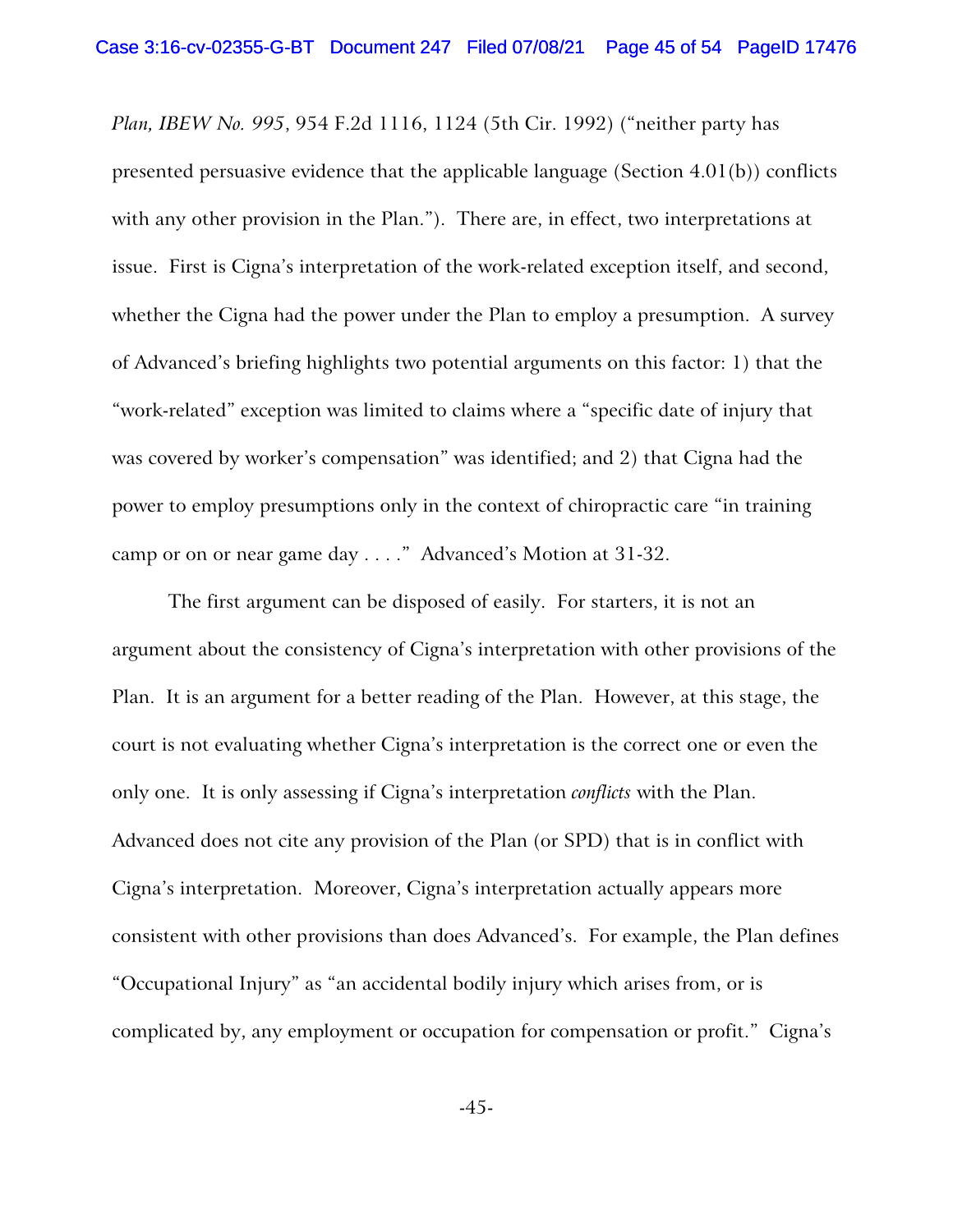Appendix at 852. This definition does not distinguish between chronic injuries and specific injuries. It simply ties the injury to employment.

Though it is on topic, the second argument is also unpersuasive. Quoting from its brief, Advanced argues "[t]he only language in the Plan that allows the use of presumptions is related to the chiropractic benefits $^{19}$  . . . The Plan contains no language that allows Cigna to treat a claim as presumptively work-related . . . ." Advanced's Motion at 31-32. The first part of this argument amounts to an *expressio unius*<sup>20</sup> argument. Though a valid canon of statutory interpretation, the court is not interpreting a statute here. Moreover, the court is looking for *inconsistencies*, not implications based upon structure. The provision that Advanced cites does not contain any limiting language such as "only" or "exclusively." It is therefore plausible to conclude that the chiropractic presumption language is not meant to exclude the use of presumptions in other contexts. To illustrate this point further, another plausible implication of the chiropractic presumption is that the Plan in fact affirmatively endorses the use of presumptions. $^{21}$  This was just one example, but not

<sup>&</sup>lt;sup>19</sup> The court notes that the language Advanced cites is actually from the SPD.

The full name of the canon is *expressio unius est exclusio alterius*, meaning "the expression of one thing suggests the exclusion of all others." William N. Eskridge Jr., *Interpreting Law: A Primer on How to Read Statutes and the Constitution* 78- 79 (2016).

<sup>21</sup> It might, for example, conserve the plan administrator's resources to, when justified, presume a claim should be denied rather than going through the process of investigating it every time.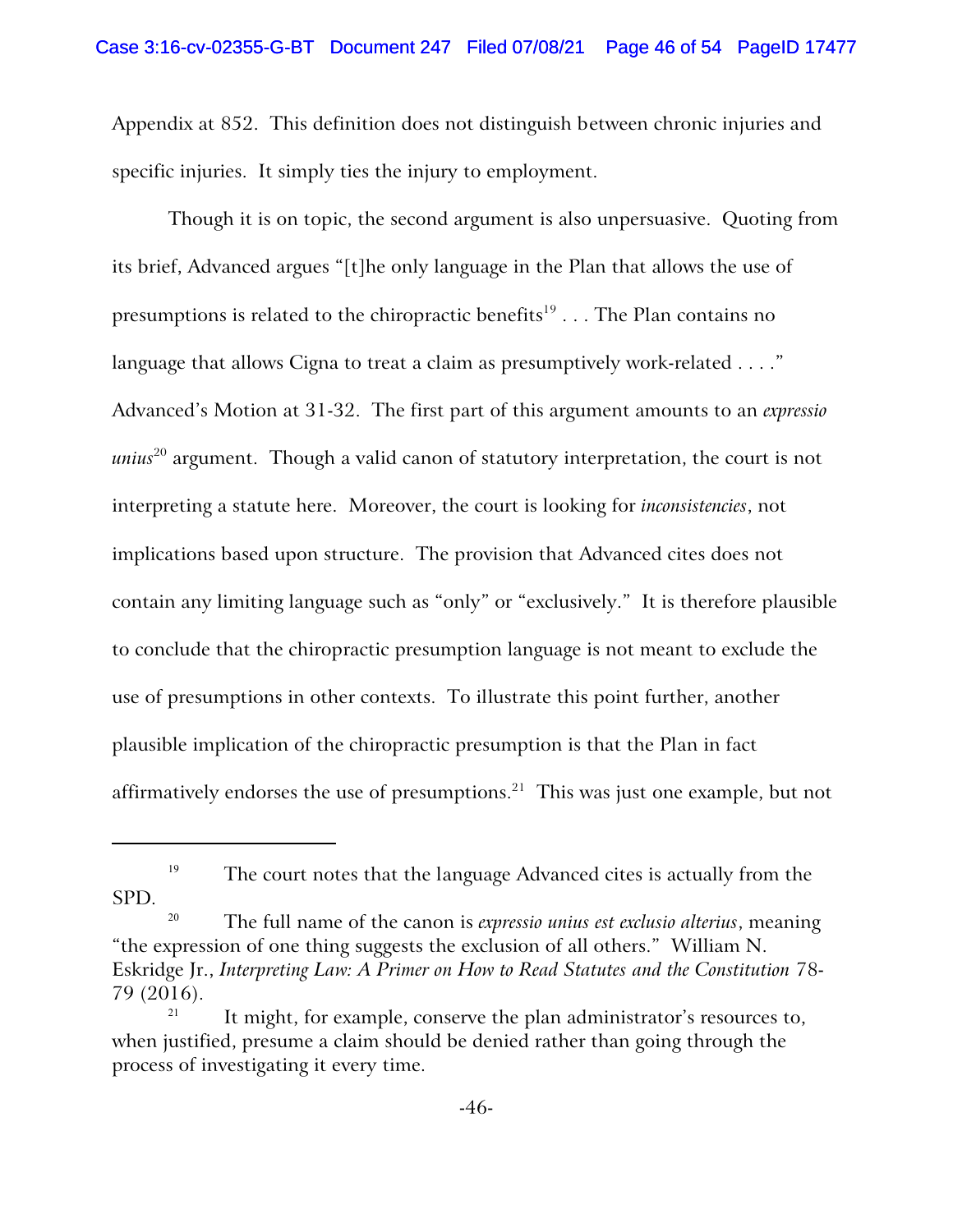the only permissible use. The court thus cannot conclude that Cigna's employment of a presumption was inconsistent with the Plan.

Advanced's argument also assumes that Cigna had the ability to do only what the Plan enumerated it could do. But this is again based upon implications from structure, not specific language inconsistent with Cigna's interpretation.

Furthermore, it is an unsound canon of construction for the Plan. The Plan is also silent regarding the plan administrators' ability to investigate claims beyond material submitted by a claimant. Advanced's argument would mean Cigna did not have that power. Yet, Advanced does not challenge Cigna's use of the SIU or the investigative methods it used. That is likely because it is obvious that Cigna's authority went beyond what was explicitly enumerated in the Plan. Moreover, the Plan language confirms that Cigna's powers were broader. Article IX, Section 9.1 of the Plan, which enumerates the powers of plan administration, states in part "[s]uch authority [of the administrator] includes, *but is not limited to*, the power to: . . ." and then it goes on to list various powers. Cigna's Appendix at 877 (emphasis added). As such, it appears that Cigna's reading is actually more consistent with the Plan than Advanced's.

This is not the first time a court in this circuit has seen Cigna employ a presumption of this magnitude. In the *North Cypress* case (cited extensively above), Cigna instituted a "fee-forgiving protocol" that assumed the provider was discounting its services to patients, and would continue the protocol "until [the provider]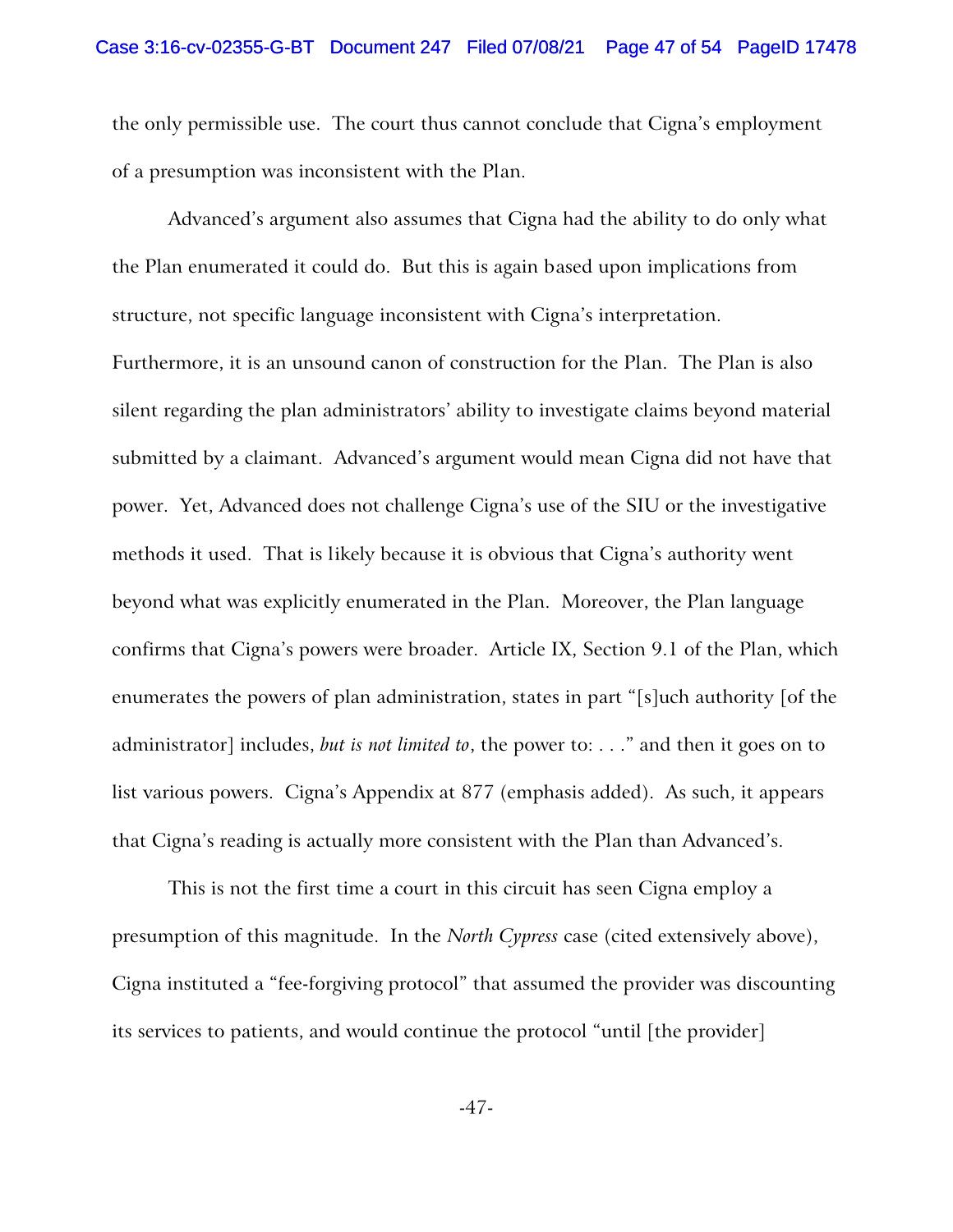presented 'clear evidence'" that it had stopped. See *North Cypress*, 2018 WL 3738086, at \*7. The court mentions this simply to illustrate that Cigna did nothing extraordinary in this case. It buttresses the court's conclusion that Cigna's interpretation of the Plan does not create clear inconsistencies.

This brings the court to "the factual background of the determination and any inferences of lack of good faith." *Encompass Office Solutions*, 919 F.3d at 282. At the outset, it is important to take account of how this factor fits within the doctrinal scheme. "The [Supreme] Court further held that 'a reviewing court should consider [a] conflict [of interest] as a factor in determining whether the plan administrator has abused its discretion in denying benefits.' The significance of the conflict 'depend[s] upon the circumstances of the particular case.'" *Stone v. UNOCAL Termination Allowance Plan*, 570 F.3d 252, 257-58 (5th Cir. 2009) (quoting *Metropolitan Life Insurance Company v. Glenn*, 554 U.S. 105, 108 (2008)) (internal citations omitted). Thus, even if the court finds a conflict, it would not be dispositive.

 Advanced does not dispute that the Plan is funded by the NFL member clubs, not Cigna, thus making this case dissimilar to both *Glenn* and *Stone*. Instead, Advanced argues that "Cigna adopted the NFL's inherent conflict of interest by having the NFL involved in the benefit determination." Advanced's Motion at 33. Curiously, this assertion is not backed up by any record citations. Moreover, it is functionally the same argument that the court rejected in the "futility of appeal"

-48-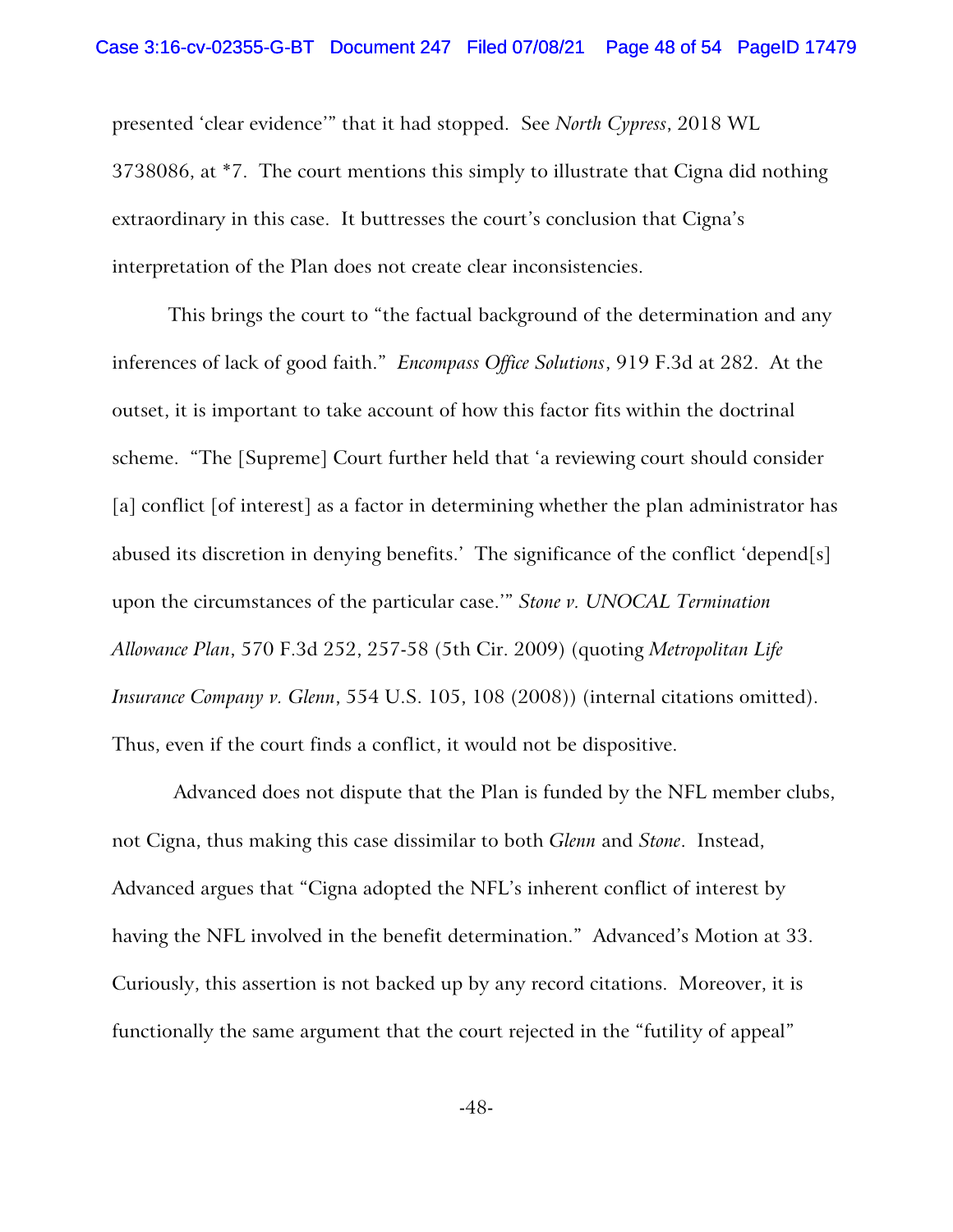analysis above.

Even if the court were to give this argument some credence, it would still be incumbent upon Advanced to prove "circumstances [that] suggest a higher likelihood that [the conflict] affected the benefits decision, including, but not limited to, cases where an insurance company administrator has a history of biased claims administration." *Glenn*, 554 U.S. at 117. Otherwise, the conflict will "prove less important (perhaps to the vanishing point) where the administrator has taken active steps to reduce potential bias and to promote accuracy . . . ." *Id*. Advanced's argument that "Cigna and the Plan wanted to deny Advanced's claims and then Cigna fashioned a reason to deny them"<sup>22</sup> is contradicted by the record. The "workrelated" exception was not fashioned together just to deny Advanced's claims, nor is there any evidence that Cigna concocted it as a reason after already deciding to deny the claims. Cigna did not place the hold on Advanced's claims until *after* Cigna began to suspect that Advanced was treating work-related injuries. If Cigna had already decided to deny Advanced's claims, why would it wait to place the hold until it had a reason? The record shows that Cigna first became suspicious of Advanced, conducted an investigation, then decided to deny its claims, not the other way around.

Cigna's use of the presumption, or as Advanced calls it, the "blanket denial,"

<sup>22</sup> Advanced's Motion at 34.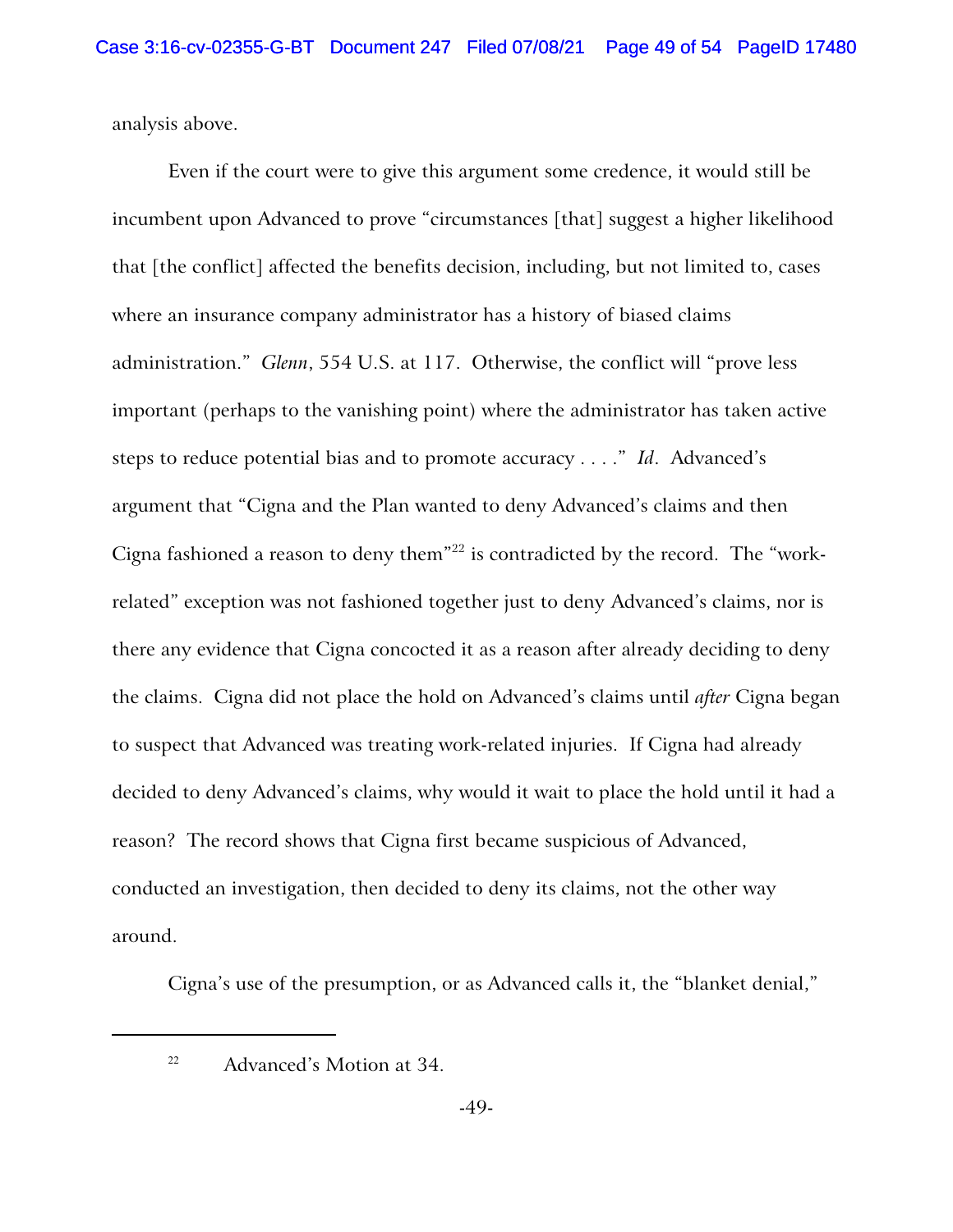does not suffice either. As already established, the Plan explicitly endorses the use of one presumption. It requires an unwarranted leap of logic to extrapolate that the use of a presumption in a different context must be evidence of bad faith. Furthermore, this argument asks the court to divorce the presumption from its context. Whether the presumption was used in good or bad faith depends on the evidence before Cigna. In other words, this is an argument more fit for the "substantial evidence" prong, not here.

Lastly, Advanced's argument that Cigna has "singled out Advanced" for disparate treatment is simply incorrect. Cigna imposed a substantially similar requirement on the provider in *North Cypress*. See *North Cypress*, 2018 WL 3738086, at \*7. This same requirement was upheld in *Humble*. See *Humble*, 878 F.3d at 485- 86. Whatever would have been the persuasive weight of this argument, it is greatly diminished by its incorrectness.

In sum, Advanced has not presented evidence that Cigna was compromised by any of the traditional conflicts of interest. More precisely, hiring Cigna to administer a plan funded by the NFL member clubs is a "step[] to reduce potential bias and to promote accuracy . . . ." *Glenn*, 554 U.S. at 117. On top of that, Advanced's "further evidence" of bad faith provides little, if any, support for its argument. Even if the court accepts that there is some evidence of bad faith, it is one factor among many to consider, and worth relatively little under these circumstances.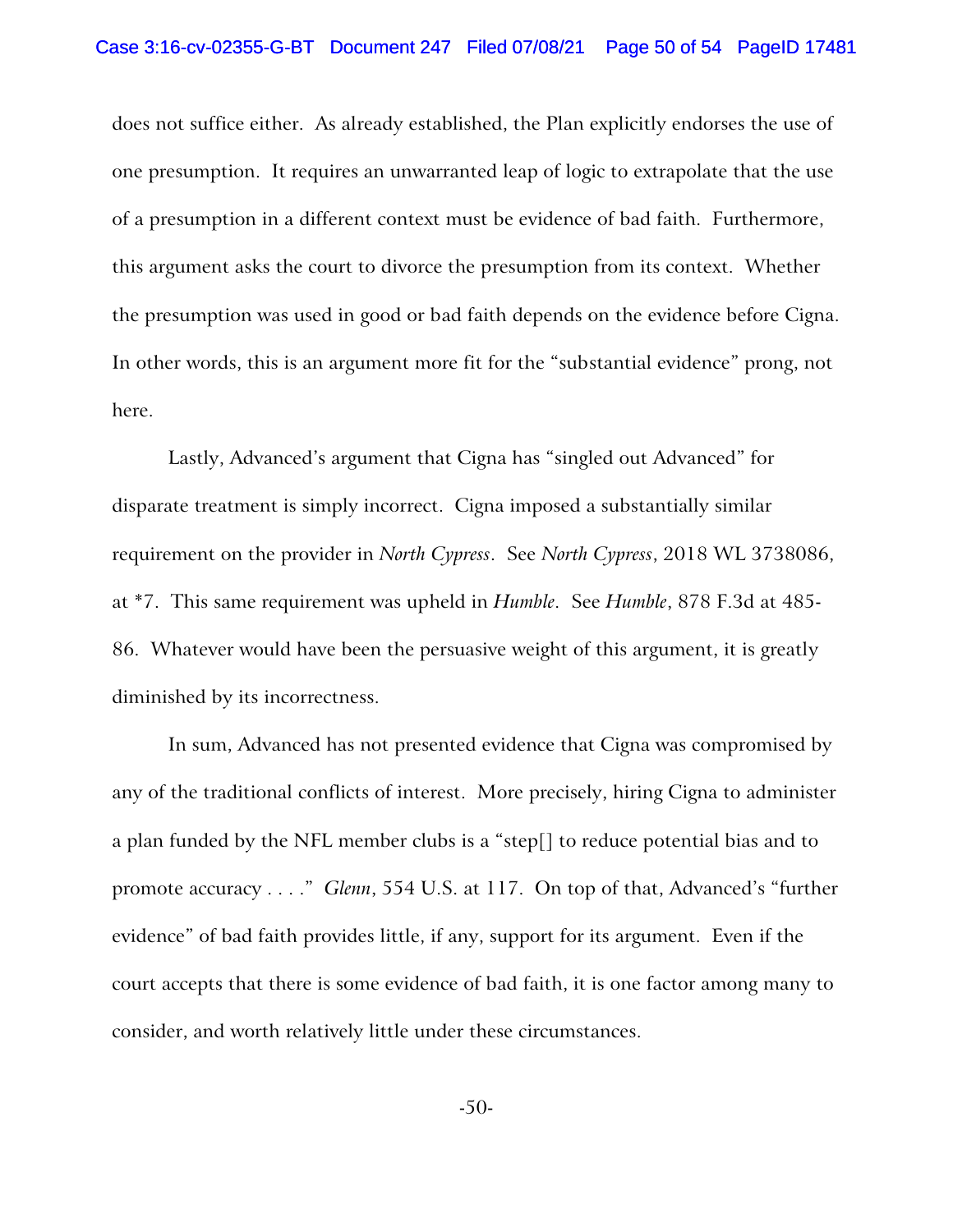Given the relevant factors, the court concludes that Cigna did not act in an arbitrary or capricious manner. It did not violate any regulations. Advanced cannot show any clear inconsistencies between Cigna's interpretation of the Plan and the Plan language. And, even if there was a conflict or some evidence of bad faith, under these circumstances it does not outweigh the first two factors. Cf. *Stone*, 570 F.3d at 262 ("So, even assuming *arguendo* that a conflict exists, it is attenuated at best."). The court will thus uphold Cigna's determination, and award it summary judgment, if Cigna's decision was based on substantial evidence. Cf. *Humble*, 878 F.3d at 485 ("In other words, having concluded that Cigna could interpret its plan to prohibit fee-forgiving, we must decide whether there was substantial evidence that Humble actually engaged in fee-forgiving.").

#### b. *Substantial Evidence*

"'Substantial evidence is more than a scintilla, less than a preponderance, and is such relevant evidence as a reasonable mind might accept as adequate to support a conclusion.' In making this inquiry, we are 'constrained to the evidence before the plan administrator.'" *Id*. (quoting *Corry v. Liberty Life Assurance Company of Boston*, 499 F.3d 389, 398 (5th Cir. 2007); *Killen v. Reliance Standard Life Insurance Company*, 776 F.3d 303, 312 (5th Cir. 2015)). When compared to the facts of *Humble* (nearly identical to the facts of *North Cypress*), there is no reasonable doubt that Cigna's decision was based on substantial evidence. The *Humble* court was similarly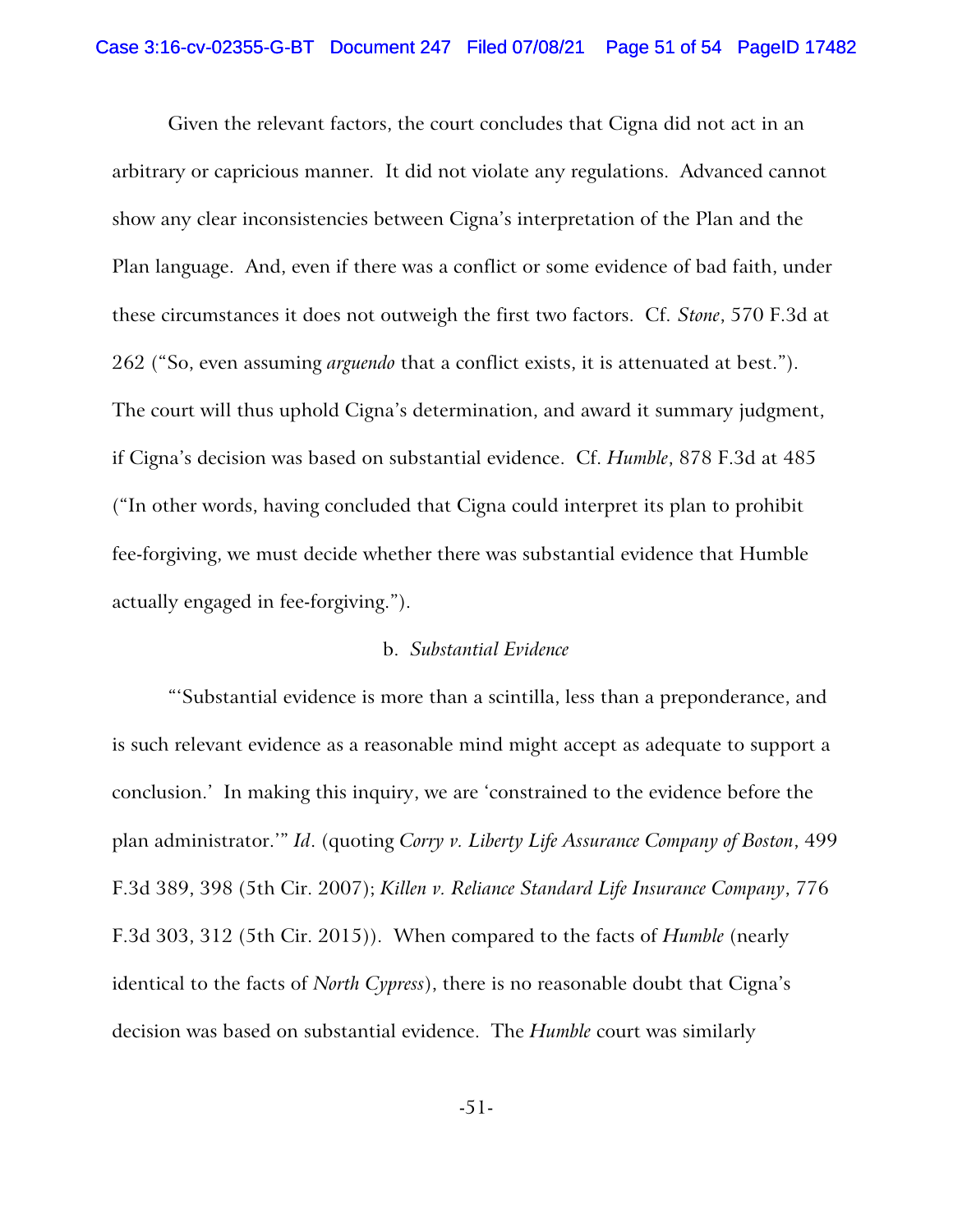presented with a "sweeping response" by Cigna to a provider's practices. See *id*.

Nonetheless, this "sweeping response" was supported by substantial evidence where:

Cigna sent surveys to members who had received medical treatment at Humble, requesting "additional information." Among other things, the surveys asked what the member had been told regarding "responsibility for any non-paid costs, i.e., deductible, coinsurance." Cigna received 154 responses. Many members indicated that Humble had informed them that they would not be charged their full member cost-share. For example, Member "R.R." received \$25,191.00 worth of care at Humble. She spoke with Humble before the surgery and four months after surgery and was informed that "everything was covered [at] 100%." Under her insurance plan, she should have been billed \$2,745.83. Likewise, Member "M.N." was charged just \$276 for \$27,600.00 worth of treatment and told that this amount "was all [he] was responsible for." Humble should have charged M.N. \$6,974.49 under the plan.

*Id*. at 485-86. The evidence before Cigna in this case was even stronger. Cigna's request for and review of 36 patient medical records from Advanced is analogous to the survey conducted in *Humble*. Both gave Cigna a sampling of the providers' practices. Both also confirmed Cigna's suspicions regarding the providers. In this case, however, Cigna's investigation went further. Not only did Cigna's internal personnel opine that Advanced was treating work-related injuries, an outside entity, HCFS, came to the same conclusion. Further still, Advanced's own personnel (Chris Carter) affirmatively stated that "[Advanced's services] provides [players] a much greater chance to receive NFL disability money in line with the three forms of disability established by the NFL: Line of Duty, Neurocognitive, Total and Permanent." Cigna's Appendix at 469. The evidence before Cigna in this matter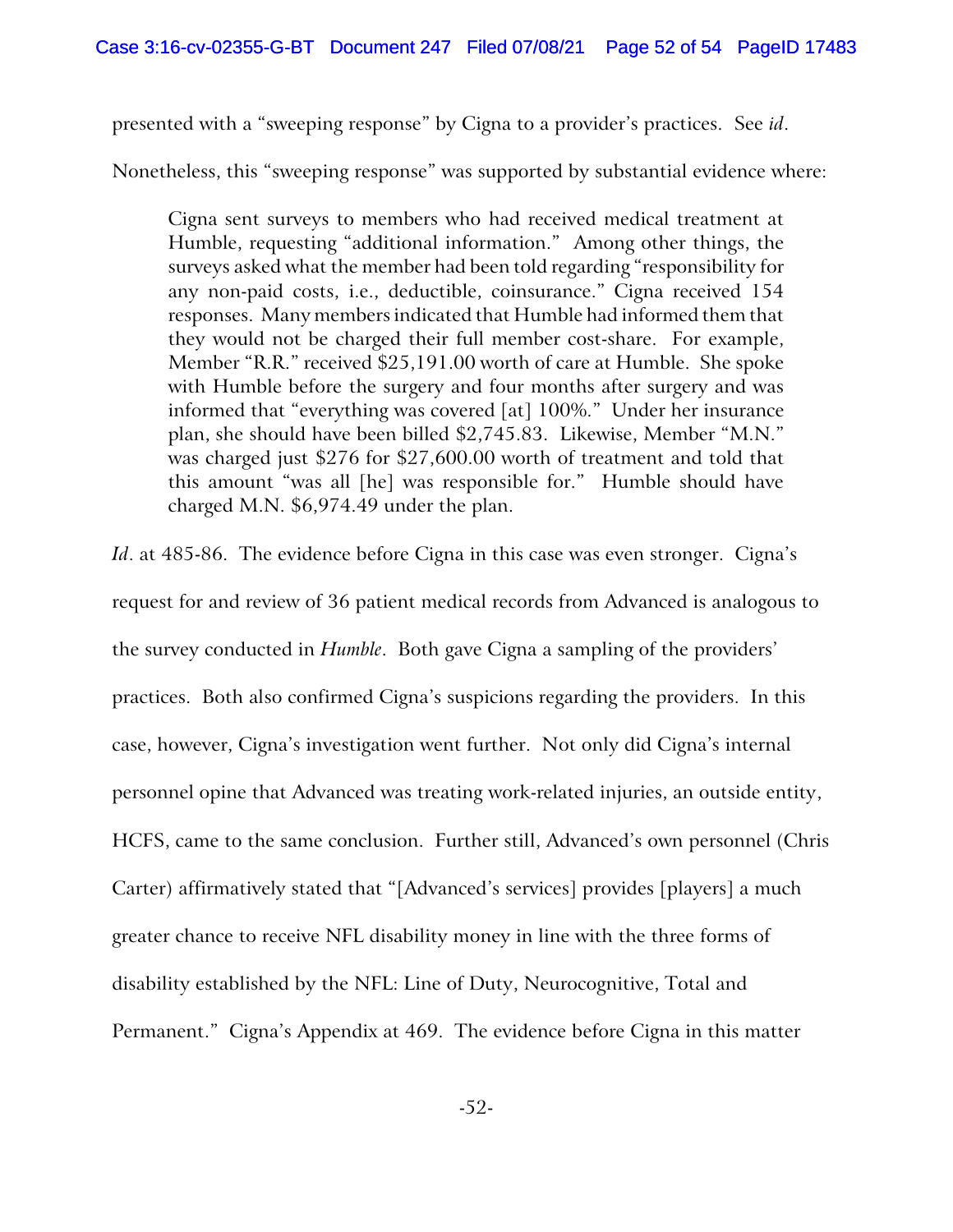thus went well beyond the precedent for "substantial evidence" set in *Humble*.

Advanced responds by saying "[t]hat is all. Cigna reviewed 36 patient records, someone mentioned disability benefits, and Cigna decided that allowed them under the Plan to presumptively deny all claims filed by Advanced under the Plan." Advanced's Response at 24. Yes, a sampling of medical data and plausible confirmation from the provider is "substantial evidence." In *Humble*, Cigna had only the medical data. It had more here. Advanced ostensibly concedes as much. Thus, Cigna's decision was supported by substantial evidence as a matter of law.

Having thus concluded that Cigna did not act arbitrarily or capriciously and that its decision was based on substantial evidence, the court grants Cigna's motion for summary judgment on the additional ground that Cigna's decision was not an abuse of discretion.